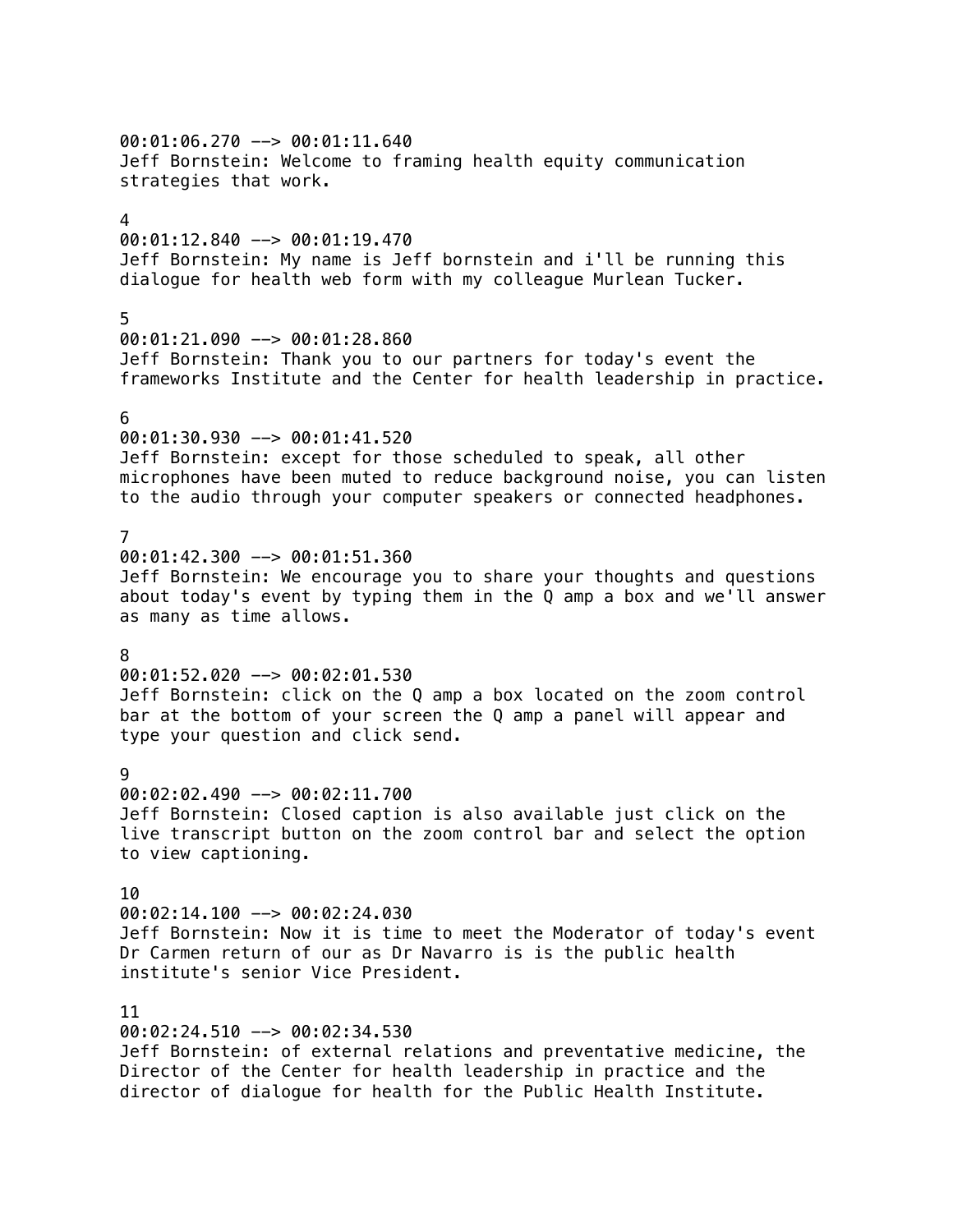12 00:02:35.370 --> 00:02:43.740 Jeff Bornstein: She is also the director of the California overdose prevention network and the national overdose prevention network welcome Carmen. 13 00:02:47.790 --> 00:02:55.290 Carmen Nevarez: Thank you Jeff it's really very exciting to hold this meeting today with all of you, thank you for joining us. 14 00:02:56.220 --> 00:03:07.470 Carmen Nevarez: First of all, this is an area that has a high degree of interest we got over 1200 registrations to have this conversation today, so we know this is really important for all of you. 15 00:03:07.800 --> 00:03:25.170 Carmen Nevarez: We frequently hear from teams that we work with across the country that communicating our message continues to be a challenge, and this is particularly important when we try to generate meaningful conversation around health equity. 16 00:03:26.370 --> 00:03:33.630 Carmen Nevarez: So today we've invited Julia suitland from frameworks Institute to help us think about what we're saying different. 17 00:03:34.650 --> 00:03:40.710 Carmen Nevarez: What we are saying differently and how to build conversations that really work around this issue. 18  $00:03:41.970$  -->  $00:03:55.290$ Carmen Nevarez: So, Dr Julius wheatland is associate linguistic linguist and a senior advisor at frameworks institute a think tank that equips mission driven communicators to lead productive public conversations. 19 00:03:58.560 --> 00:04:08.640 Carmen Nevarez: frameworks, a unique approach to applied communications research shapes public discourse across the nation and around the world and their impact has been recognized in. 20

00:04:10.170 --> 00:04:16.770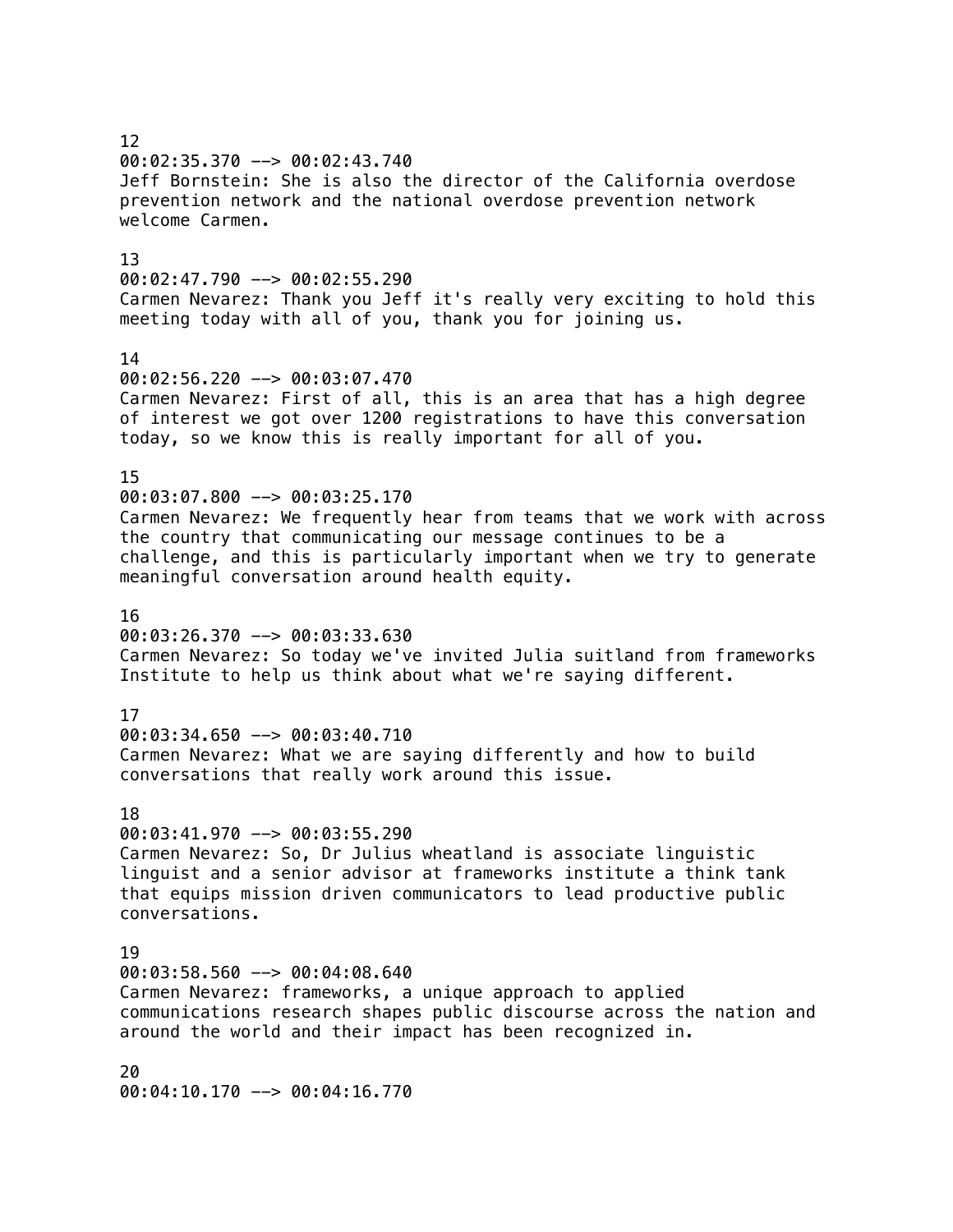Carmen Nevarez: With the MacArthur Award for creative and effective institutions, otherwise known as the organizational genius grant. 21  $00:04:19.680$  -->  $00:04:29.430$ Carmen Nevarez: It is our true true pleasure to invite Julia to Mike and asked her to go ahead and take over this conversation and get us rolling on this. 22 00:04:30.750 --> 00:04:41.730 Julie Sweetland | FrameWorks (she/her): Right, thank you, Carmen and thanks to all of you for joining today, let me just take a moment here and pull up my slides I am so. 23 00:04:42.330 --> 00:04:54.150 Julie Sweetland | FrameWorks (she/her): excited to delighted to have the chance to contribute to your thinking of an important work on public health and health equity, from the perspective of social science and the science of communications.  $24$ 00:04:57.180 --> 00:05:03.360 Julie Sweetland | FrameWorks (she/her): will go through today is i'll take just a moment to introduce frameworks and the idea of framing in general. 25 00:05:03.690 --> 00:05:12.240 Julie Sweetland | FrameWorks (she/her): I will spend most of the time really taking a tour of some of the findings from that we have here at the frameworks Institute, starting with an investigation. 26 00:05:12.510 --> 00:05:22.980 Julie Sweetland | FrameWorks (she/her): or outline of some of the mental models of health and disparities that make these conversations difficult to navigate and then for practical strategies for shifting mindsets toward health equity. 27  $00:05:23.700$  -->  $00:05:36.420$ Julie Sweetland | FrameWorks (she/her): we'll have plenty of time we'll pause often throughout here for questions and discussion for your thoughts and experiences with these strategies and then we will have a big dance routine at the end big finish. 28

00:05:37.140 --> 00:05:48.570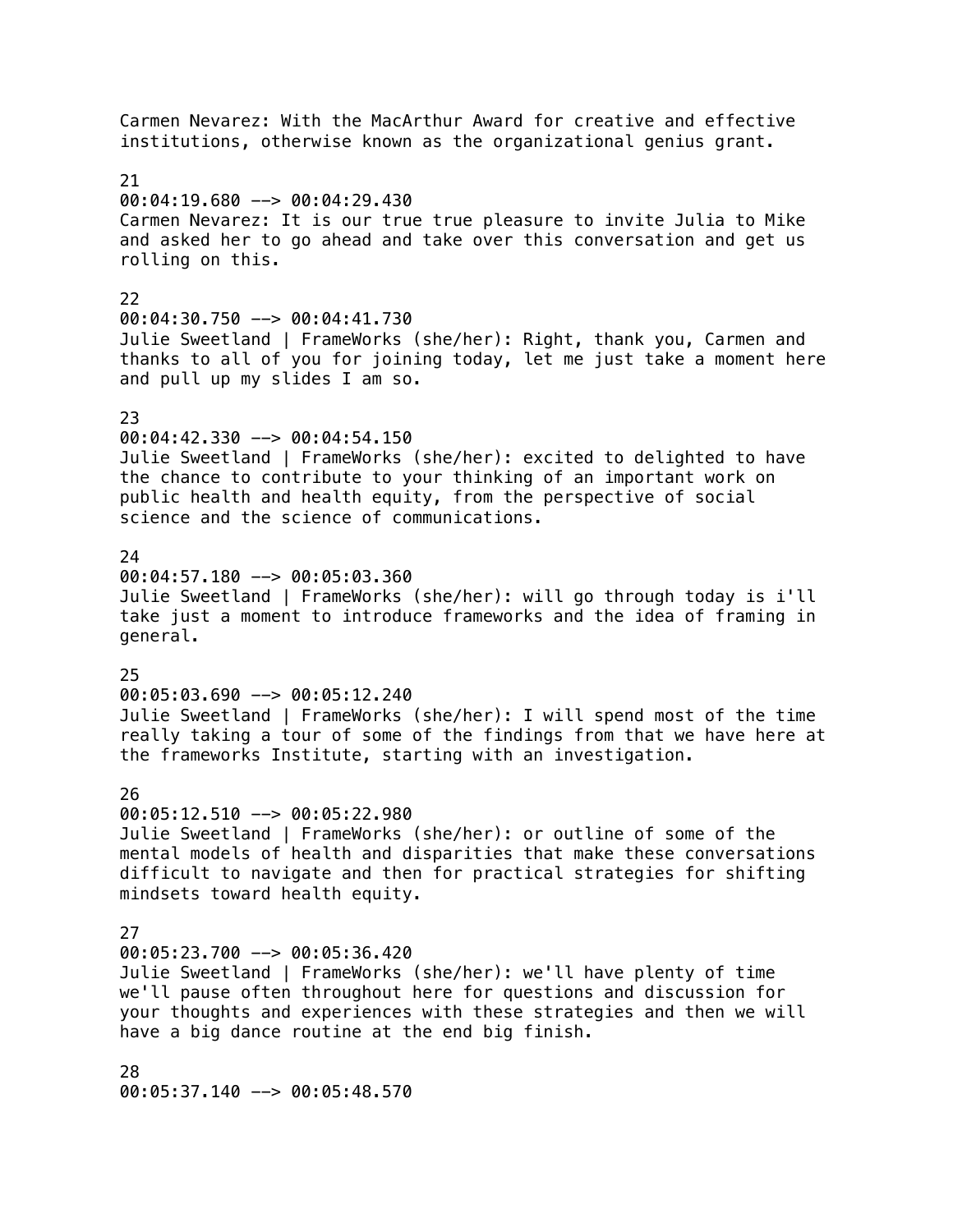Julie Sweetland | FrameWorks (she/her): Alright, so today I will be sharing insights from a range of research that my colleagues and I have conducted at the frameworks institute we're nonprofit or based in DC work nationally and internationally. 29 00:05:48.960 --> 00:06:01.800 Julie Sweetland | FrameWorks (she/her): We guide and support other nonprofits to lead productive public conversations we're a group of social scientists so it's Carmen mentioned i'm a linguist by colleagues who are in apologist sociologists psychologists and so forth. 30 00:06:02.340 --> 00:06:15.030 Julie Sweetland | FrameWorks (she/her): This is not your typical arrangement for communication shop, but we use our various disciplinary perspectives and methods to investigate the communications aspects of social and scientific issues. 31 00:06:15.750 --> 00:06:25.260 Julie Sweetland | FrameWorks (she/her): We all work here, because we believe that framing can drive meaningful change, but to get that to get the right change, you need the right frame and that takes the right research. 32 00:06:26.520 --> 00:06:34.200 Julie Sweetland | FrameWorks (she/her): So research that while pull on today is from work on a range of issues that we do work on lots of topics were especially known. 33 00:06:34.470 --> 00:06:40.740 Julie Sweetland | FrameWorks (she/her): For our work in early childhood, for instance, we are the originators of the phrase toxic stress, if you happen to have heard that. 34 00:06:41.280 --> 00:06:50.820 Julie Sweetland | FrameWorks (she/her): We do quite a bit of work in public health today i'll be highlighting lots of examples my recent research and to how to best elevate the issue of tobacco related health disparities. 35 00:06:51.180 --> 00:07:02.310 Julie Sweetland | FrameWorks (she/her): But i'll also be bringing in

examples from studies we've conducted on other health equity issues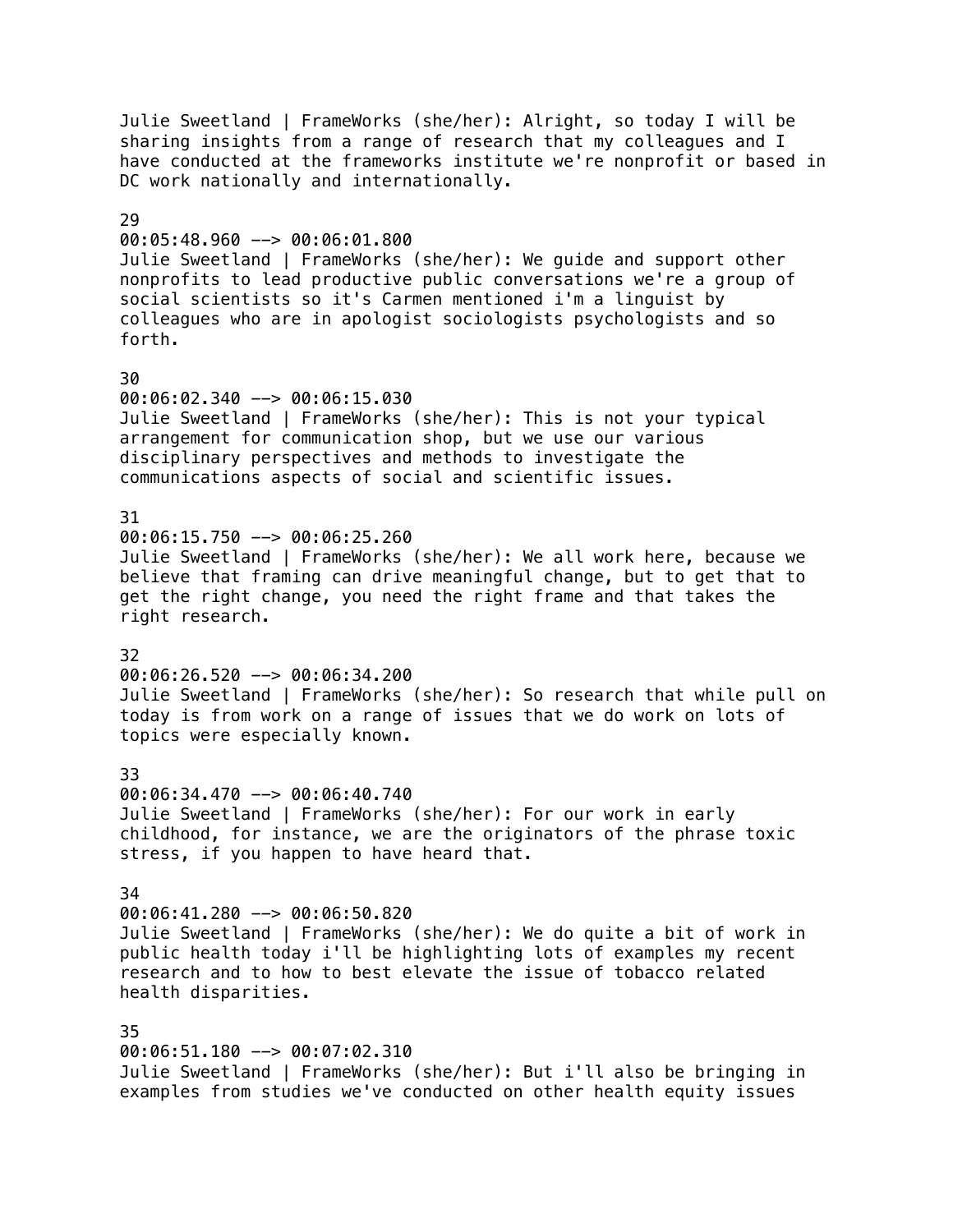like oral health versus equity ageism housing and health and environmental health. 36  $00:07:05.190$  -->  $00:07:13.320$ Julie Sweetland | FrameWorks (she/her): So why we taken on these projects, because the way we talk about social issues, affects the kinds of change, we can create. 37  $00:07:14.070$  -->  $00:07:25.800$ Julie Sweetland | FrameWorks (she/her): framing isn't, the only thing that drives change, but it is a necessary component and what is framing there are many choices that go into framing it's a set of choices. 38 00:07:26.370 --> 00:07:34.980 Julie Sweetland | FrameWorks (she/her): making choices about how ideas are presented what we emphasize how we explain it what connections, we make, and which commitments are invoked. 39 00:07:35.220 --> 00:07:43.950 Julie Sweetland | FrameWorks (she/her): And that involves the values that we lift up the names and the labels that we choose and often just as important as what we say, is what we don't say. 40 00:07:44.400 --> 00:07:53.760 Julie Sweetland | FrameWorks (she/her): And these choices all matter because frames, are what people have called interpretive packages they shaped the way that people understand. 41 00:07:54.210 --> 00:08:04.560 Julie Sweetland | FrameWorks (she/her): understand the issue their attitudes towards it, and their willingness to act or not act, and so, because those brains have effects it's important that we choose carefully. 42  $00:08:05.460$  -->  $00:08:13.320$ Julie Sweetland | FrameWorks (she/her): And we at frameworks tried to go and help you go about the business of helping a land on which frames to choose. 43 00:08:13.920 --> 00:08:22.740 Julie Sweetland | FrameWorks (she/her): Just as a nonprofit sector, we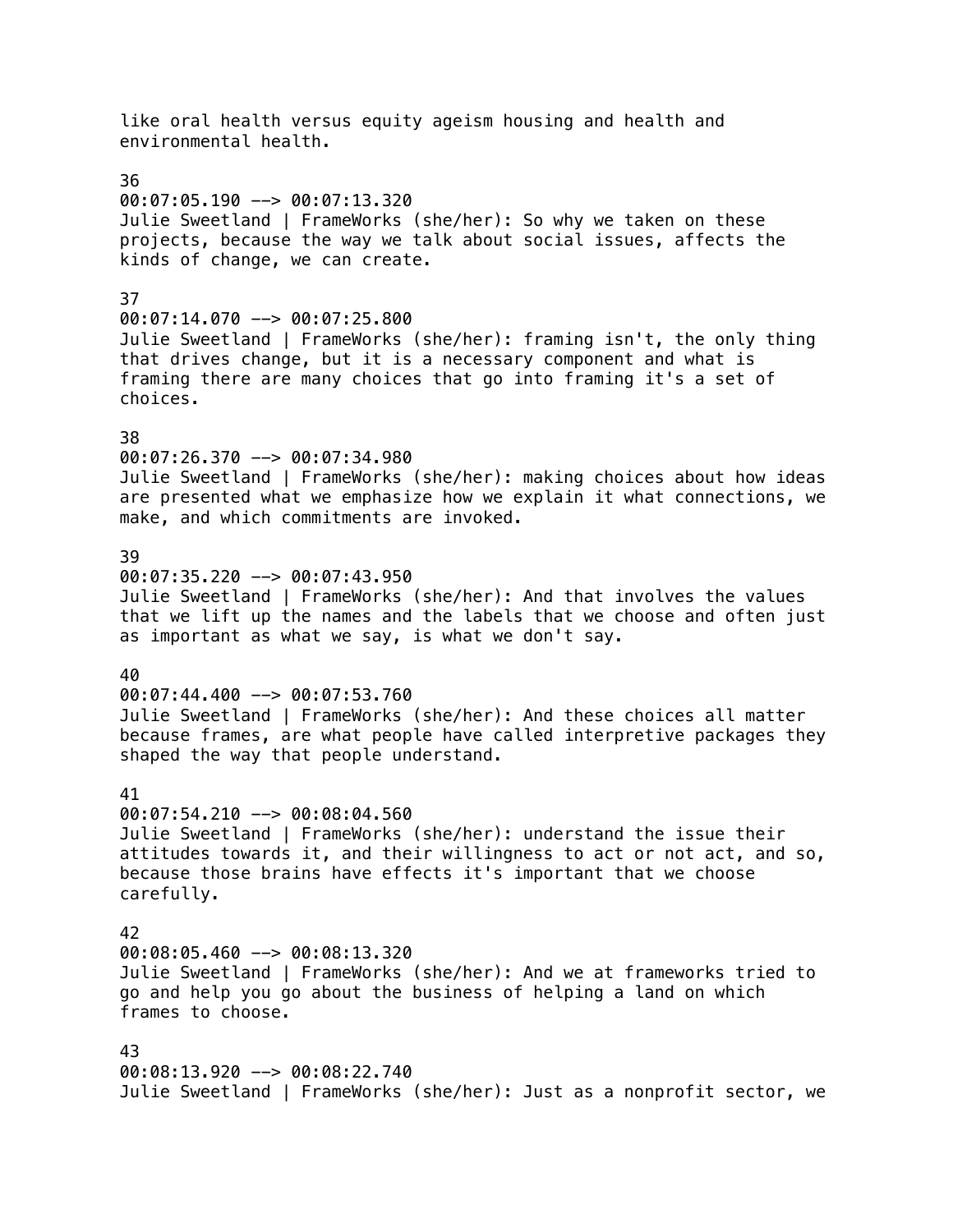have moved past the point where we select our program or policy strategies based on what we just think or feel would work or what we used to do. 44 00:08:23.310 --> 00:08:32.580 Julie Sweetland | FrameWorks (she/her): We believe we need to move past that point when it comes to our communication strategies, we need to look to evidence and data, so let me give you an example that shows why. 45 00:08:33.750 --> 00:08:45.480 Julie Sweetland | FrameWorks (she/her): So recently some some time ago, I guess, we a couple years ago we were asked to develop a national strategy to reduce pages attitudes and build support for age friendly friendly policies that would. 46 00:08:45.780 --> 00:08:57.750 Julie Sweetland | FrameWorks (she/her): promote health equity across the lifespan so I researchers ran the experiment, the gate participants one of five terms for older people, older person older adults senior senior citizen and elderly. 47 00:08:58.380 --> 00:09:12.570 Julie Sweetland | FrameWorks (she/her): And we asked them to rate the person that they imagined on a five point scale at scale was made up and adjectives like.at the idea of competence, they were things like technologically capable or free or independent or wise. 48 00:09:13.110 --> 00:09:21.870 Julie Sweetland | FrameWorks (she/her): answers were average to create an overall measure of perceived competence and the resulting analysis came out like this. 49 00:09:22.980 --> 00:09:37.410 Julie Sweetland | FrameWorks (she/her): So it revealed a clear continuum of competence associated with different labels and then participants also added in their own associations with the word so on the senior senior citizen end we got things like can't use a cell phone or grumpy or lonely. 50 00:09:37.920 --> 00:09:50.520 Julie Sweetland | FrameWorks (she/her): So very other and outside of our Community these connotations won't help us drive policies designed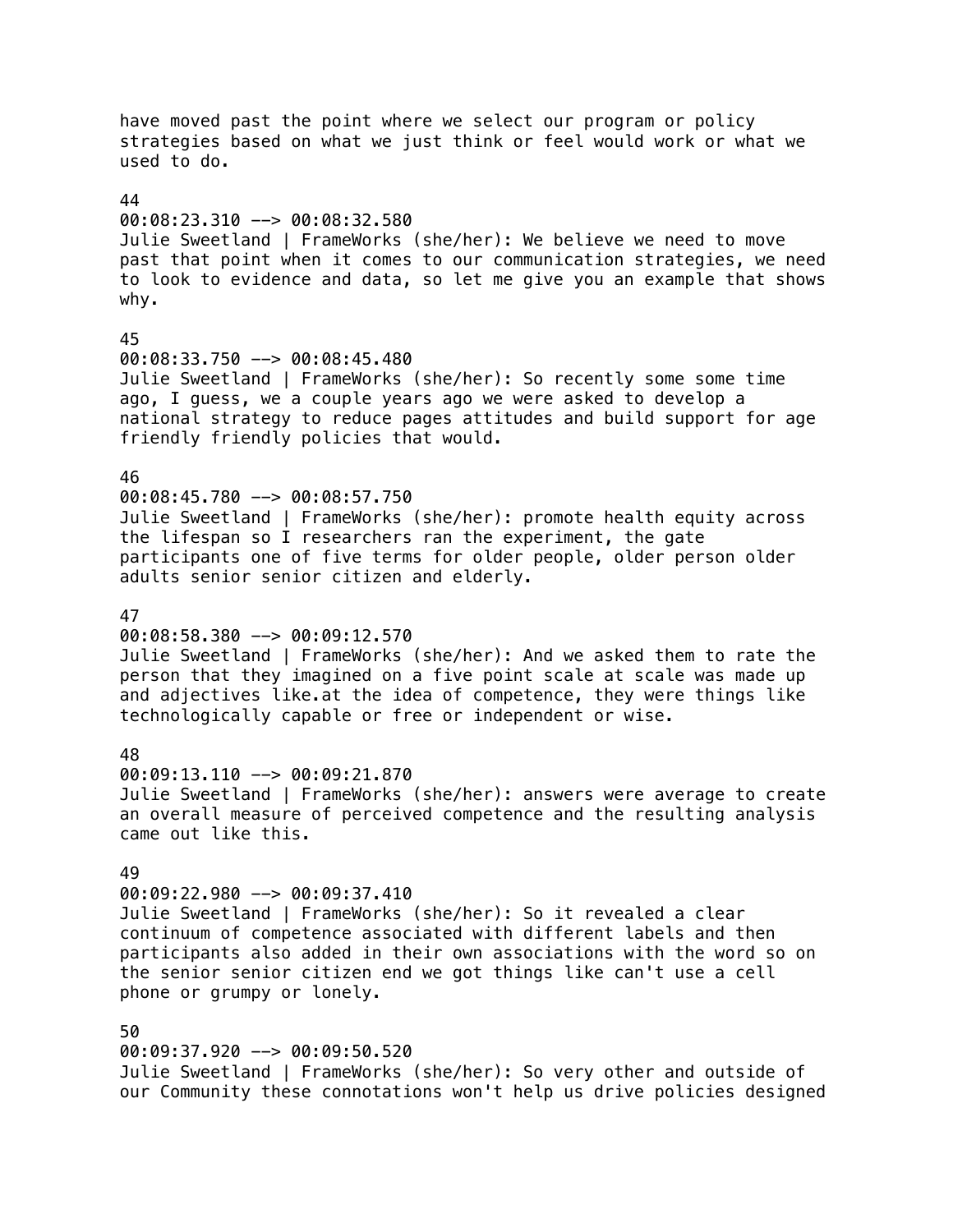to foster equity and inclusion like accessible transportation or flexible workplace policies. 51  $00:09:50.970$  -->  $00:09:55.320$ Julie Sweetland | FrameWorks (she/her): For older adults, we got things like independent and has it all together. 52 00:09:55.680 --> 00:10:06.000 Julie Sweetland | FrameWorks (she/her): So that on its own would suggest that older adult is the best time to us because it's least likely to evoke paternalistic attitudes or stigmatizing attitudes. 53 00:10:06.330 --> 00:10:19.920 Julie Sweetland | FrameWorks (she/her): But not so fast another part of the experiment gave people, one of these labels and ask them to indicate how old they thought person was responses from all the participants were average and the mean ages were as follows. 54 00:10:21.060 --> 00:10:27.360 Julie Sweetland | FrameWorks (she/her): So a couple things you can see here could see that the competence continue on tracks exactly what the perceived age continuum. 55 00:10:27.810 --> 00:10:33.900 Julie Sweetland | FrameWorks (she/her): The range for older, but the range for older adults really interesting some people said older adults were in their 30s. 56 00:10:34.440 --> 00:10:44.610 Julie Sweetland | FrameWorks (she/her): Now that makes sense in some way reasoning being all younger adults in their 20s older adults that's 13 that everyone thought that, but it was definitely a theme and the responses. 57 00:10:44.910 --> 00:10:51.960 Julie Sweetland | FrameWorks (she/her): So what older adults at that time was the current term preferred term among leading progressive voices in the aging field. 58 00:10:52.230 --> 00:11:06.540 Julie Sweetland | FrameWorks (she/her): Our studies suggested when we say older adults, most people picture someone in their mid 50s or even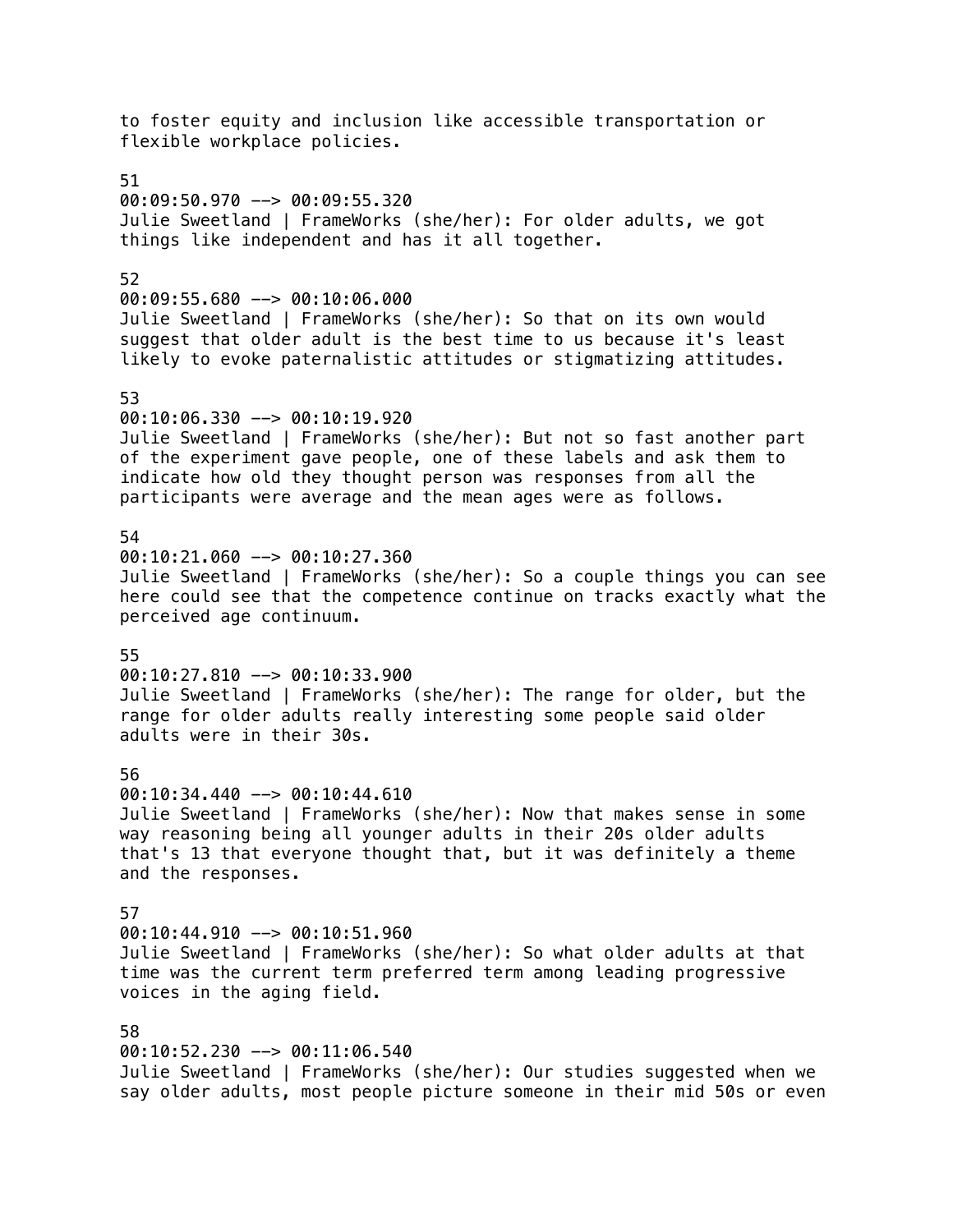younger to get to health equity many policies that focus on people quite a bit older than that, so this name isn't our best friend, so our recommendation. 59 00:11:07.290 --> 00:11:16.320 Julie Sweetland | FrameWorks (she/her): Is that people use as advocates you consistently use the term older people, you could also say older Americans are older, new Yorkers or what have you. 60 00:11:16.680 --> 00:11:26.220 Julie Sweetland | FrameWorks (she/her): But this term evokes in the public mind people aged 16 over and at the same time, brings with it the most positively stigmatizing these paternalistic views. 61 00:11:26.490 --> 00:11:31.890 Julie Sweetland | FrameWorks (she/her): Of the age group disguise described so framing is more than just naming. 62 00:11:32.280 --> 00:11:38.910 Julie Sweetland | FrameWorks (she/her): But the terms that we use to refer to groups do have an impact on the policies we can move to advance equity for those groups. 63 00:11:39.210 --> 00:11:44.940 Julie Sweetland | FrameWorks (she/her): So we need to look to evidence to find out how people are responding to what we call different social groups. 64 00:11:45.360 --> 00:11:57.270 Julie Sweetland | FrameWorks (she/her): So this is a fairly simple example of framing and that it focuses on the effects of a single single word or single term when it comes to public health, we often need to think bigger the entire set of associations with an issue. 65 00:11:58.230 --> 00:12:09.600 Julie Sweetland | FrameWorks (she/her): So, to give an example i'm sure you're all familiar with, and then not so distant past smoking was seen as helpful relaxing and even recommended as a way to lose weight and treat asthma, of all things. 66 00:12:09.930 --> 00:12:22.170 Julie Sweetland | FrameWorks (she/her): Now, clearly, this has changed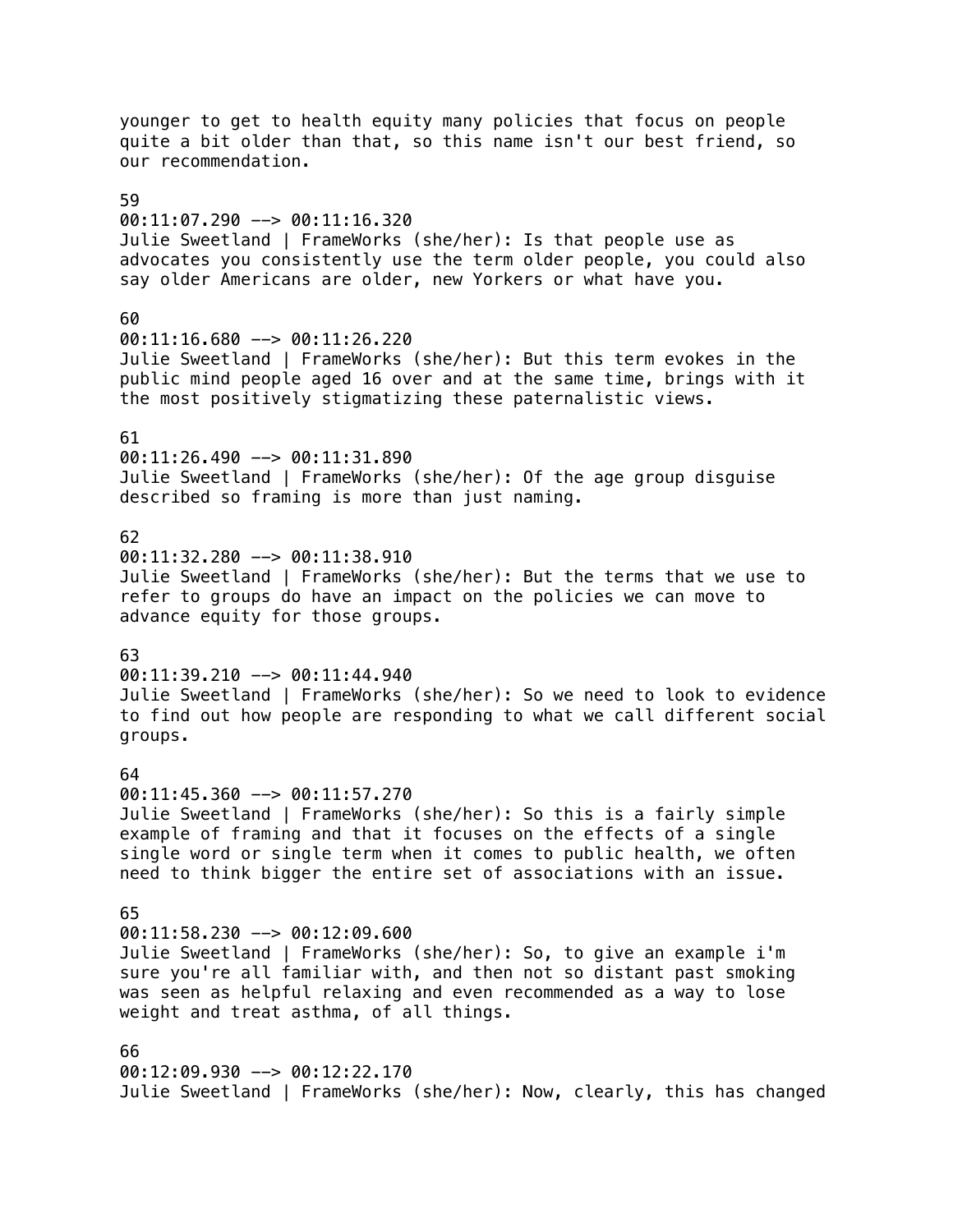our views of tobacco and smoking as a culture have shifted and in large part, our views change because public health advocates conscientiously reframe this issue. 67 00:12:22.560 --> 00:12:29.760 Julie Sweetland | FrameWorks (she/her): The interpretive package that industry have given Americans was it smoking wasn't a problem, in fact, it was better understood as a pleasure. 68 00:12:30.030 --> 00:12:38.430 Julie Sweetland | FrameWorks (she/her): And the savvy consumer was one who knew how to get the most pleasure, because they need to choose this particular brand over that particular brand or product. 69 00:12:38.880 --> 00:12:42.240 Julie Sweetland | FrameWorks (she/her): advocates intentionally diffused a different set of ideas. 70 00:12:42.570 --> 00:12:51.090 Julie Sweetland | FrameWorks (she/her): The idea that cigarettes were defective and deadly product and that the tobacco industry is deceptive practices require government to step in and protect us. 71 00:12:51.360 --> 00:13:04.410 Julie Sweetland | FrameWorks (she/her): With those ideas available people may different connections and evoked different commitments it wasn't up to consumers just pick the best product was up to citizens and governments to demand that we regulate thing a dangerous industry. 72 00:13:04.830 --> 00:13:10.890 Julie Sweetland | FrameWorks (she/her): So framing matters because it shapes what people will work on and the types of solutions that they will pursue. 73 00:13:12.990 --> 00:13:22.830 Julie Sweetland | FrameWorks (she/her): And that another way framing shapes mindsets and mindsets and policies affect each other so tobacco control offers a perfect. 74 00:13:23.250 --> 00:13:28.530 Julie Sweetland | FrameWorks (she/her): example of this dynamic, the initial wins on labeling policy and advertising.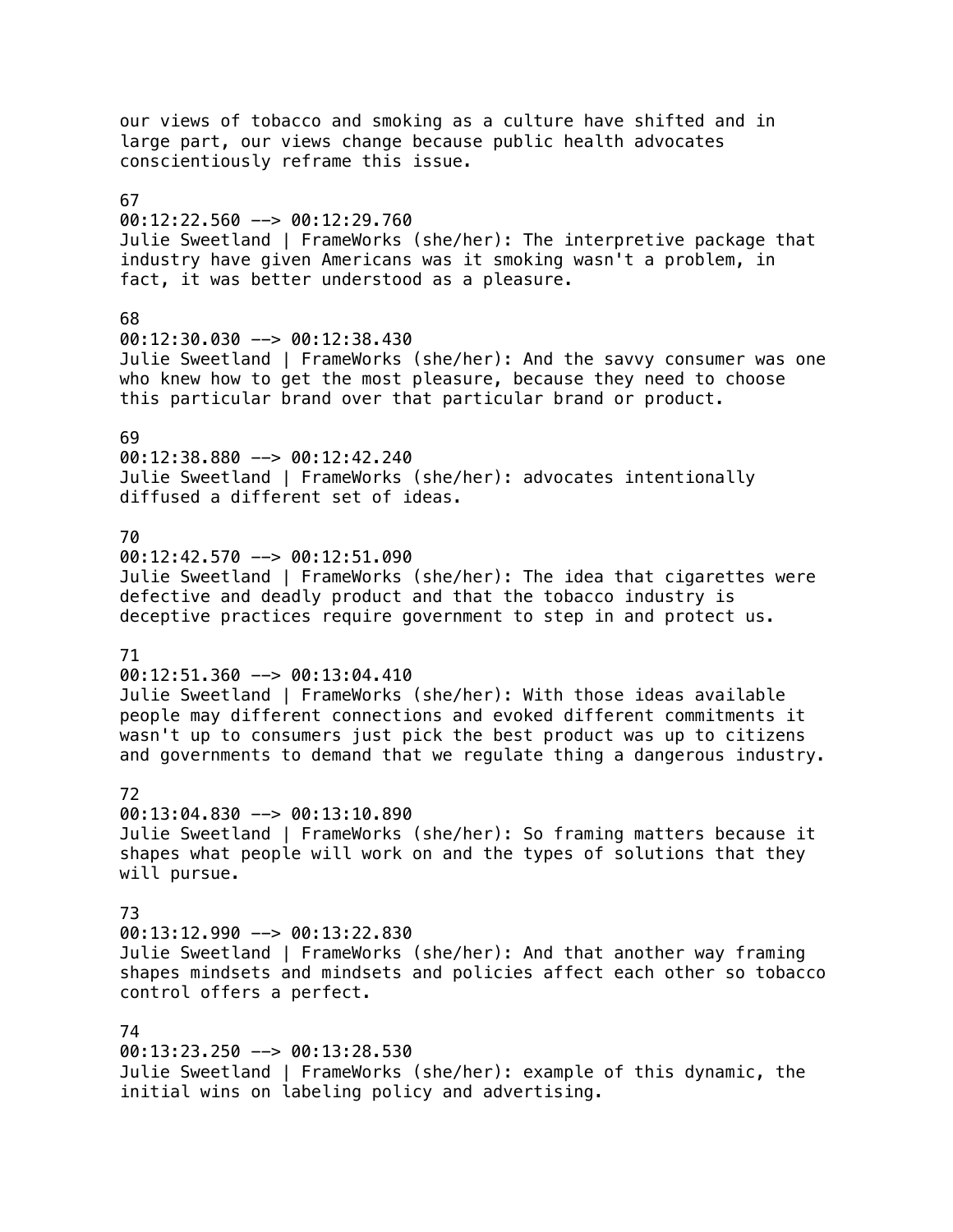75 00:13:28.770 --> 00:13:38.250 Julie Sweetland | FrameWorks (she/her): helped fuel shifts and mindset around tobaccos harmful effects, so people were seeing Oh, this is harmful, and as that mindset that harmful product mindset consolidated. 76 00:13:38.580 --> 00:13:50.190 Julie Sweetland | FrameWorks (she/her): That contributed to further policy change like bands on smoking and certain public places first and closed phases than others, so, while this spiral is virtuous it didn't happen on on its own. 77 00:13:50.730 --> 00:13:53.670 Julie Sweetland | FrameWorks (she/her): advocates had to make strategic decisions along the way. 78  $00:13:53.910$  -->  $00:14:04.950$ Julie Sweetland | FrameWorks (she/her): Like emphasizing the dangers of secondhand smoke and the rights of non smokers, which further eroded the industry story that this is all that this issue is all about personal pleasure and individual indulgence. 79 00:14:05.310 --> 00:14:16.500 Julie Sweetland | FrameWorks (she/her): So that's why that's why framing matters of the way what people will do is determined at any moment, by the way they imagine the world and our framing shapes how people imagine the world. 80 00:14:17.520 --> 00:14:19.230 Julie Sweetland | FrameWorks (she/her): For that so for that to make a difference. 81 00:14:20.430 --> 00:14:30.750 Julie Sweetland | FrameWorks (she/her): We need to really understand what is it that people have in mind communications isn't a one way process that involves the people who are interacting with our messages. 82 00:14:31.080 --> 00:14:38.760 Julie Sweetland | FrameWorks (she/her): And so to make better choices about how we frame it helps to have a better sense of what guides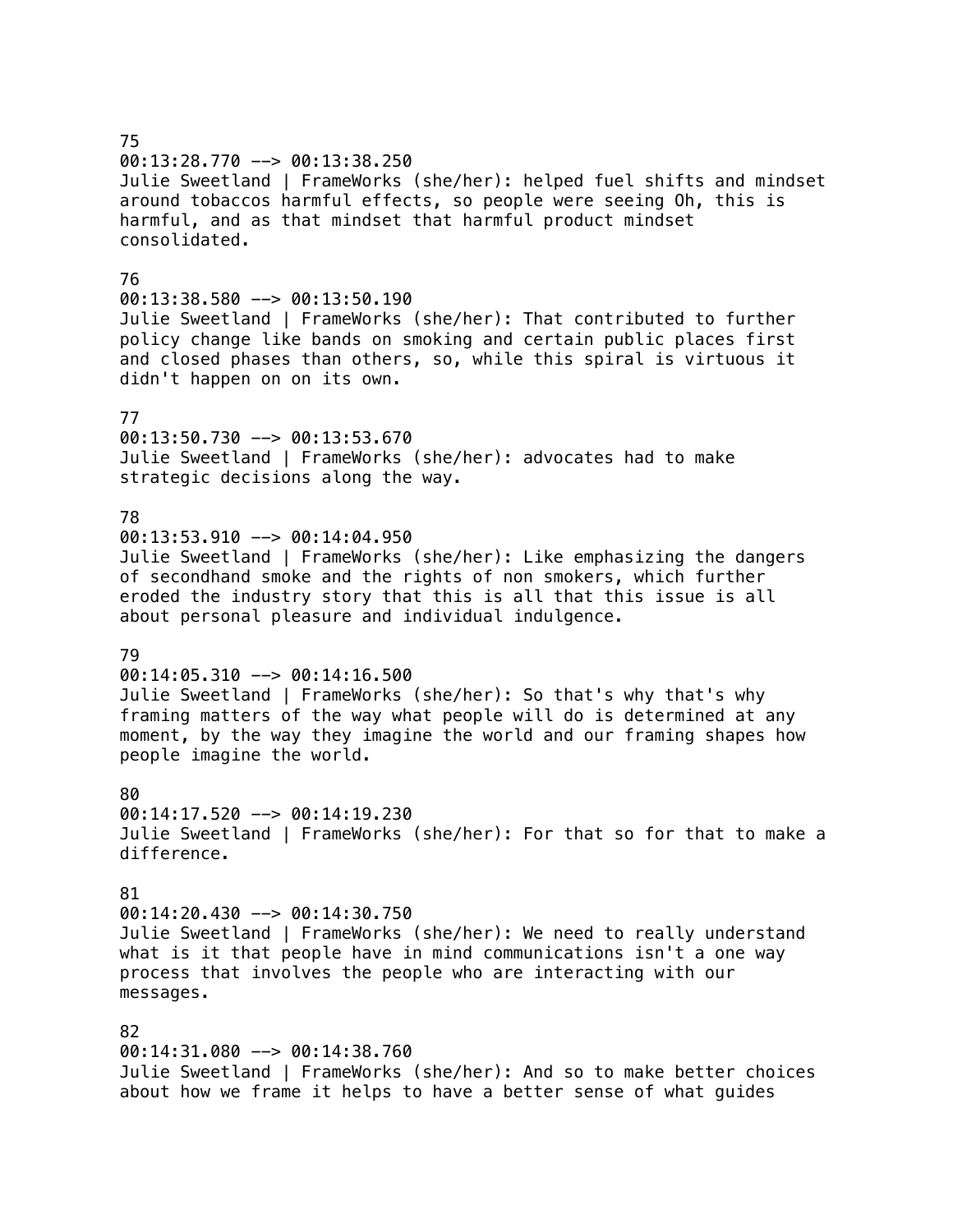people's interpretations, it helps to have a map of public mindsets. 83 00:14:38.970 --> 00:14:50.340 Julie Sweetland | FrameWorks (she/her): So i'm gonna give you just a little tour of some of the ways Americans tend to think about what shapes health we have literally dozens of lengthy studies on this, but for purposes illustration i'm going to break it down into six. 84  $00:14:50.640$  -->  $00:15:00.660$ Julie Sweetland | FrameWorks (she/her): Six particular mental models so what are mental models before I go much further, they are deep assumed patterns of thinking. 85 00:15:01.200 --> 00:15:04.350 Julie Sweetland | FrameWorks (she/her): They shape how we make sense of the world. 86  $00:15:04.710$  -->  $00:15:18.690$ Julie Sweetland | FrameWorks (she/her): And they work function either to say what the status quo is okay or it's a problem right they normalize or problem, the ties aspects of the existing social order and so paying attention to these and being very precise about how these. 87 00:15:19.320 --> 00:15:24.720 Julie Sweetland | FrameWorks (she/her): What they are and how they were is an important helps us be more strategic in our communications. 88 00:15:26.010 --> 00:15:31.440 Julie Sweetland | FrameWorks (she/her): I can't leave a couple of short videos is about a minute and a half long and it is. 89 00:15:32.040 --> 00:15:43.440 Julie Sweetland | FrameWorks (she/her): taken from on the streets interviews conducted on a couple of different of the health issues we've explored, these are from the before time, so you won't see masks all i'll give you an update shortly after this this is. 90 00:15:46.170 --> 00:15:59.010 Julie Sweetland | FrameWorks (she/her): A sliver of data that we've collected it's been edited to kind of reflect the findings of our

larger analysis and i'd like you to listen for what comes to mind with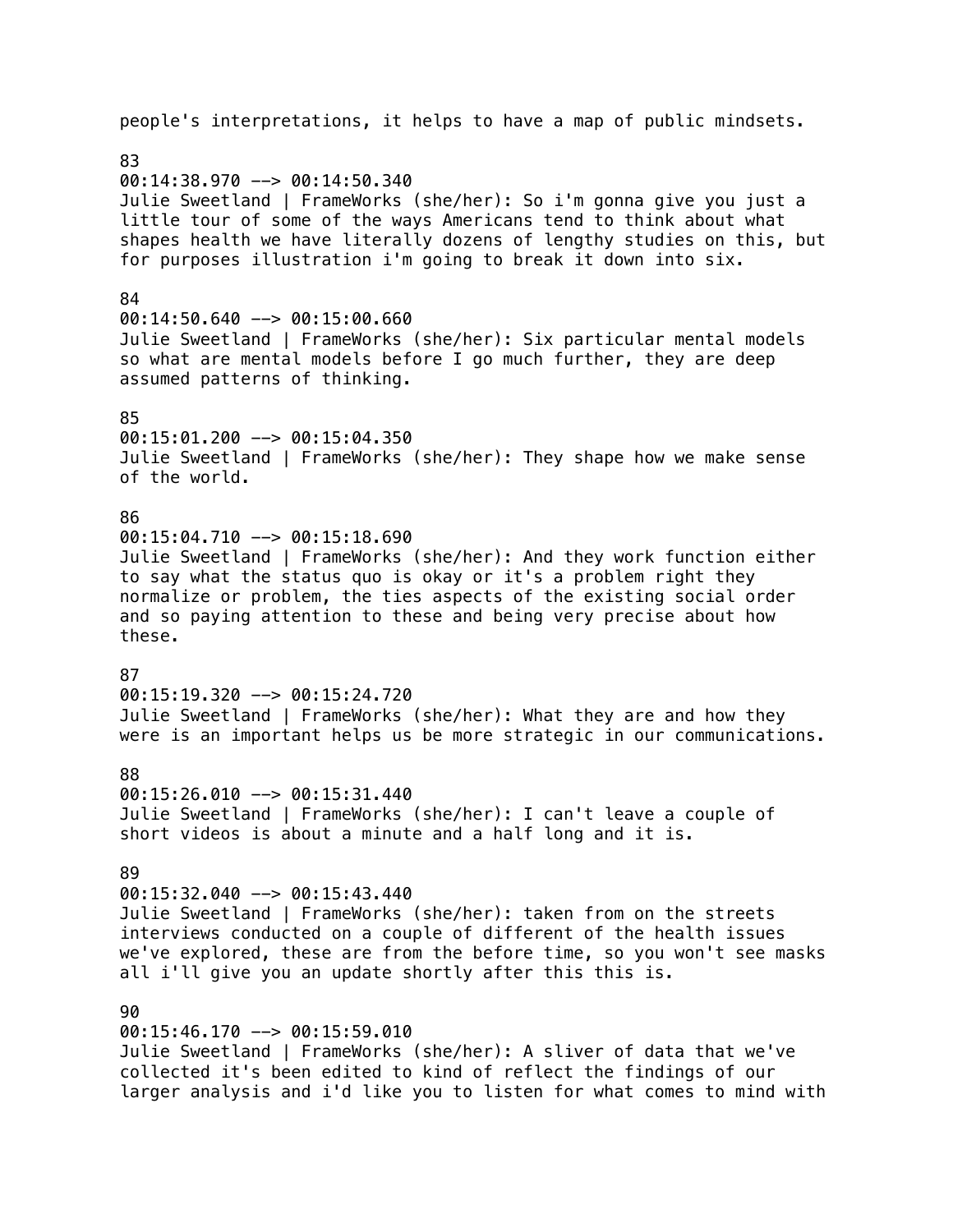the public is asked to think about what sheets health and how we can improve it. 91 00:16:03.060 --> 00:16:05.070 I kept thinking of health as. 92 00:16:06.360 --> 00:16:10.350 Like what you eat in your way well you know too often smoking your diet. 93 00:16:10.830 --> 00:16:20.550 So some families might like raise our kids on fast food nutrition exercise is important too much fat too much starch food what goes toward being healthy. 94  $00:16:21.120$  -->  $00:16:22.830$ Is what a person does. 95  $00:16:23.190$  -->  $00:16:34.500$ To themselves health comes down to individual choice can toby what's the boils down to the individual maybe every man for themselves, people are leaving well, I think, on the individual level, everyone has to their part, everybody plays. 96 00:16:34.710 --> 00:16:43.740 hard decisions, people can make in their own lives grow your own vegetables bicycles and green culture, maybe like. 97 00:16:46.320 --> 00:16:47.520 Green ways to. 98 00:16:49.980 --> 00:16:53.850 To do things I suppose anybody can make choices in their own life, and if you put. 99 00:16:54.210 --> 00:17:06.840 Enough plants in your House, you can be breathing fresh air, the majority of your time and then you as an individual are the one who's going to make the choice to put a filter want clean water or something if they choose to make healthy choices, you know fun good for them.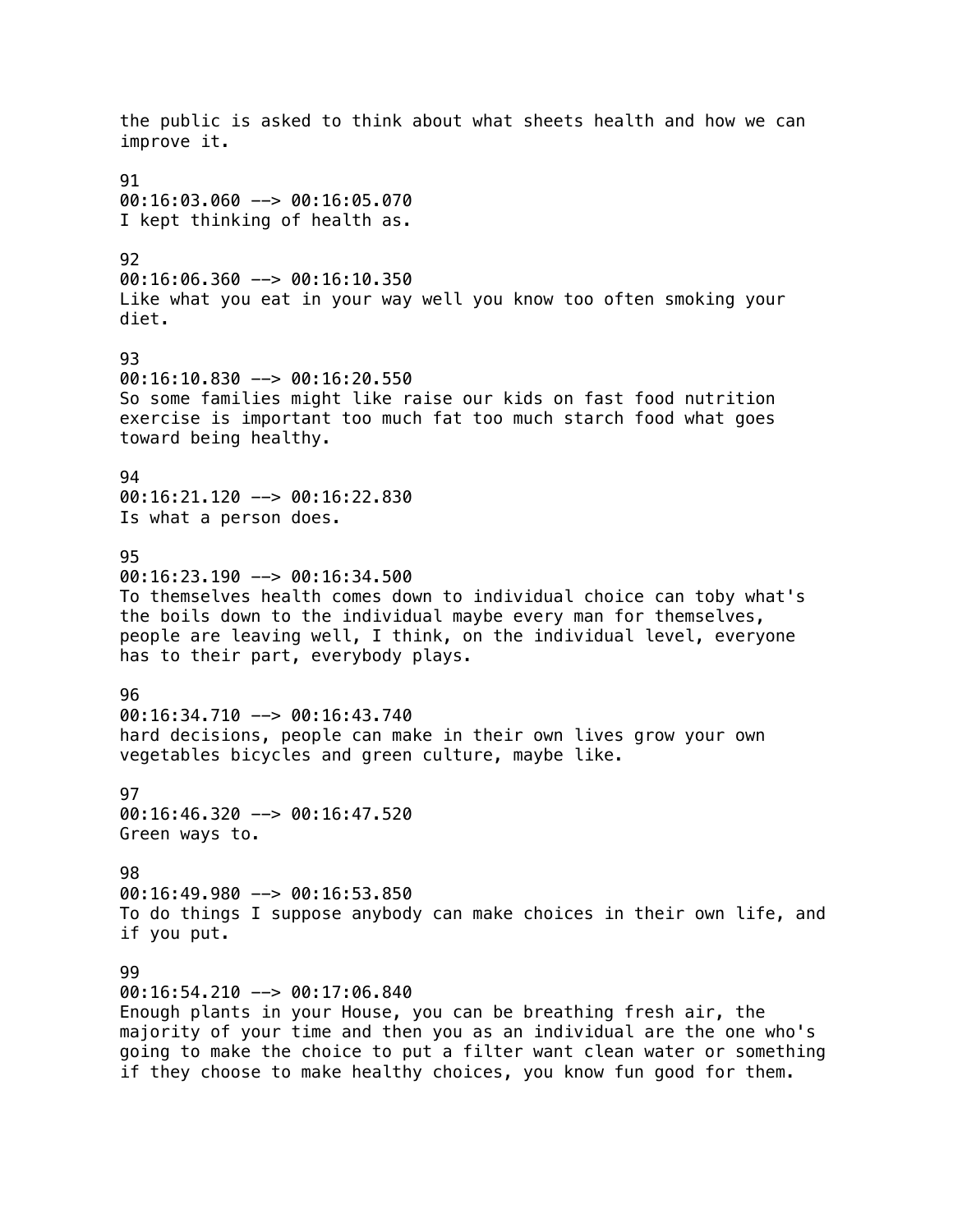100 00:17:11.160 --> 00:17:18.690 Julie Sweetland | FrameWorks (she/her): Right so and the dominance I think if you're on this call you probably are familiar with this dominance of this idea of health individualism. 101  $00:17:18.960$  -->  $00:17:24.720$ Julie Sweetland | FrameWorks (she/her): This is one of the strongest and most consistent findings from our research on a range of health issues. 102 00:17:24.960 --> 00:17:35.130 Julie Sweetland | FrameWorks (she/her): Even when it came to environmental health where there really are very few individual health behaviors that are part of the problems people struggle to connect health and environments. 103  $00:17:35.670$  -->  $00:17:45.690$ Julie Sweetland | FrameWorks (she/her): People would readily agree, for instance, that of course air and water quality matter, but the role of policy in shaping these factors was almost totally absent from people's thinking. 104  $00:17:45.990$  -->  $00:17:54.660$ Julie Sweetland | FrameWorks (she/her): The sense was that environmental degradation is simply the price of modern life it's immutable can't change it, and that led people that shake people's. 105 00:17:55.260 --> 00:18:00.690 Julie Sweetland | FrameWorks (she/her): Thinking about solutions they were ultimately up to the individual water quality issues by Britta. 106 00:18:00.900 --> 00:18:10.230 Julie Sweetland | FrameWorks (she/her): Health, the air quality issues put some plants in your House, so the idea is this idea of individual in the wasn't as at the causes of health or illness happen at the individual level. 107 00:18:10.740 --> 00:18:21.930 Julie Sweetland | FrameWorks (she/her): Their benefits are consequences happen at the individual level, it affects me Maybe my family if i'm not if i'm if i'm you know in poor health but it's not a societal issue and that the solutions are at the individual level.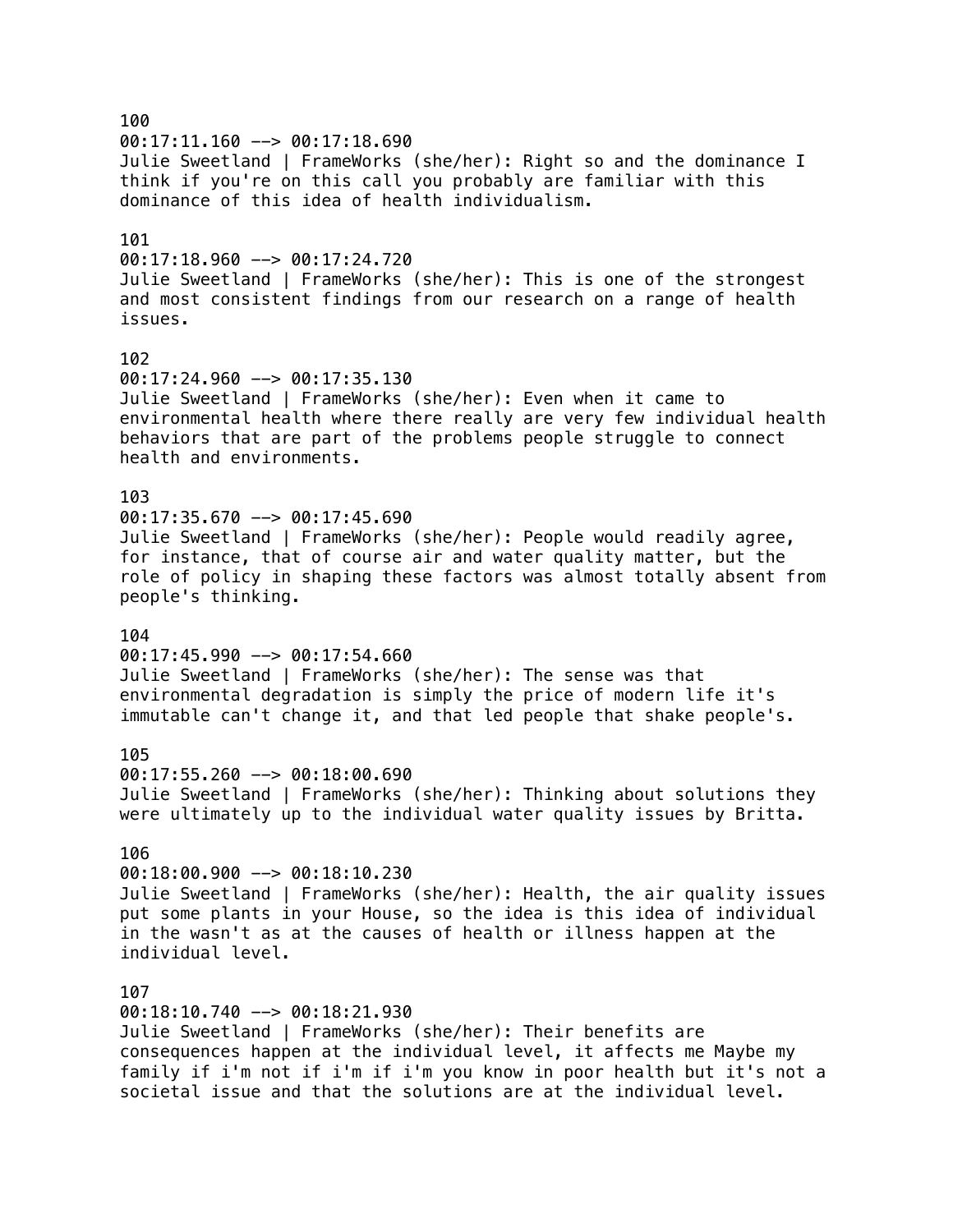108 00:18:22.410 --> 00:18:29.310 Julie Sweetland | FrameWorks (she/her): Another part of this little picture mindset is a limited sense of the factors that shape health so. 109 00:18:29.700 --> 00:18:34.200 Julie Sweetland | FrameWorks (she/her): Many of you are probably working through a social determinants of health framework where we're talking about. 110  $00:18:34.410$  -->  $00:18:46.980$ Julie Sweetland | FrameWorks (she/her): 578 10 factors that really are shaping a great deal of health outcomes for the public we've got two maybe three determinants of health diet exercise and substance use will come up smoking in particular. 111  $00:18:47.640$  -->  $00:18:54.180$ Julie Sweetland | FrameWorks (she/her): This little story about solutions is just as simple and connected to these understandings of the problem. 112  $00:18:54.450$  -->  $00:19:02.190$ Julie Sweetland | FrameWorks (she/her): If health happens when people make the right choices, well then people reason that the solution is to tell them what the right choices are. 113 00:19:02.460 --> 00:19:09.120 Julie Sweetland | FrameWorks (she/her): Now, of course, we all know that health education has a role to play, but for the public, this model of. 114 00:19:09.900 --> 00:19:21.720 Julie Sweetland | FrameWorks (she/her): The solution is education and it crowds out thinking about any other types of solutions and ultimately SAS political will for the robust infrastructure that we need to to ensure health equity. 115 00:19:23.700 --> 00:19:36.690 Julie Sweetland | FrameWorks (she/her): So this helps to explain why, in our research messages about health that lead with health often don't work as expected so we've tested this on environmental, health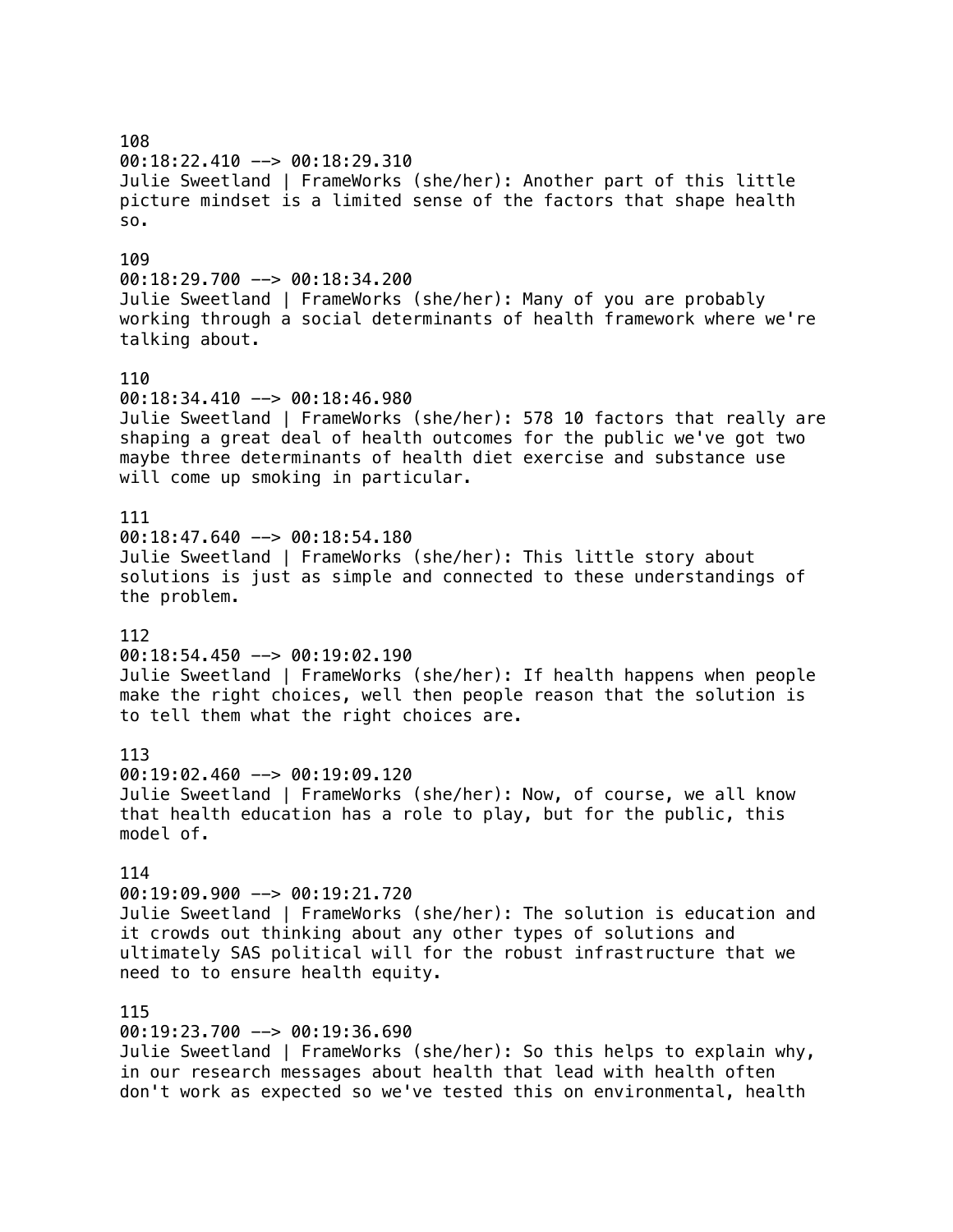# and we tested messages protection or public health. 116 00:19:36.990 --> 00:19:43.710 Julie Sweetland | FrameWorks (she/her): That didn't work framing the issue in terms of fairness actually worked better we tested this on oral health and found that. 117 00:19:44.430 --> 00:19:54.420 Julie Sweetland | FrameWorks (she/her): Health arguments and also economic arguments have very mixed effects it was better to make an argument that was about targeted universalism and i'll dig into that a little bit a few slides down. 118 00:19:55.080 --> 00:20:07.830 Julie Sweetland | FrameWorks (she/her): We tested different ways of framing tobacco related health disparities emphasizing that we emphasize negative health impacts and had no effect on public support for equity focus tobacco policies things like reinvesting. 119 00:20:08.280 --> 00:20:14.220 Julie Sweetland | FrameWorks (she/her): tech tobacco revenue into affected communities and framing the issue in terms of justice worked better. 120  $00:20:14.700$  -->  $00:20:21.330$ Julie Sweetland | FrameWorks (she/her): And a recent experiment, where we tested different ways of framing gun violence prevention and a heavily republican midwestern state. 121 00:20:21.720 --> 00:20:32.640 Julie Sweetland | FrameWorks (she/her): When we lifted up potential health benefits it had no effect, it was flat lifted up messages about negative health impacts of gun violence it backfired actually reduce support for policy. 122  $00:20:33.090$  -->  $00:20:40.380$ Julie Sweetland | FrameWorks (she/her): Many conservative audiences said that they felt manipulated its attempt to manipulate them emotionally, and so they rejected those messages. 123 00:20:40.920 --> 00:20:48.660 Julie Sweetland | FrameWorks (she/her): framing the issue in terms of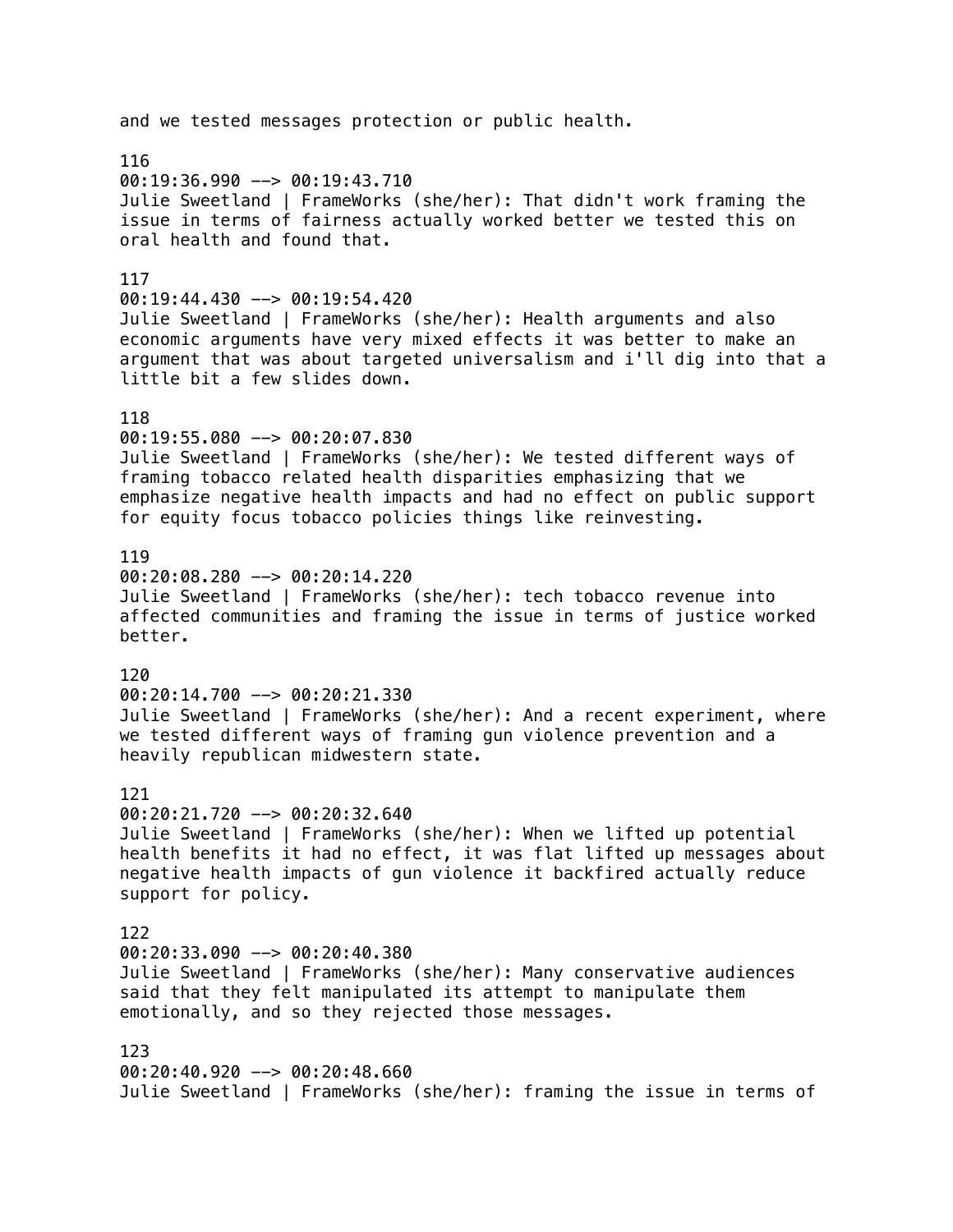democracy in that case work better, so what I want you to take from this is not, you should stop talking about health while. 124  $00:20:48.900$  -->  $00:20:51.420$ Julie Sweetland | FrameWorks (she/her): we're here to think about how to talk about health equity. 125 00:20:51.690 --> 00:20:58.290 Julie Sweetland | FrameWorks (she/her): But to be cautious about health as a message as the reason for why you are working on a particular issue. 126 00:20:58.470 --> 00:21:06.960 Julie Sweetland | FrameWorks (she/her): Are our research suggests that other ways of opening the argument and positioning the issue are more likely to be effective we'll get into those in just a moment. 127 00:21:07.320 --> 00:21:23.880 Julie Sweetland | FrameWorks (she/her): So people don't understand health, they also don't understand the sit the factors that create and perpetuate health disparities, so the nonce the findings that we have looked at or sorry the findings that we've uncovered. 128 00:21:25.140 --> 00:21:33.300 Julie Sweetland | FrameWorks (she/her): On these issues is that people tend to think about we lift up the issue of disparity some some groups are doing better than others. 129 00:21:33.720 --> 00:21:48.930 Julie Sweetland | FrameWorks (she/her): We tend to hear three explanations three mental models that people used to think about why that is so, the most dominant is cultural pathology the idea that those groups don't just don't have the right values or. 130 00:21:50.250 --> 00:21:57.450 Julie Sweetland | FrameWorks (she/her): Observing the right behaviors and that children and people who grow up in those communities have no choice but to kind of absorb those sorts of things. 131 00:21:58.080 --> 00:22:02.700 Julie Sweetland | FrameWorks (she/her): This is we've heard this particularly as a as a stereotype or.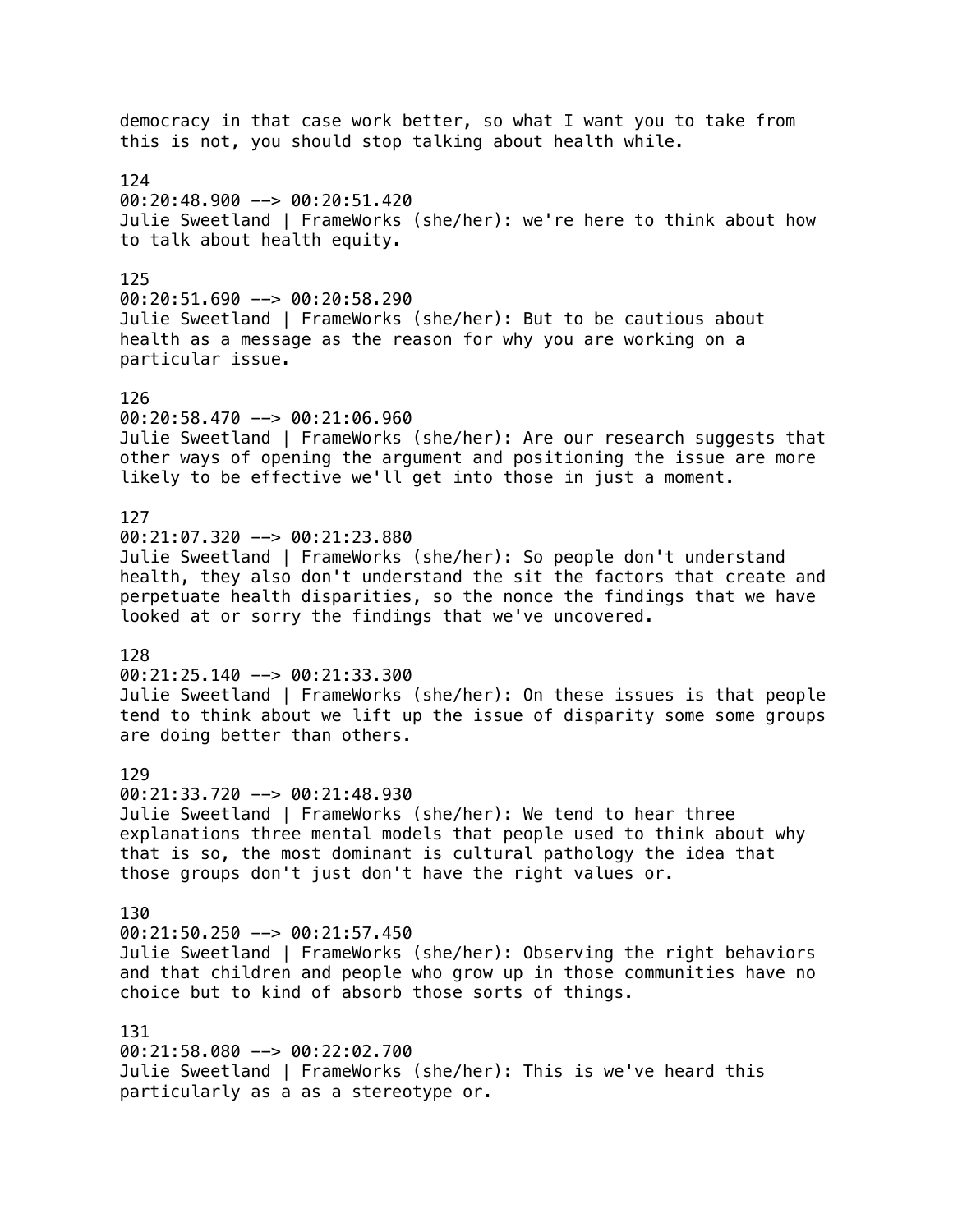# 132 00:22:03.540 --> 00:22:14.220 Julie Sweetland | FrameWorks (she/her): Harmful stereotype and inaccurate stereotypes about black communities, but it is, we have also heard it on other groups who face stigma and marginalization in American society. 133 00:22:15.120 --> 00:22:22.350 Julie Sweetland | FrameWorks (she/her): And we also there's also a model that's a little different is simply that if we're talking about different social groups. 134 00:22:23.550 --> 00:22:26.700 Julie Sweetland | FrameWorks (she/her): If you're not part of that social group it kind of doesn't affect you. 135 00:22:27.180 --> 00:22:39.030 Julie Sweetland | FrameWorks (she/her): So the idea that particularly that blacks and whites live in separate worlds, but we have heard this and you can see this as present as people who are identified as straight versus people who identify as LGBT plus. 136  $00:22:39.600$  -->  $00:22:43.680$ Julie Sweetland | FrameWorks (she/her): If that the idea that these groups are separate distinct and that there. 137 00:22:44.130 --> 00:22:48.060 Julie Sweetland | FrameWorks (she/her): They don't influence each other and so therefore a problem for one that particular group. 138 00:22:48.330 --> 00:23:04.020 Julie Sweetland | FrameWorks (she/her): is regrettable right it's too bad for that group, but if if i'm not part of that group I don't have a stake in that issue and and it won't affect me and then, finally, a third model that comes up frequently and talking about these issues is fatalism idea that. 139 00:23:05.460 --> 00:23:06.540 Julie Sweetland | FrameWorks (she/her): The idea that. 140 00:23:08.400 --> 00:23:26.820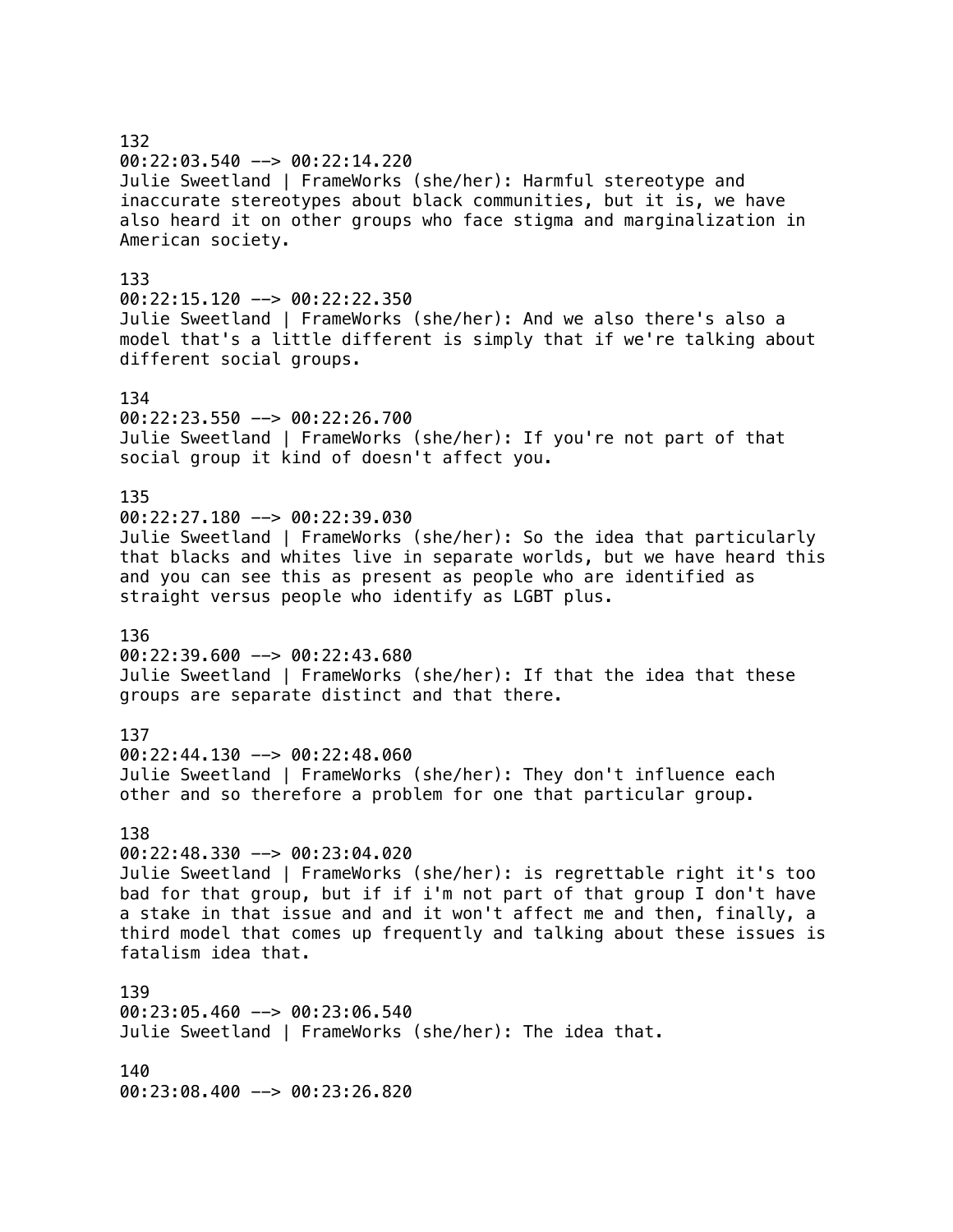Julie Sweetland | FrameWorks (she/her): That there isn't much we can do about these issues that these problems are what they are and that they not much can change King can change what it is and we have seen this in particular with folks who don't necessarily subscribe to those first two models of. 141  $00:23:27.840$  -->  $00:23:38.220$ Julie Sweetland | FrameWorks (she/her): Cultural cultural pathology or separate fates people who do have a structural understanding of the issue, sometimes that can lead contribute to a sense of fatalism and structure for so big. 142 00:23:39.600 --> 00:23:44.700 Julie Sweetland | FrameWorks (she/her): That we can't really fix them or change them it's a doomed to failure it's just too broken. 143 00:23:45.450 --> 00:23:58.200 Julie Sweetland | FrameWorks (she/her): So these are ways that people model health disparities and I know we're here to talk about health equity not disparities, particularly, but the model that the public has is one of inequality one of. 144 00:23:59.370 --> 00:24:07.950 Julie Sweetland | FrameWorks (she/her): Not not in the firm division of what we're going for but really a sense of the problem, so these are the ways that they people tend to think about these things. 145 00:24:08.400 --> 00:24:16.920 Julie Sweetland | FrameWorks (she/her): And if we are going to talk about health equity and start to paint a vision of what equity could be and what it would look like and what it takes to get there. 146 00:24:17.220 --> 00:24:33.780 Julie Sweetland | FrameWorks (she/her): are recent research suggests that just saying equity isn't enough i'm going to show you some clips into the zoom zoom focus groups that we conducted recently asking, particularly about those understandings of equity these focus groups were conducted. 147 00:24:35.160 --> 00:24:51.630 Julie Sweetland | FrameWorks (she/her): Homogenous Lee so you'll see clips from an all white group of white facilitator and all black group

with a black facilitator and i'm curious to hear reactions and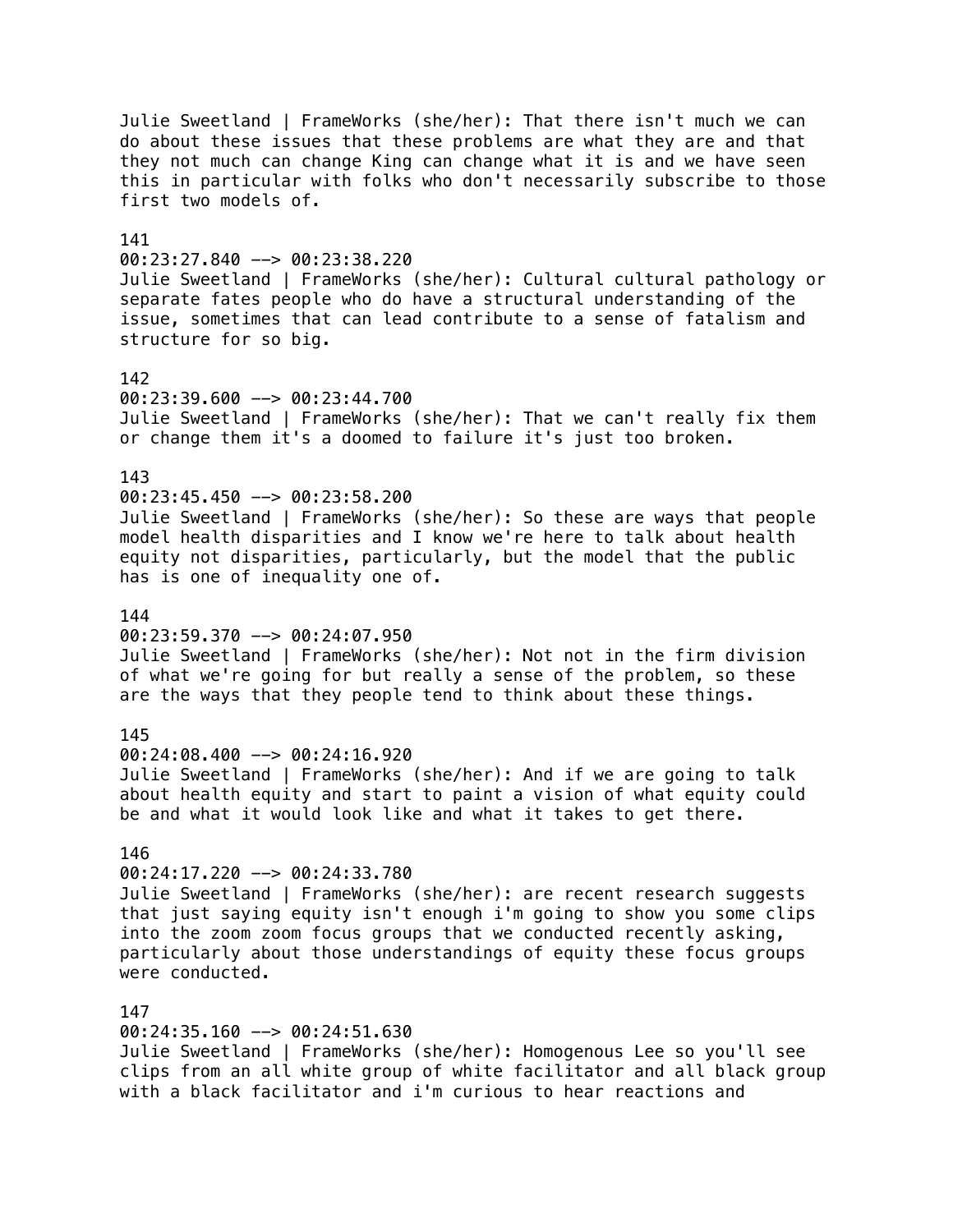questions about this in the q&a So the first is equity and i'm wondering if if if you have heard that term before. 148 00:24:53.220 --> 00:25:00.150 might have some thoughts about what it might mean that's all like home equity some sort of loan yeah you bought a house for say. 149 00:25:00.690 --> 00:25:12.000 202 50 and you know some years later it's worth 400 you know that gap there's equity equity and a life insurance policy what you've built towards something in my. 150 00:25:12.570 --> 00:25:28.470 Opinion is equity equity is kind of like basically how much leveraging the ass like going to be Is there something how much money like your businesses work are you talking about money, the money, equality and, if you think of equity in relation to race. 151 00:25:29.550 --> 00:25:33.570 What would be your guests of what it might mean like reasonable quality same thing. 152 00:25:34.770 --> 00:25:50.490 So is it I couldn't your quality, the sense that I get is that when people are taking equity they mean something more specific than when they're saying equality but I definitely have not seen it explained provide everybody, with the same opportunities to be able to be if they say. 153 00:25:51.540 --> 00:25:54.750 No matter what level they're on I have not heard it. 154 00:25:55.560 --> 00:26:02.970 mentioned as far as people I mean normally you hear about equity in your home, especially if you're poor and if you'd like you know. 155 00:26:03.060 --> 00:26:18.690 A lot of us we just like a couple generations removed from like slavery, so a lot of us are still trying to do from that gap and trying to get to that level, where we had equity and stuff that leverage integration quality forever, why is it changing the equity now Hussain equity.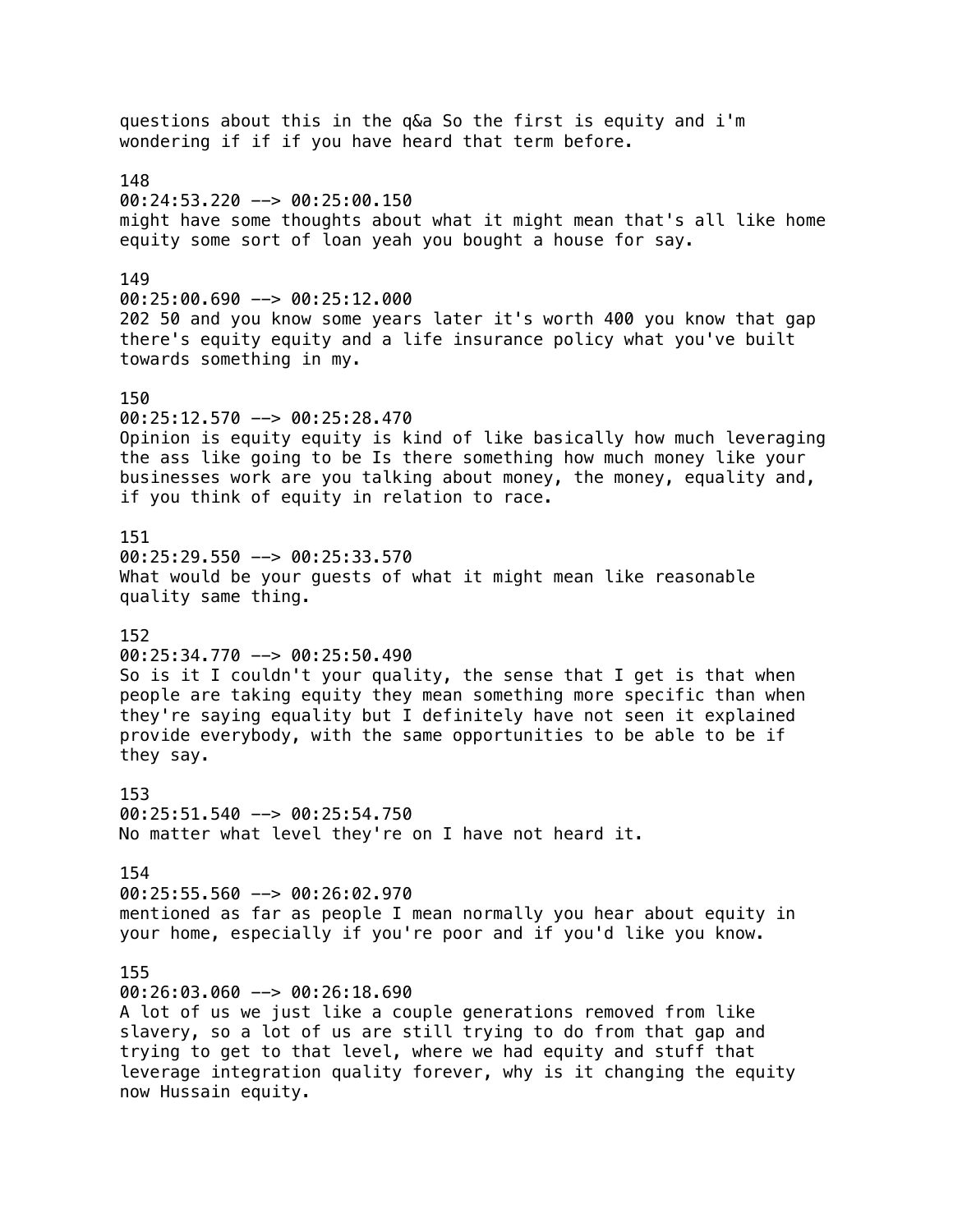156 00:26:21.120 --> 00:26:24.210 Julie Sweetland | FrameWorks (she/her): Okay, I apologize for my notes covering stuff up. 157 00:26:25.620 --> 00:26:36.420 Julie Sweetland | FrameWorks (she/her): Right let's do that um i'm gonna play a little bit after you guys again just to just to make up for that, but again when people are thinking equity they need something. 158 00:26:37.050 --> 00:26:45.660 Julie Sweetland | FrameWorks (she/her): more specific than when they're saying equality but I definitely have not seen it explained provide everybody, with the same opportunities to be able to be. 159 00:26:46.260 --> 00:26:50.730 Julie Sweetland | FrameWorks (she/her): Successful, no matter what like what level they're on I have not heard it. 160  $00:26:51.540$  -->  $00:27:05.670$ Julie Sweetland | FrameWorks (she/her): mentioned as far as people I mean normally you hear about equity in your home, especially if you're poor and if you play know a lot of us we just like a couple generations removed from like slavery, so a lot of us are still trying to do from that. 161 00:27:06.960 --> 00:27:07.680 Julie Sweetland | FrameWorks (she/her): You today. 162 00:27:11.970 --> 00:27:24.540 Julie Sweetland | FrameWorks (she/her): And i'm going to move on i'm going to try this one more time to get that quite right sorry it exited out at one point to me it's rushing to share it in the right way to go, play. 163 00:27:25.890 --> 00:27:31.410 Julie Sweetland | FrameWorks (she/her): play slideshow in window i'm doing that i'm sharing my screen and i'm sharing only that window. 164 00:27:32.250 --> 00:27:39.120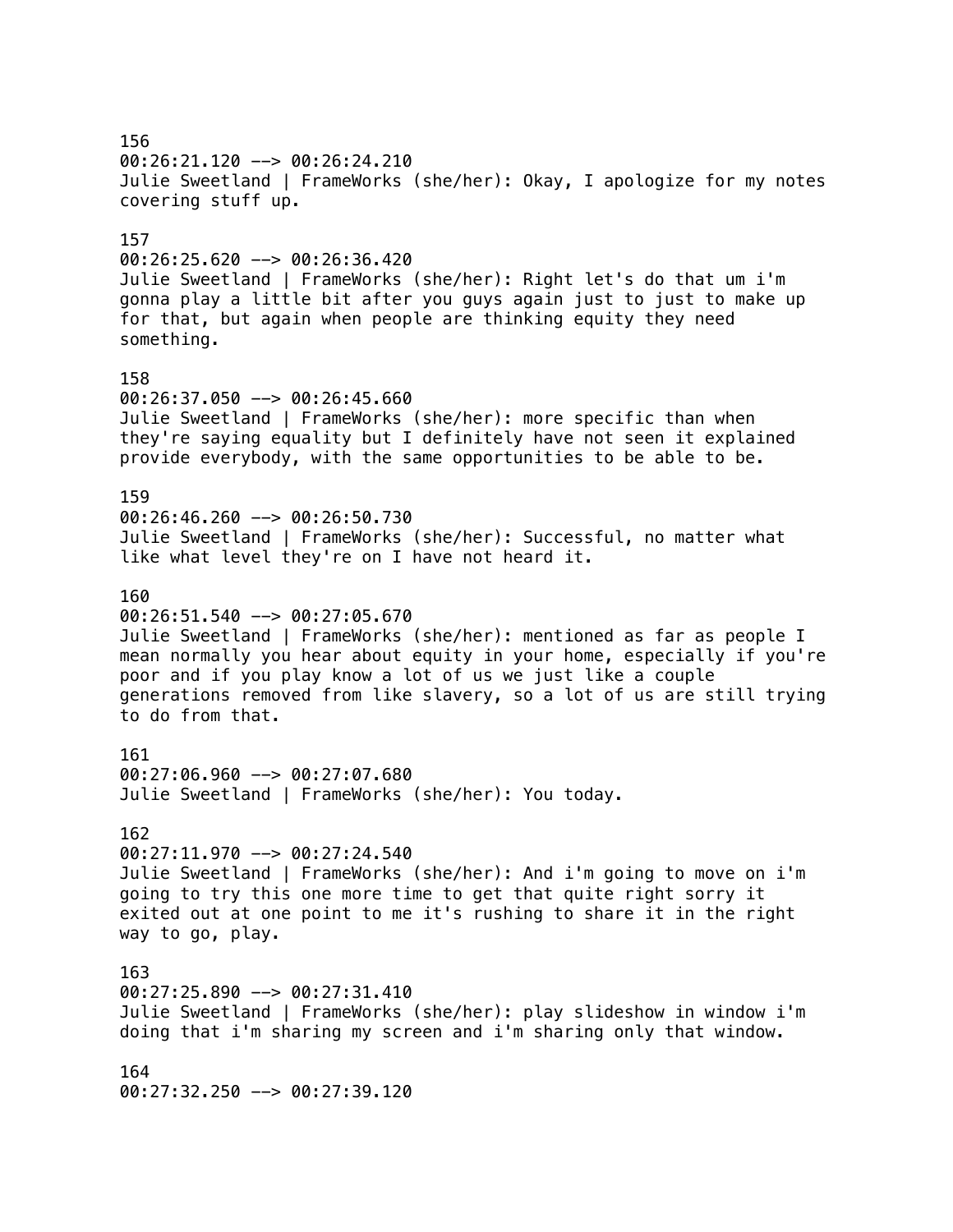Julie Sweetland | FrameWorks (she/her): So I hope that that has now fixed the issue overall what I hope you can take from this is that. 165 00:27:39.810 --> 00:27:44.640 Julie Sweetland | FrameWorks (she/her): We need to remember that the default setting for American thinking on health is individualism. 166 00:27:45.000 --> 00:27:49.890 Julie Sweetland | FrameWorks (she/her): Most people don't understand how disparities are present and perpetuated. 167  $00:27:50.130$  -->  $00:28:03.150$ Julie Sweetland | FrameWorks (she/her): We can't assume that people are familiar with the term equity, the most common association with that, as in financial terms, in fact, if you Google, the term health equity, the first thing that comes up is an advertisement for a. 168 00:28:03.660 --> 00:28:11.010 Julie Sweetland | FrameWorks (she/her): Health savings account that helps people connect health and wealth and and while and and so Those are some things we're up against but. 169 00:28:11.400 --> 00:28:25.380 Julie Sweetland | FrameWorks (she/her): you're here, because while these are the places people that start where people start it doesn't have to be where people land, the way we frame issues can really make a difference, all right let's pop into the questions and, hopefully, it is not only. 170 00:28:26.580 --> 00:28:32.940 Julie Sweetland | FrameWorks (she/her): That I messed up the notes part of it is there anything anything that does come up here, where we can discuss for a moment. 171 00:28:34.980 --> 00:28:42.990 Carmen Nevarez: Yes, there are some interesting ideas that have come up from the audience and just one thing I want to remind everybody, you can use your Q amp a box. 172 00:28:43.290 --> 00:29:00.480 Carmen Nevarez: In order to ask questions and i'll do my best to make sure that we get them answered either separately or that we can pose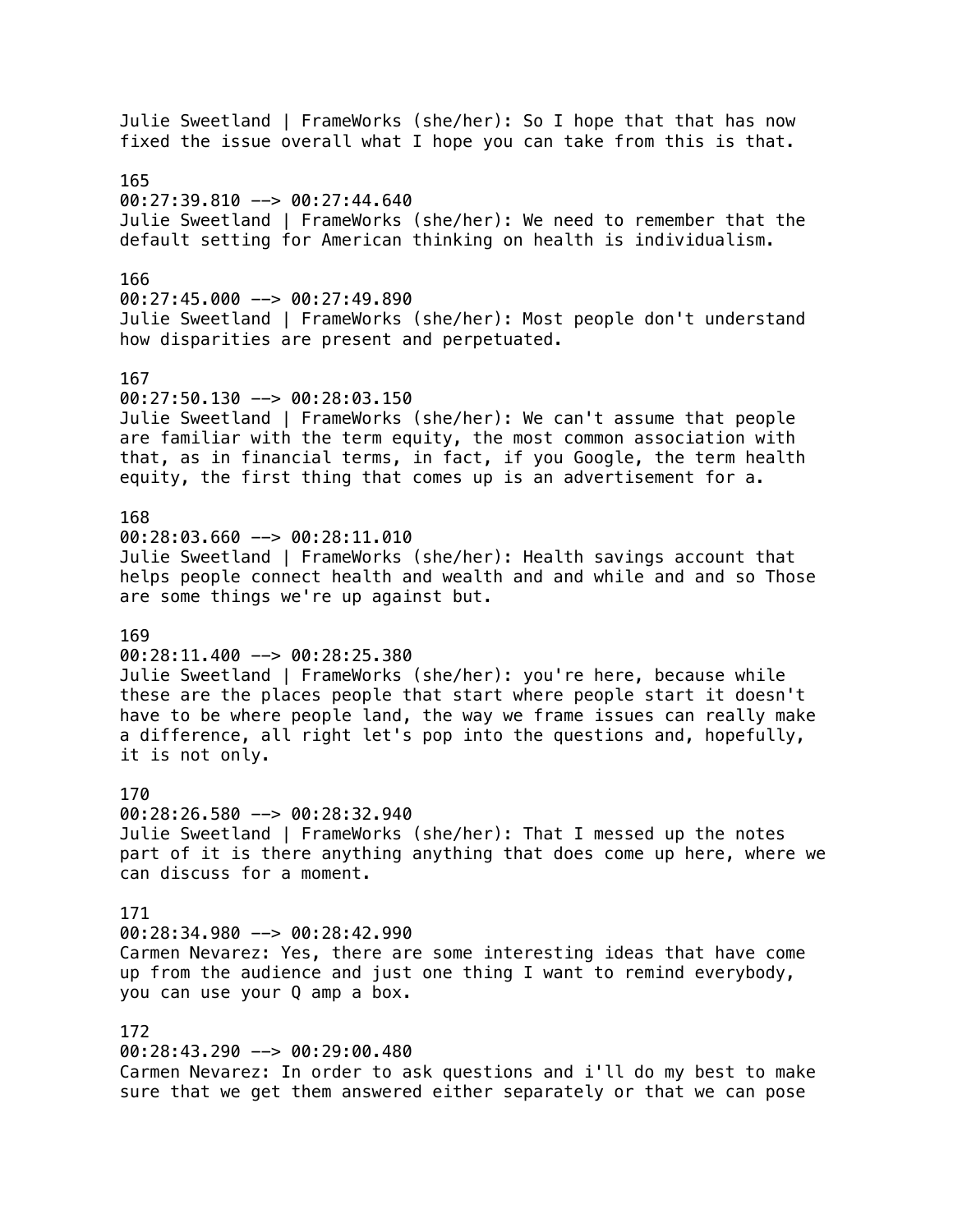them to Julian so whole group, so there was an interesting issue that goes back a little bit to the discussion around elder older adults elderly. 173 00:29:02.040 --> 00:29:05.280 Carmen Nevarez: And I think it's a it's a little nuanced but i'd like you to. 174 00:29:05.730 --> 00:29:06.660 Carmen Nevarez: comment on it. 175 00:29:07.170 --> 00:29:21.930 Carmen Nevarez: And that is did you touch any of your testing, did you use the word elder and and if you didn't instead of elderly or, in addition to elderly is is there way that you could go back to do that. 176 00:29:22.440 --> 00:29:38.640 Carmen Nevarez: But then another follow on comment is the idea about testing elder is could be very important in working with certain communities, particularly indigenous communities, but that it might not translate in other languages. 177  $00:29:40.260$  -->  $00:29:44.640$ Carmen Nevarez: So just you know, do you have any thoughts about that any any evidence on that. 178 00:29:45.300 --> 00:29:59.430 Julie Sweetland | FrameWorks (she/her): So the connotations of elder and elderly are quite different, I think, for the reasons that probably the questioner had in mind so elder can break brings to mind with it more even say even among. 179 00:30:01.020 --> 00:30:07.410 Julie Sweetland | FrameWorks (she/her): You know my white folks that that is a someone with wisdom and then it has particular cultural connotations. 180 00:30:07.710 --> 00:30:25.770 Julie Sweetland | FrameWorks (she/her): And in indigenous communities as well as in black church settings and black communities, so I would not recommend against the term elder I would recommend recommend against the term elderly because it comes with associations of frailty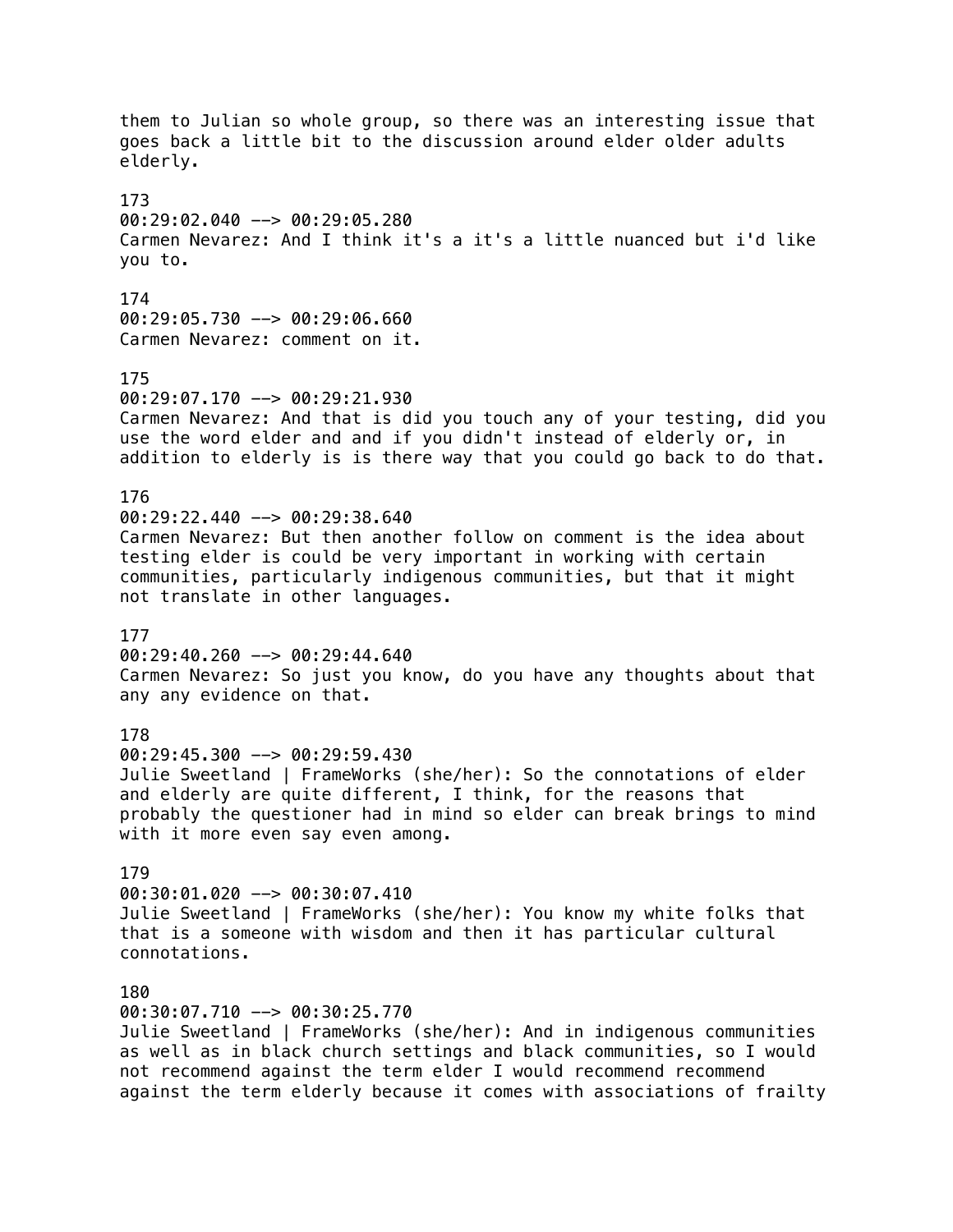and in competence and cognitive decline. 181 00:30:26.910 --> 00:30:33.120 Carmen Nevarez: very helpful, thank you, could you also speak about mental models and other countries. 182 00:30:34.230 --> 00:30:40.920 Julie Sweetland | FrameWorks (she/her): I could, but I am not prepared to do so today, most of our research and other countries have been about. 183 00:30:41.670 --> 00:30:49.530 Julie Sweetland | FrameWorks (she/her): About early childhood and so it unless so on public health issues is not 100% true but, if you are interested, we have done. 184 00:30:50.040 --> 00:30:56.280 Julie Sweetland | FrameWorks (she/her): quite a bit of work on on how people think about the social determinants of health and things like obesity. 185 00:30:56.700 --> 00:31:11.250 Julie Sweetland | FrameWorks (she/her): In the UK, and that research is available on our website and but yeah i'm not not prepared to speak to some of the international work just just say that there are similarities and differences, these are cultural models to some extent, and so they will vary with culture. 186 00:31:12.330 --> 00:31:15.240 Carmen Nevarez: So the last question that's up here so far is. 187 00:31:17.160 --> 00:31:34.560 Carmen Nevarez: Just a comment on the on the street interviews that you showed originally when you're talking to people about health and I wonder if you could talk a little bit about whether you got the same kinds of responses about health from people who are not quite. 188 00:31:36.450 --> 00:31:52.680 Julie Sweetland | FrameWorks (she/her): So I think if you watch the video carefully, there are people of color in it for sure, and we have seen two things in our when we look cross cross culturally or across groups that we expect to have different opinions.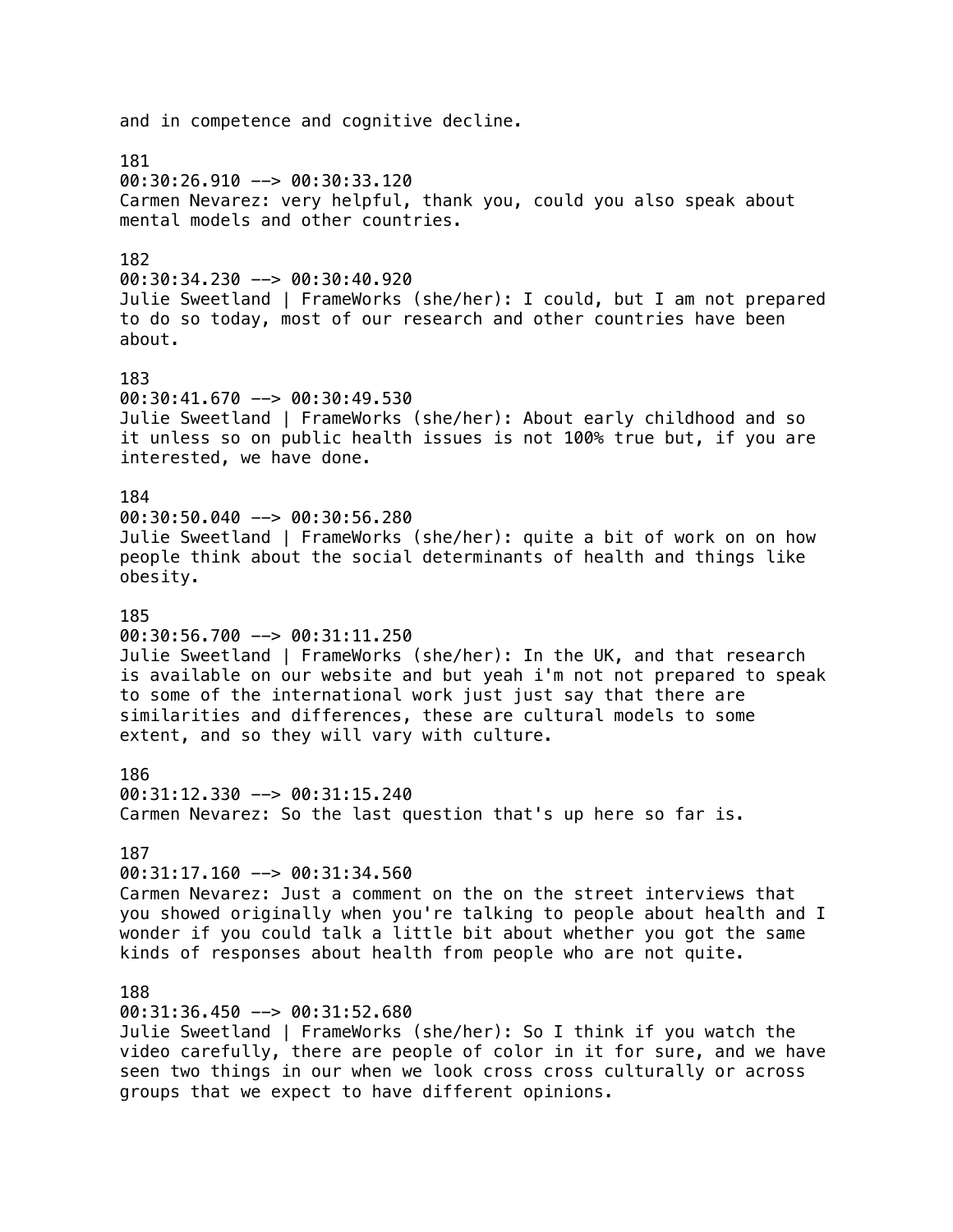189 00:31:53.700 --> 00:32:02.550 Julie Sweetland | FrameWorks (she/her): Number One is that the model of individualism is shared quite broadly across many groups in American culture. 190  $00:32:03.300$  -->  $00:32:21.120$ Julie Sweetland | FrameWorks (she/her): Including groups who are not white The other thing is, is that the collective mindset, the systemic view is more present marine is more available often among groups who have had reason to come up against systems and recognize the role that they will they play. 191 00:32:22.620 --> 00:32:27.600 Carmen Nevarez: Okay well Those are the questions we received so far, so I just want to remind buddy buddy use your Q amp a. 192 00:32:27.780 --> 00:32:28.920 Carmen Nevarez: Tonight call. 193 00:32:28.950 --> 00:32:29.880 Carmen Nevarez: All right, well to bring up. 194  $00:32:30.150$  -->  $00:32:44.700$ Julie Sweetland | FrameWorks (she/her): Going yeah alright so shifting mindset strategies for changing the conversation i've got four strategies i'm going to share i'm going to just outline them right here, and then i'll dig into them across the time that remains so first if we aren't. 195 00:32:45.810 --> 00:32:53.310 Julie Sweetland | FrameWorks (she/her): As we're leaving room for people to assume that the problems are people who are experiencing the problems, then we need to. 196 00:32:53.760 --> 00:33:00.930 Julie Sweetland | FrameWorks (she/her): reframe to make sure we are clearly and carefully attributing responsibility to systemic structural or policy level factors. 197 00:33:01.800 --> 00:33:09.990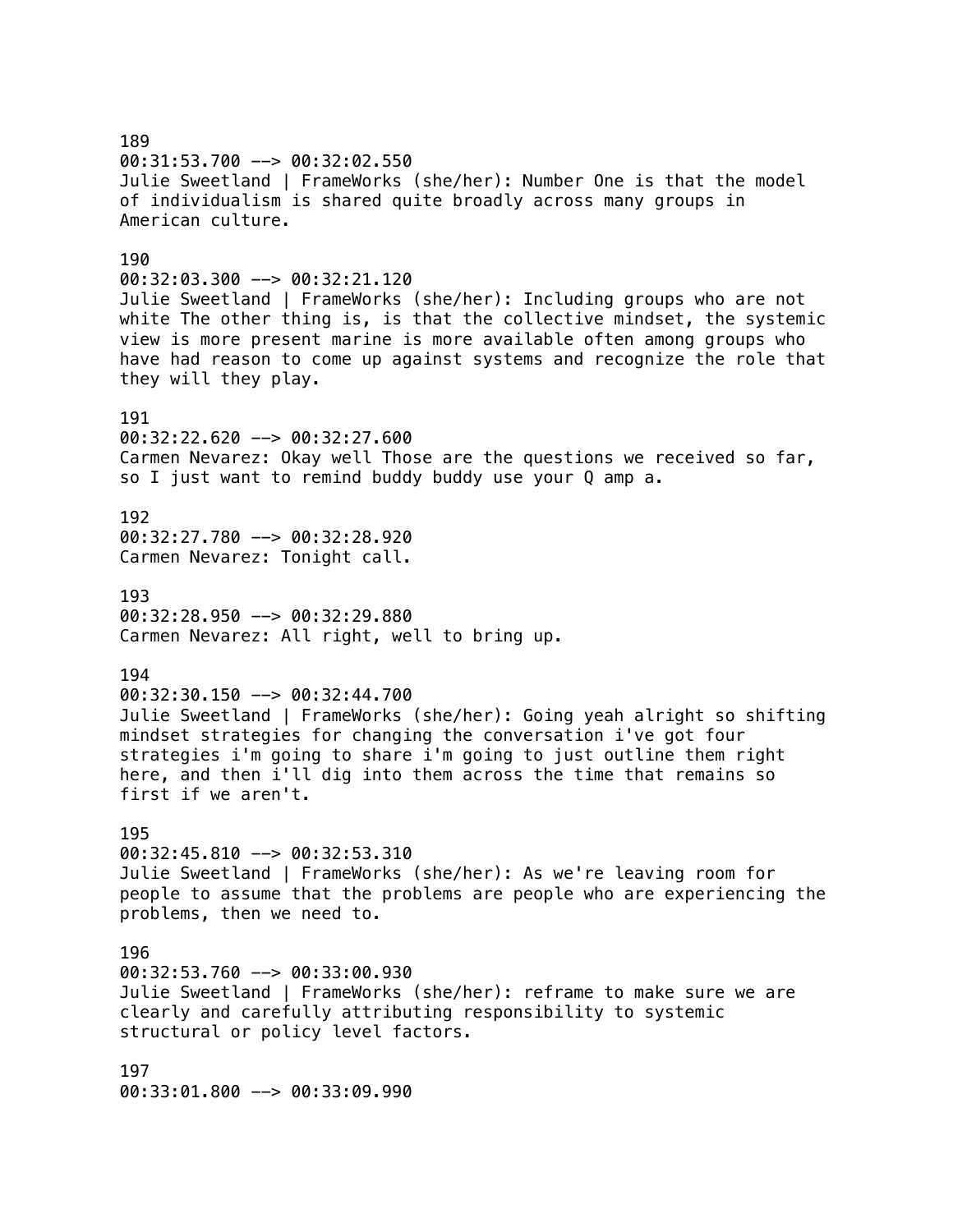Julie Sweetland | FrameWorks (she/her): If our communication begins with a lot of numbers about poor health outcomes or a textbook definition of health equity that's not our best bring forward. 198 00:33:10.230 --> 00:33:16.440 Julie Sweetland | FrameWorks (she/her): Our recommendation is to lead with an explicit appeal to what we're aspiring for which is justice and fairness. 199 00:33:17.190 --> 00:33:22.920 Julie Sweetland | FrameWorks (she/her): And if we're leaving out solutions we are leaving support on the on the table and leaving supporters behind. 200 00:33:23.430 --> 00:33:35.430 Julie Sweetland | FrameWorks (she/her): And we only talk about little picture solutions like awareness and education we're not advancing the conversation, so the refrain is to emphasize collective solutions every single time. 201 00:33:35.820 --> 00:33:42.990 Julie Sweetland | FrameWorks (she/her): And when we have a clear solution that we're moving toward in a communication we then need to build an explanation. 202 00:33:43.590 --> 00:33:51.900 Julie Sweetland | FrameWorks (she/her): So it's not enough to just focus attention on who is experiencing disparities, of course, that's part of the issue, we need to include that information, but overall. 203  $00:33:52.290$  -->  $00:34:05.190$ Julie Sweetland | FrameWorks (she/her): To get people to understand where we can intervene and why that intervention would make a difference, we need to talk just as much about how disparities happen, how did they come to be and how we can end them and to do that, we can Center explanation. 204 00:34:05.550 --> 00:34:17.280 Julie Sweetland | FrameWorks (she/her): So that's your your rapid overview cheat sheet and i'll start to dig in so framing fixed number one strategy for advancing health equity is to attribute responsibility very carefully.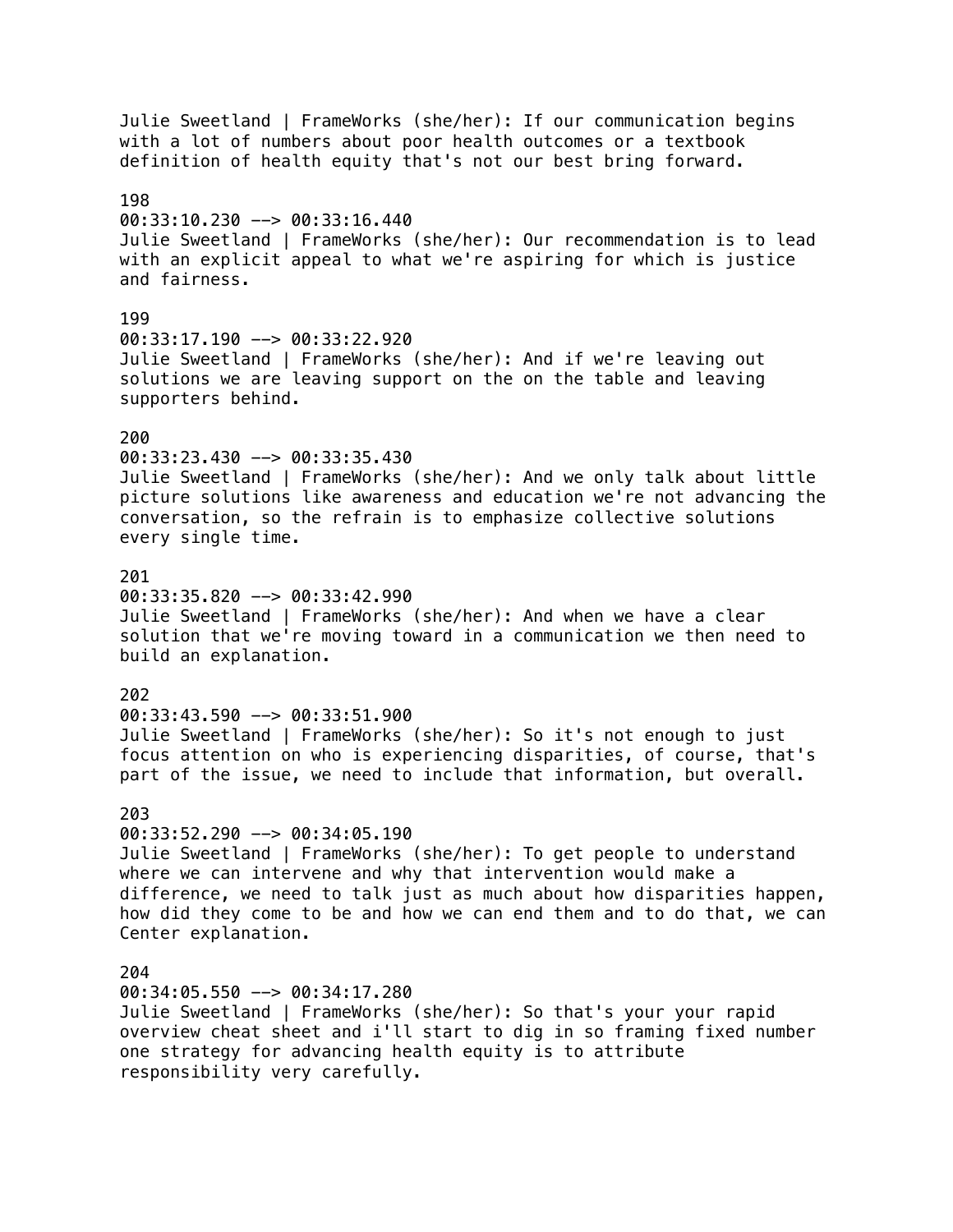205 00:34:19.620 --> 00:34:31.230 Julie Sweetland | FrameWorks (she/her): So if the problem is articulated without referencing people or if the problem that we, the weird way we articulate implicitly or explicitly blames people who are creating the problem. 206  $00:34:31.740$  -->  $00:34:37.350$ Julie Sweetland | FrameWorks (she/her): or who are are experiencing the problem, then we are not going to get to health equity solutions so often. 207 00:34:37.680 --> 00:34:48.270 Julie Sweetland | FrameWorks (she/her): We see missing attribution and public health language so here's an example and us too many women are suffering from pregnancy complications that lead to serious injury and death. 208 00:34:48.540 --> 00:35:00.000 Julie Sweetland | FrameWorks (she/her): The rest of this communication and I excerpted it from went through went on to to really point out the troubling disparities of by race for paternal and maternal and infant health outcomes, but here. 209 00:35:01.770 --> 00:35:10.500 Julie Sweetland | FrameWorks (she/her): You know, nobody at this this doesn't say who or what is responsible for the problem or the solution that leaves too much room for fatalism, what can be done. 210 00:35:11.460 --> 00:35:23.220 Julie Sweetland | FrameWorks (she/her): And so, an example is a refrain is is here it's on the right here on the plane side, the US is failing to manage complications that lead to serious injury and death. 211 00:35:23.490 --> 00:35:31.230 Julie Sweetland | FrameWorks (she/her): So this grammatically puts the nation is the subject of the sentence and that's the party that needs to you know driving the action and there is an action. 212 00:35:31.860 --> 00:35:43.830

Julie Sweetland | FrameWorks (she/her): And the nation is failing to take in US framing but we could take, we could manage it so avoid missing attribution The other thing is to avoid individual APP and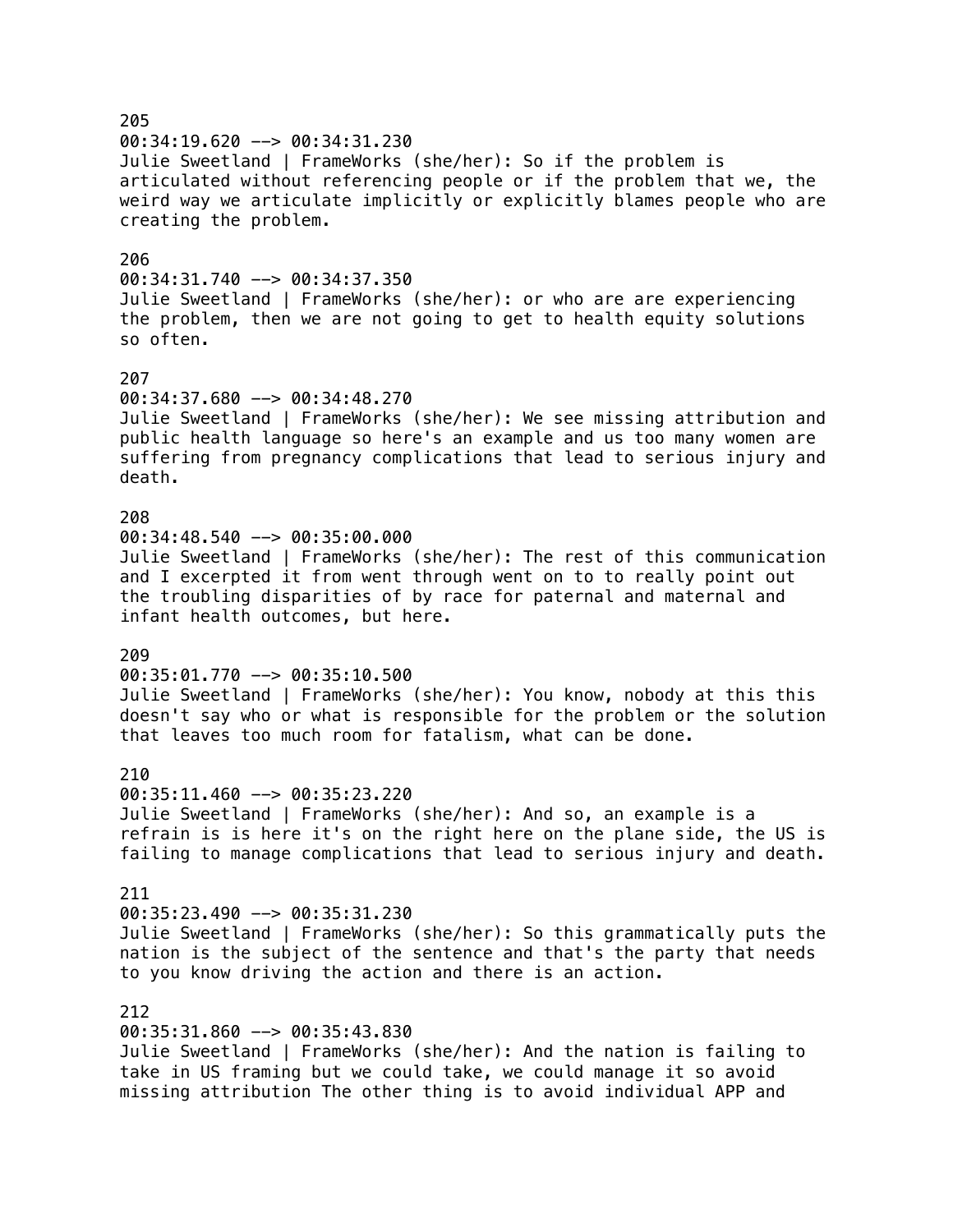attribution so here, this is. 213 00:35:44.220 --> 00:35:50.430 Julie Sweetland | FrameWorks (she/her): No says that if moms would just quit smoking, we could prevent 800 you know infant deaths a year. 214 00:35:51.060 --> 00:35:56.340 Julie Sweetland | FrameWorks (she/her): So that that just if they would just quit smoking explicitly blames women for this problem. 215 00:35:56.580 --> 00:36:12.870 Julie Sweetland | FrameWorks (she/her): i've gotten feedback on this example it's too out there and unrealistic nobody would ever say that but I actually this is literally a quote, that I lifted from a major national newspaper and appeared in the last two years, so an alternative, well, we can say instead is to point to. 216  $00:36:14.100$  -->  $00:36:22.950$ Julie Sweetland | FrameWorks (she/her): Who, you know, make a make a make an implicit argument about who is responsible and where responsibility for this problem lies, so researchers estimate that. 217  $00:36:23.160$  -->  $00:36:31.590$ Julie Sweetland | FrameWorks (she/her): If we connected expecting families to treatment for nicotine dependency, we could prevent those deaths of it by talk about families, not just the women that brings the whole. 218 00:36:32.040 --> 00:36:39.240 Julie Sweetland | FrameWorks (she/her): secondhand smoke into the picture and it makes it a fixed rate about access to. 219 00:36:40.230 --> 00:36:54.780 Julie Sweetland | FrameWorks (she/her): Care rather than a personal behavior right according so attributing that responsibility is really important, it flows throughout all the all the health equity communications and, if you take one thing away from this, I hope that this is, this is the thing. 220 00:36:55.590 --> 00:37:04.380 Julie Sweetland | FrameWorks (she/her): And so to do that to attribute responsibility appropriately one thing to try or pay attention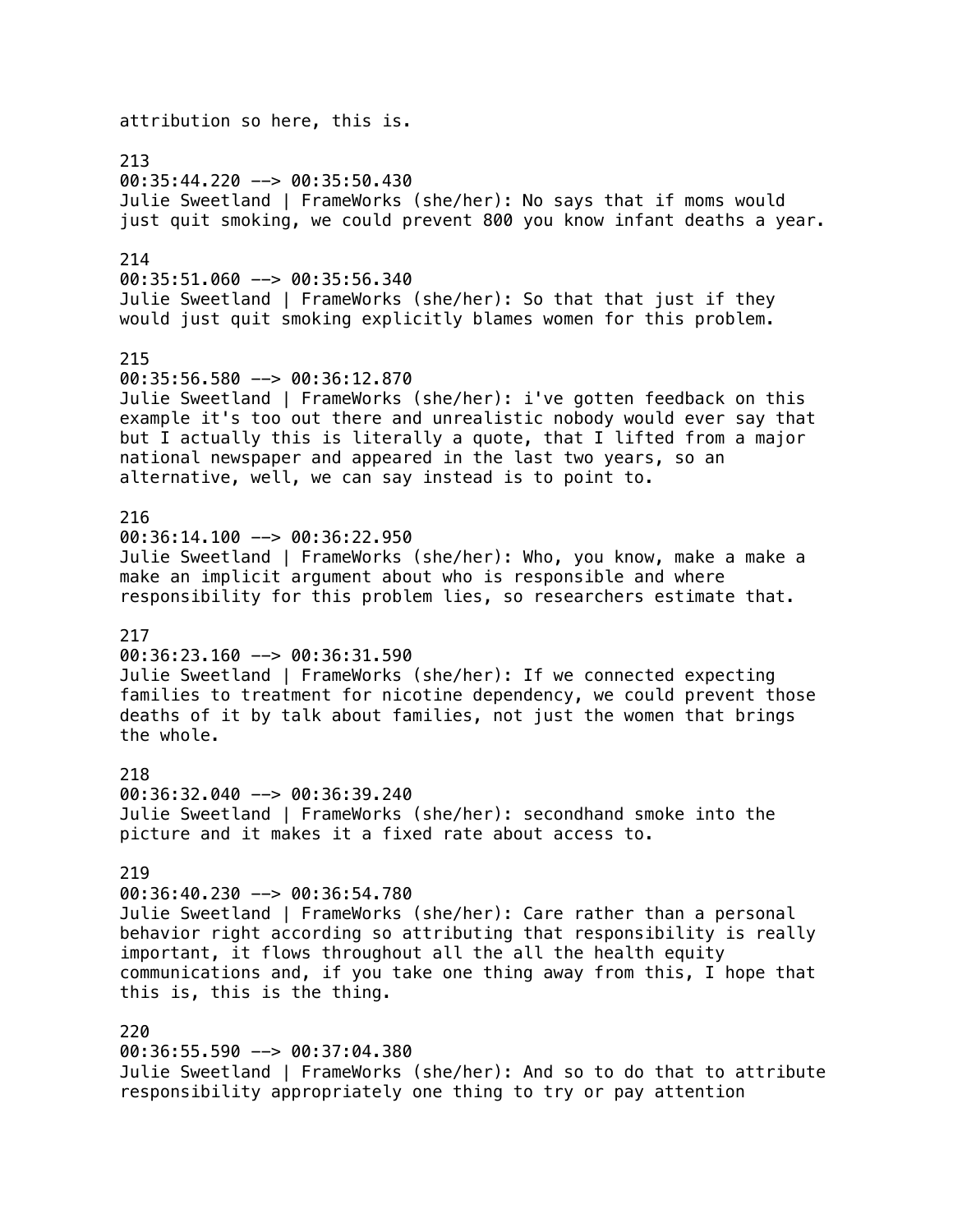# questions you can ask yourself, is to. 221 00:37:04.890 --> 00:37:15.930 Julie Sweetland | FrameWorks (she/her): Do my statements about health problems included concrete subject and an active verbs have often there's a lot of verbs that indicate some sort of ongoing state just varies exist persist for maine. 222 00:37:16.830 --> 00:37:22.380 Julie Sweetland | FrameWorks (she/her): And those are telltale sign that the communication is we're treating responsibility to no one, and nothing. 223 00:37:22.710 --> 00:37:37.890 Julie Sweetland | FrameWorks (she/her): And the that that back you that whole right, then the no no one's responsible will not stay just open and mysterious people will fill in with those attributions that they already have individualism and cultural mythology so we want to avoid that. 224 00:37:38.490 --> 00:37:43.740 Julie Sweetland | FrameWorks (she/her): We need to be specific and attributing responsibility, but that doesn't mean we need to be blaming so. 225 00:37:44.550 --> 00:37:52.650 Julie Sweetland | FrameWorks (she/her): A tone that points clearly right to structural factors that can change but doesn't necessarily point fingers maybe in many settings. 226  $00:37:53.130$  -->  $00:38:03.120$ Julie Sweetland | FrameWorks (she/her): be the most effective way to bring lots of people into that conversation, and so a way to do that as rather than pointing to specific. 227  $00:38:03.720$  -->  $00:38:21.180$ Julie Sweetland | FrameWorks (she/her): Individuals that may be causing yourself a problem isn't there's some exceptions to this but, but in general, pointing to systems structures programs processes policies right or just ideology cultural kind of the cultural middle you.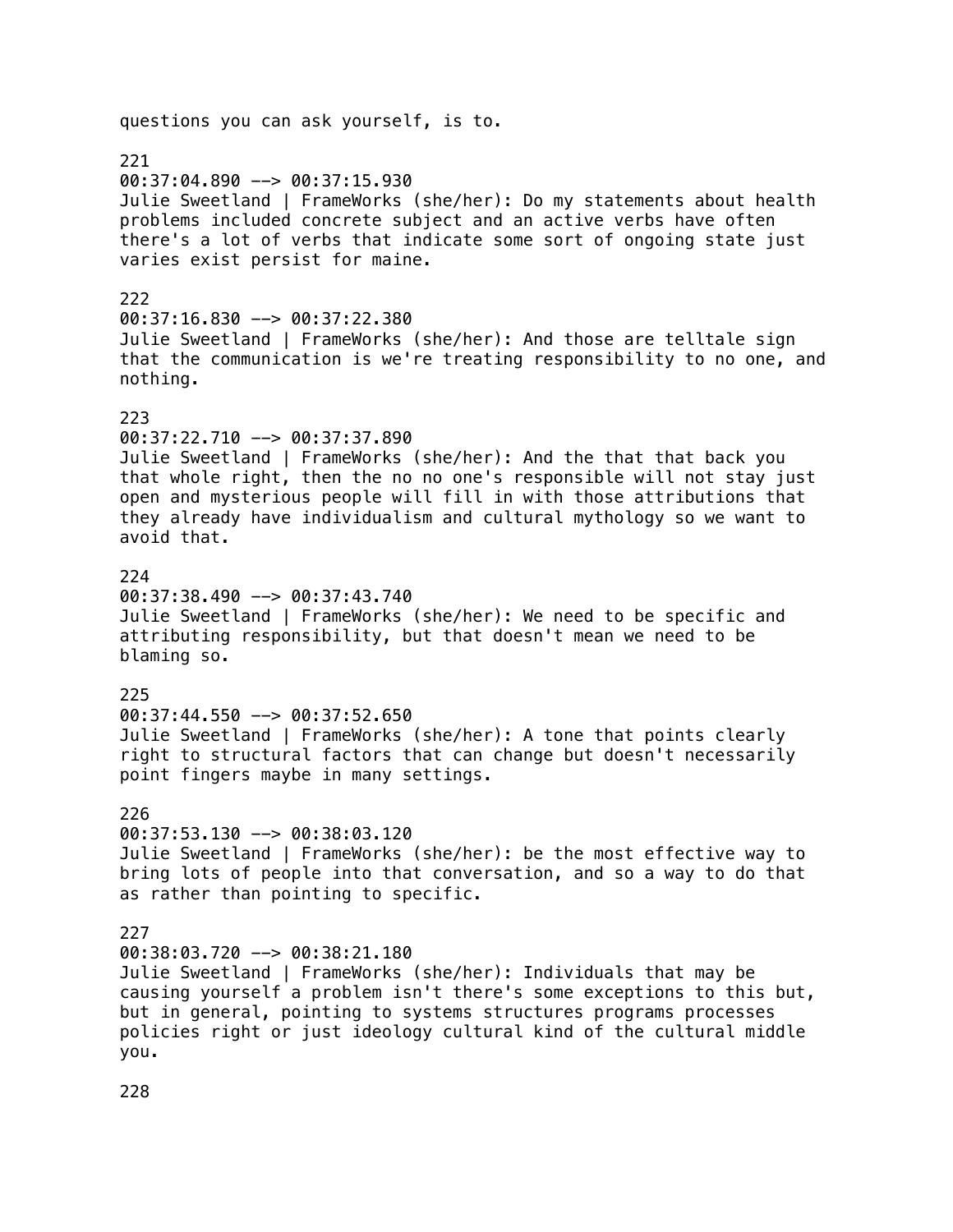00:38:22.410 --> 00:38:30.540 Julie Sweetland | FrameWorks (she/her): can help to really locate responsibility but don't leave it out, because people will fill it in, and they will fill it in and waste probably hope they wish they wouldn't. 229  $00:38:31.170$  -->  $00:38:38.640$ Julie Sweetland | FrameWorks (she/her): framing fixed number to lead with the aspiration, not the problem, often and public health, we are using data to. 230 00:38:39.030 --> 00:38:46.710 Julie Sweetland | FrameWorks (she/her): To arrive at our understanding of which issues need to be tackled most urgently and where our targeted efforts would make most. 231 00:38:47.220 --> 00:38:57.300 Julie Sweetland | FrameWorks (she/her): Make the most difference that social analysis that public health analysis is critical and essential to addressing health disparities and driving equity. 232 00:38:57.690 --> 00:39:09.000 Julie Sweetland | FrameWorks (she/her): But that public health analysis is not the same as a communications analysis and when we put those data without context out there and attempt to kind of in the hope that it will kind of shocked people right into action. 233 00:39:09.570 --> 00:39:16.170 Julie Sweetland | FrameWorks (she/her): or shaming them, you know into change lots of social science, research has shown that that that just doesn't work. 234 00:39:17.010 --> 00:39:25.020 Julie Sweetland | FrameWorks (she/her): But hey let's just use an example for Twitter from Twitter, instead, this is a little meme a title that came out in. 235 00:39:25.620 --> 00:39:36.450 Julie Sweetland | FrameWorks (she/her): conjunction with a documentary by Jamie Oliver came out a couple years ago, and so the UK 26,000 primary age kids were admitted to hospital last year because of tooth decay caused by sugar.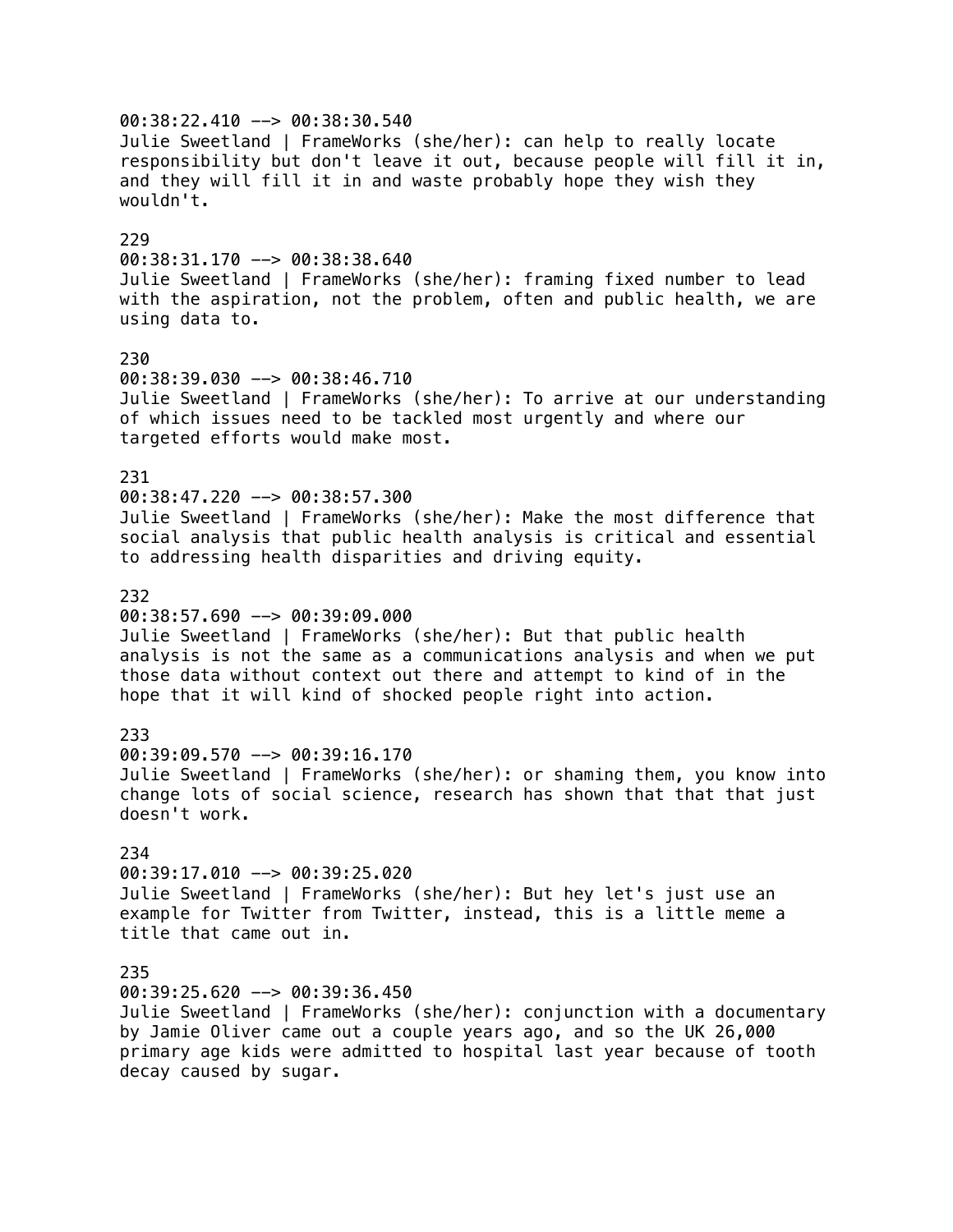236 00:39:36.870 --> 00:39:49.800 Julie Sweetland | FrameWorks (she/her): And in some you know some measure, this would be a very effective communication 712 retweets 377 favorites, and so this this number right kind of caught people's attention. 237 00:39:50.340 --> 00:39:55.680 Julie Sweetland | FrameWorks (she/her): I caught their attention but did it change their associations, the comments you know suggest not. 238 00:39:56.130 --> 00:40:05.070 Julie Sweetland | FrameWorks (she/her): So here's some of the comments that came after this first one okay it's because of sugar and neglectful parents forgot that part right so blaming individuals. 239 00:40:05.460 --> 00:40:17.340 Julie Sweetland | FrameWorks (she/her): And second one educate educate educate cook homemade food, drink water take responsibility for your children's health, this has both personal behavior individualism and education and information as the answer. 240 00:40:18.090 --> 00:40:22.950 Julie Sweetland | FrameWorks (she/her): it's impossible to emit sugar from the diets what can we do so fatalism right. 241 00:40:23.190 --> 00:40:31.560 Julie Sweetland | FrameWorks (she/her): And then I don't take sugar as I hate sweet things, and so this is one of the effects of fatalism have that big social problem is too big for me to engage with you know what let me. 242 00:40:31.800 --> 00:40:41.850 Julie Sweetland | FrameWorks (she/her): hunker down cocoon and handle me in mind and that's exactly the opposite of the movement based and civic engagement kind of thinking that we need to drive health equity. 243 00:40:42.750 --> 00:40:53.550 Julie Sweetland | FrameWorks (she/her): Next, one I fuse give my son drinks and sweeteners in them check right i've done my individual behavior i've done my one thing I can check off that social problem from my list and leave it on someone else's list.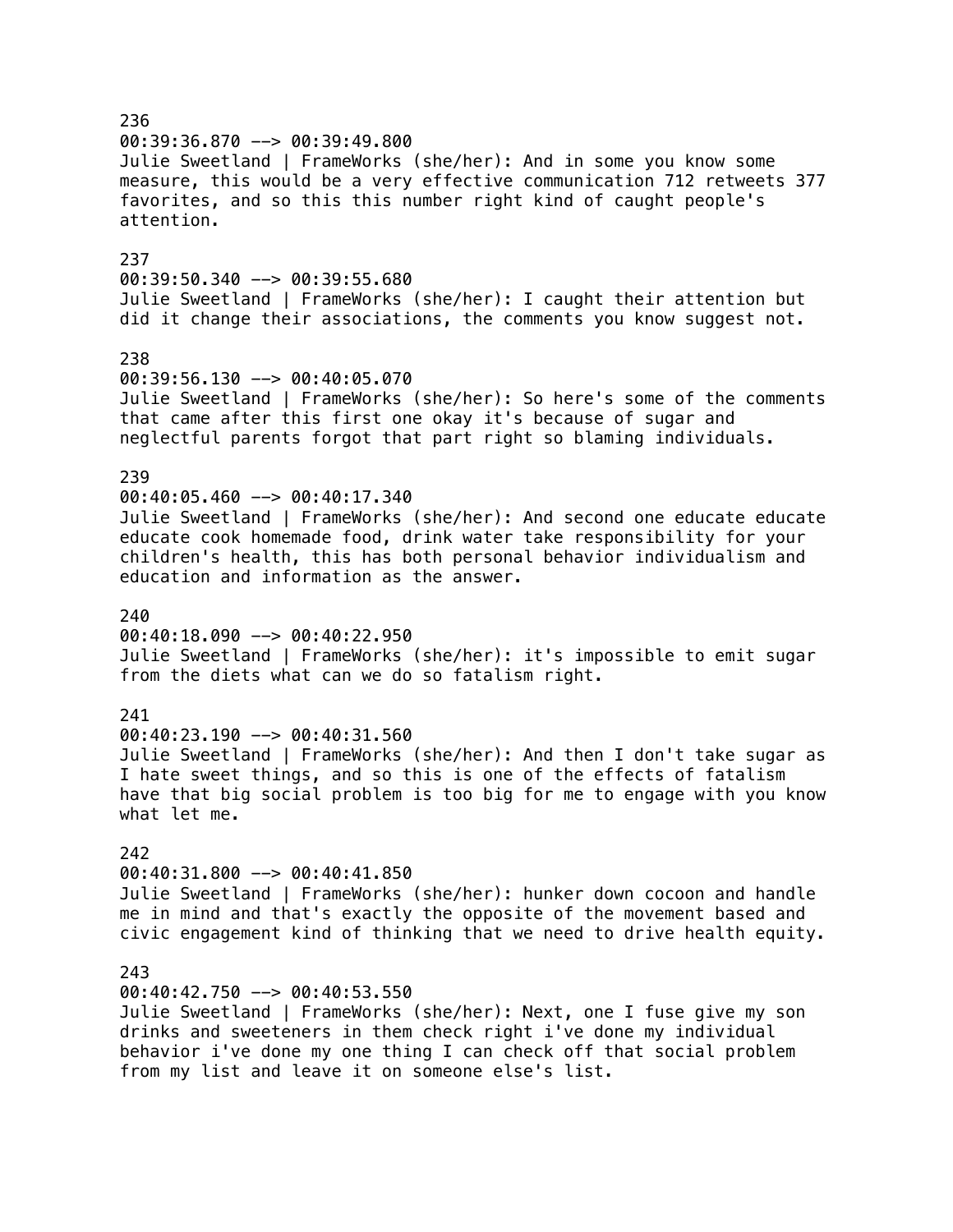### 244 00:40:53.850 --> 00:40:59.280 Julie Sweetland | FrameWorks (she/her): A consumerist response right we've got it we've got an APP for that we've got tooth brushing we can help with that. 245  $00:40:59.490$  -->  $00:41:13.890$ Julie Sweetland | FrameWorks (she/her): And then the one person who takes a structural view all right, well done, but good luck i've worked in special care services for 27 years we've over a year waiting list, good luck twice, because that problem is clearly too big to fix so naked numbers. 246 00:41:14.850 --> 00:41:25.590 Julie Sweetland | FrameWorks (she/her): People if we don't wrap them and interpretation, people will wrap them in their own interpretations and those interpretations will come from those six mental models that i've talked about before. 247  $00:41:26.280$  -->  $00:41:39.510$ Julie Sweetland | FrameWorks (she/her): So one of the way and another piece of examples for for why just leaving with health or reading with numbers is not our best foot forward, we need to lead with the aspiration, not the problem when we tested different statements of the problem on. 248 00:41:41.100 --> 00:41:55.950 Julie Sweetland | FrameWorks (she/her): against their ability to boost public will for equity focus tobacco policies we tested, a message about it just being a preventable problem that had no measurable effects on people's attitudes or policy preferences. 249 00:41:57.180 --> 00:42:02.940 Julie Sweetland | FrameWorks (she/her): When we talked about the economic impacts in terms of lost productivity increased health care costs with the public. 250 00:42:03.090 --> 00:42:15.900 Julie Sweetland | FrameWorks (she/her): mainland differently with legislators are folks in systems, but with the public, it backfired on this issue, where do support by four to 6% on the policies this group

is trying to do, and people blame smokers for harming the economy.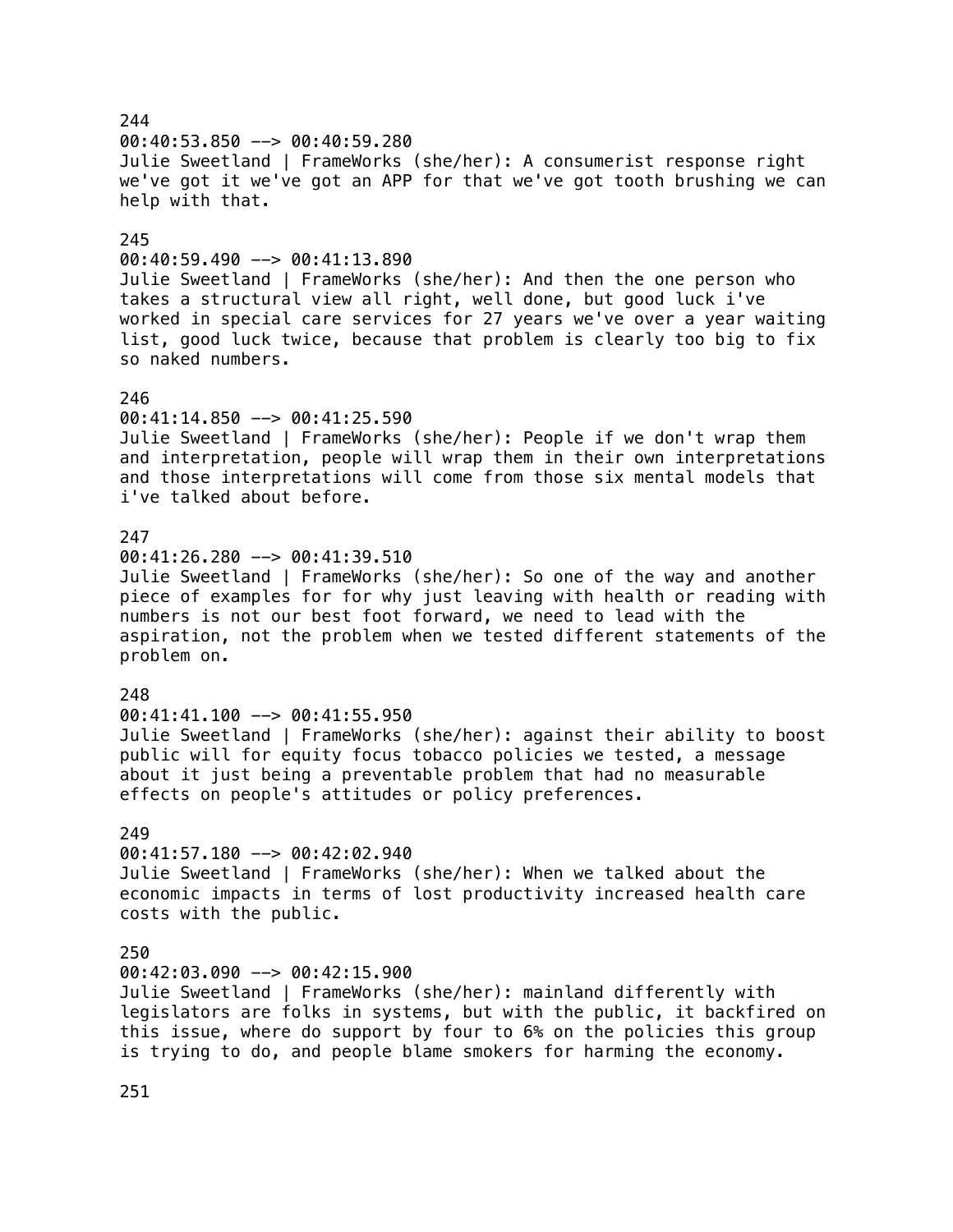00:42:16.650 --> 00:42:26.400 Julie Sweetland | FrameWorks (she/her): When we talked about disparities of the last mile we kind of had an overall progress but they're still high prevalence in communities of color LGBT rural etc. 252 00:42:26.730 --> 00:42:37.560 Julie Sweetland | FrameWorks (she/her): That backfired as well, it reduced the public's belief that policy mattered at all and people blame those affected groups for the poor choices so focusing leading with the problem. 253 00:42:38.160 --> 00:42:47.160 Julie Sweetland | FrameWorks (she/her): Rather than the aspiration leaves a lot of room for people to call up what they think they know about that problem, and so what we have found across lots of health issues, and this is. 254  $00:42:47.460$  -->  $00:42:55.860$ Julie Sweetland | FrameWorks (she/her): Finding this study as well, is it leading with an aspiration of goal that's not health, but something else is very effective and on health equity. 255  $00:42:56.070$  -->  $00:43:06.030$ Julie Sweetland | FrameWorks (she/her): A version of justice adjust society, make sure that no Community is singled out or overexposed for harm or just society ensures that the supports and resources for everyone to participate. 256 00:43:06.750 --> 00:43:19.530 Julie Sweetland | FrameWorks (she/her): and be, you know as we age or etc are available that has been a more effective framing of this and this particular case, increase support for equity focused tobacco policies by four to 6%. 257 00:43:19.800 --> 00:43:29.400 Julie Sweetland | FrameWorks (she/her): And, unlike the other framing of this it really reduced the stigma and blame on the people reported they're they're kind of anti-smoker attitudes. 258 00:43:30.480 --> 00:43:35.700 Julie Sweetland | FrameWorks (she/her): So we recommend that on health

equity issues you lead with one of these flavors of fairness.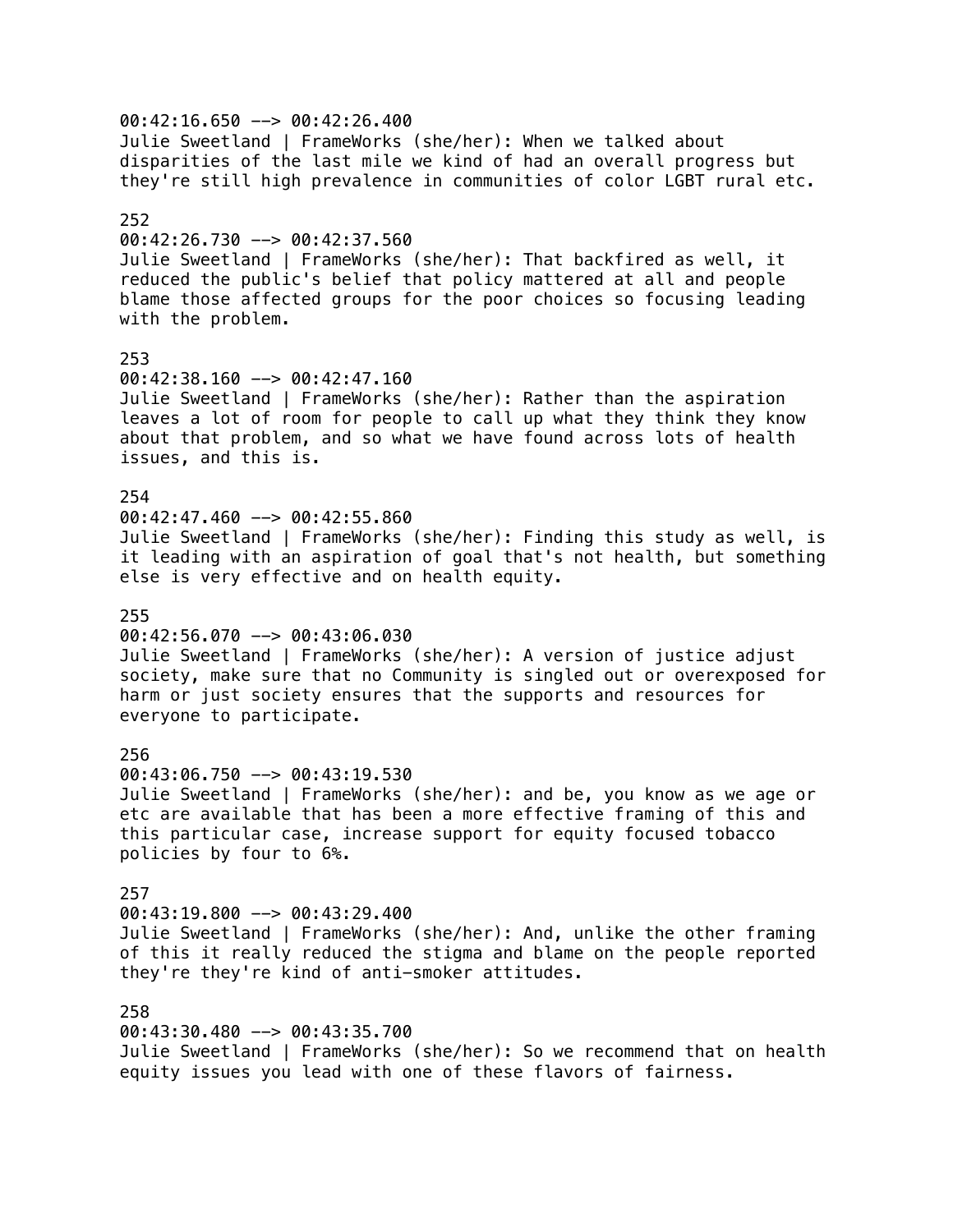259 00:43:36.210 --> 00:43:45.030 Julie Sweetland | FrameWorks (she/her): One being something around like a targeted universalism kind of argument a tailored approach arguments on our research we've talked about this as targeted justice. 260  $00:43:45.600$  -->  $00:43:54.330$ Julie Sweetland | FrameWorks (she/her): We need to ensure that everyone has access what they need to support good health, that means recognizing and accommodating specific needs, because health isn't one size fits all. 261 00:43:54.780 --> 00:44:03.990 Julie Sweetland | FrameWorks (she/her): Another flavor of fairness that we have seen to be really effective particularly across partisan across partisan ways is sometimes people call it the zip code argument. 262 00:44:04.320 --> 00:44:14.430 Julie Sweetland | FrameWorks (she/her): fall asleep fairness across places right that everyone should have an equitable, by which I spare and just opportunity to be as healthy as possible, no matter where they live, work or play. 263 00:44:14.790 --> 00:44:23.670 Julie Sweetland | FrameWorks (she/her): And to do that we need to address social problems and unfair practices and unjust conditions that can weaken the health of specific types of Americans. 264 00:44:24.000 --> 00:44:30.120 Julie Sweetland | FrameWorks (she/her): And then, a third flavor of fairness is this idea of adjust society being inclusive and fair. 265 00:44:30.720 --> 00:44:36.840 Julie Sweetland | FrameWorks (she/her): So adjust society ensures that no person, regardless of the color of their skin or who they love is exposed again and again. 266 00:44:37.080 --> 00:44:47.760 Julie Sweetland | FrameWorks (she/her): To things we know are harmful and to live up to that idea of justice for all we have to tackle the unconditioned unhealthy conditions and barriers to help that affect

some communities more than others.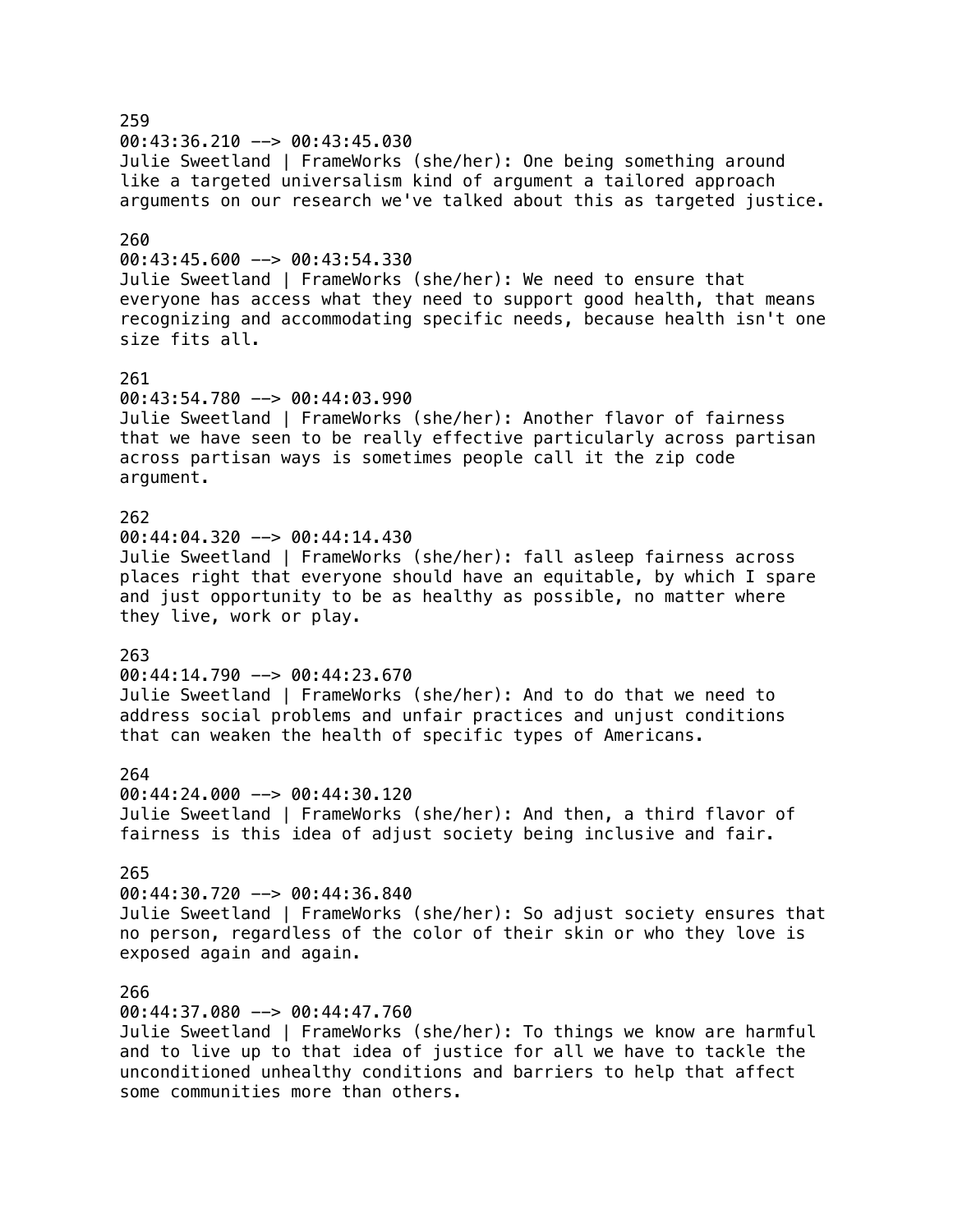267 00:44:48.000 --> 00:44:55.320 Julie Sweetland | FrameWorks (she/her): So I haven't just slapped the label health equity or social justice on something we see that people don't have the. 268 00:44:56.280 --> 00:45:02.340 Julie Sweetland | FrameWorks (she/her): associations that those naked terms can bring up can be problematic and so an elaborated. 269 00:45:03.090 --> 00:45:09.720 Julie Sweetland | FrameWorks (she/her): appeal to the value and explicit statement of what we mean by fairness and justice and giving him a little room to. 270  $00:45:10.140$  -->  $00:45:16.050$ Julie Sweetland | FrameWorks (she/her): breathe right, this is, these are a sentence or two, that is one of the most effective things you can do to open the conversation. 271 00:45:16.500 --> 00:45:19.890 Julie Sweetland | FrameWorks (she/her): Rather than close it down or or keep people stuck where they are. 272 00:45:20.460 --> 00:45:25.770 Julie Sweetland | FrameWorks (she/her): So let me show you a little data from that and that opportunity for we tested and on our oral health work. 273  $00:45:26.100$  -->  $00:45:34.320$ Julie Sweetland | FrameWorks (she/her): An opportunity for all kind of everyone deserves right every what we need to ensure that everyone has equal access to good conditions and supports and services. 274  $00:45:34.920$  -->  $00:45:40.320$ Julie Sweetland | FrameWorks (she/her): versus that tailored or targeted justice that I talked about, we need to ensure that everyone has access, and that means. 275 00:45:40.590 --> 00:45:51.960 Julie Sweetland | FrameWorks (she/her): Recognizing and accommodating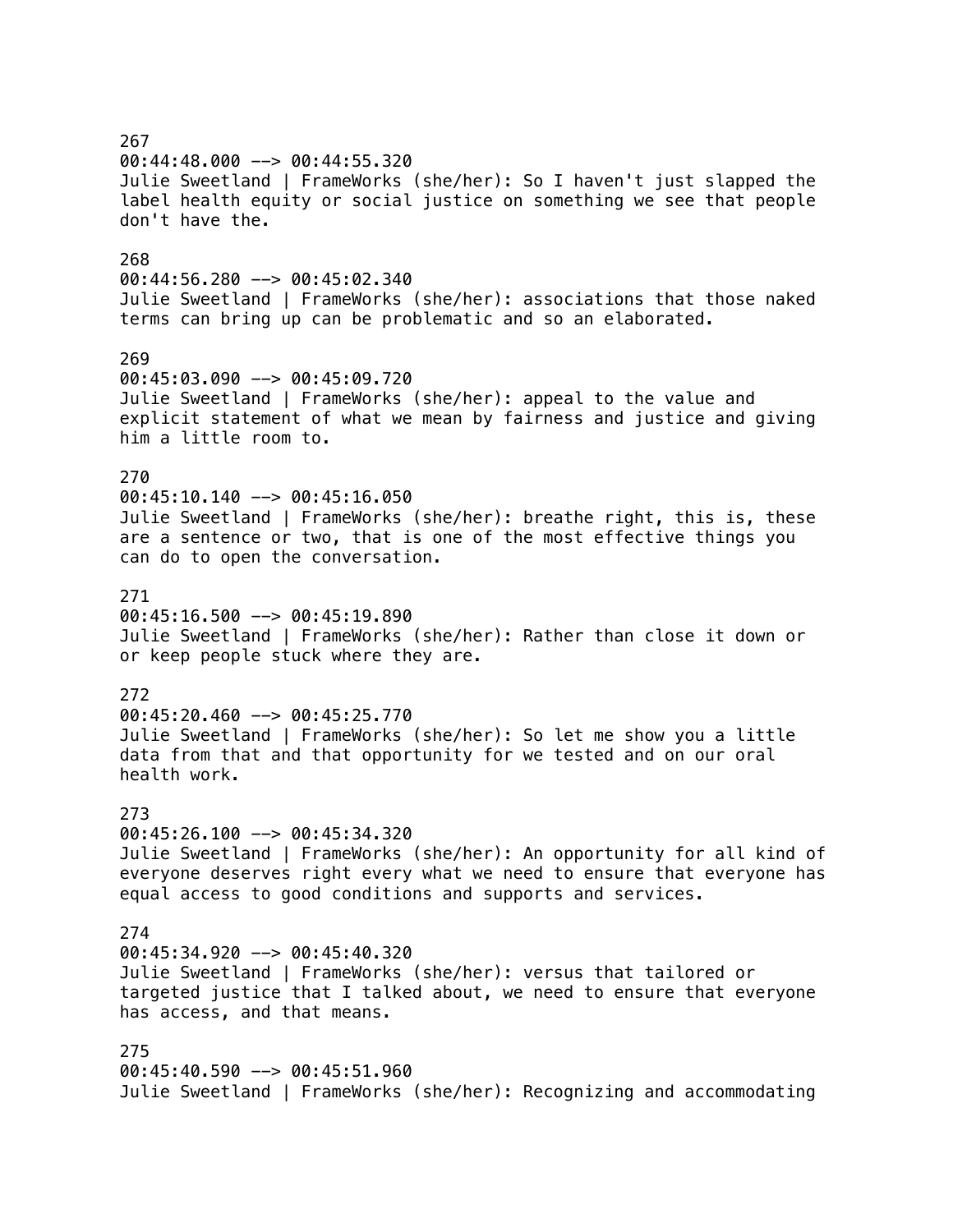specific needs, when we tested those to head to head for their ability to to boost support for policies like ensuring culturally and linguistically competent care. 276 00:45:52.620 --> 00:45:58.080 Julie Sweetland | FrameWorks (she/her): Including oral health and medicaid coverage, things are really going to get at the disparities on that issue. 277 00:45:58.650 --> 00:46:09.210 Julie Sweetland | FrameWorks (she/her): We saw that that targeted justice version frame outperformed opportunity for all so compared to a control group that got no message. 278 00:46:09.840 --> 00:46:17.100 Julie Sweetland | FrameWorks (she/her): The the targeted justice group led to between four and 8% increase in different policies and attitudes. 279  $00:46:18.060$  -->  $00:46:25.230$ Julie Sweetland | FrameWorks (she/her): Whereas the opportunity for all statement have no statistically significant effects because the same as saying nothing basically. 280  $00:46:25.890$  -->  $00:46:32.280$ Julie Sweetland | FrameWorks (she/her): So, being a little stronger and specific in your definition about what you mean by fairness, we see can help. 281 00:46:33.210 --> 00:46:38.730 Julie Sweetland | FrameWorks (she/her): Let me give you an example of what that looks like in messaging so here on the left. 282 00:46:39.300 --> 00:46:49.320 Julie Sweetland | FrameWorks (she/her): is leading with health right, so this is saying before coded we had lots of preventable disease and death, those are excuses, this is about health or not Americans aren't as healthy as they can be. 283 00:46:49.560 --> 00:46:52.140 Julie Sweetland | FrameWorks (she/her): They don't have the basic block building blocks of health.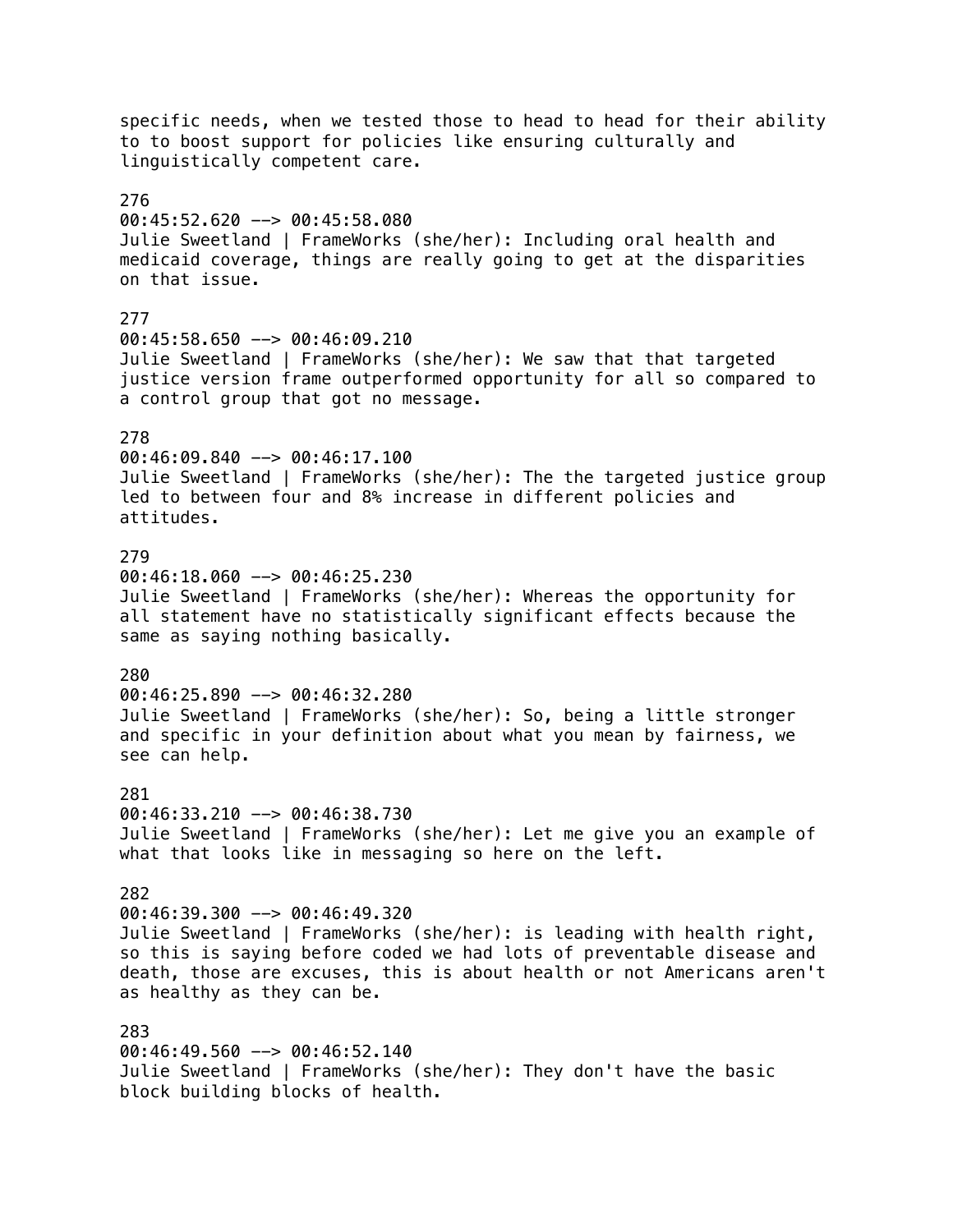# 284 00:46:52.470 --> 00:47:04.620 Julie Sweetland | FrameWorks (she/her): A names of some of those things that that do that and we need to create healthy environments, so that we can decrease right the hardship of disease, so this is all about know all about health all the time, a reframe. 285 00:47:05.280 --> 00:47:17.700 Julie Sweetland | FrameWorks (she/her): Was fairness might look like this, so pointing out that there are different rates of chronic disease and death in different places and that's letting us know that we've got uneven access to healthy environments. 286 00:47:17.940 --> 00:47:24.750 Julie Sweetland | FrameWorks (she/her): And then, explaining that giving some explanation so some neighborhoods are cut off from the supply of fresh affordable food. 287  $00:47:25.140$  -->  $00:47:30.540$ Julie Sweetland | FrameWorks (she/her): fun fact we found that that phrasing is more effective than talking about food deserts but that's another topic for another day. 288 00:47:31.260 --> 00:47:38.250 Julie Sweetland | FrameWorks (she/her): Some areas have streets and buildings arranged in ways that concentrate air pollution, but others are a range to promote a sense of community. 289 00:47:38.580 --> 00:47:43.890 Julie Sweetland | FrameWorks (she/her): And so we need to really improve unhealthy conditions, wherever they exist, so this is making. 290 00:47:44.760 --> 00:47:50.160 Julie Sweetland | FrameWorks (she/her): A I haven't haven't shouted, this is about justice from the rooftops, but this is clearly about. 291 00:47:50.730 --> 00:48:00.750 Julie Sweetland | FrameWorks (she/her): eliminating differences in place that affect that pre different health environments, and this is

the type of a framing that we have seen is more effective than just talking about health.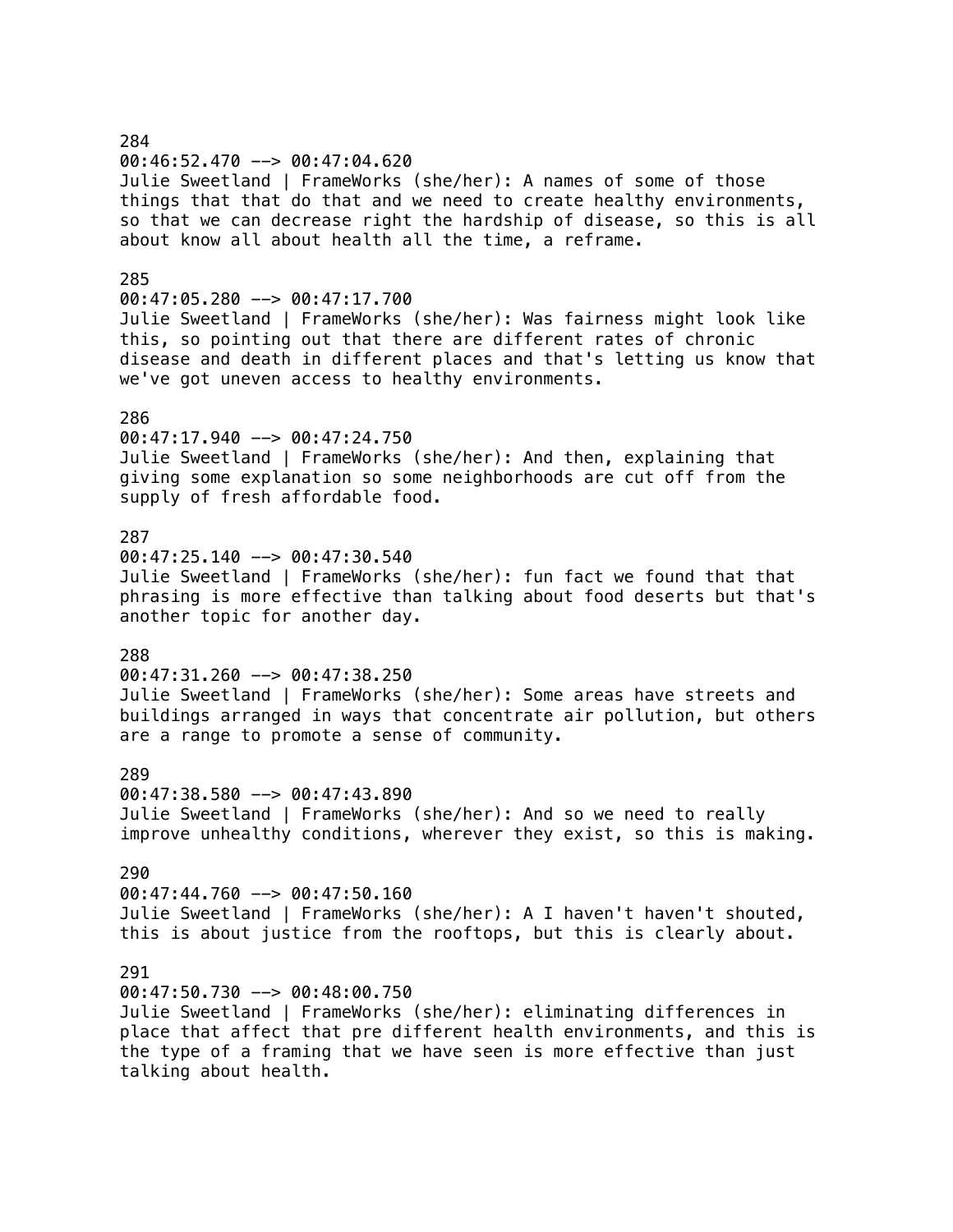292  $00:48:01.590$  -->  $00:48:12.330$ Julie Sweetland | FrameWorks (she/her): Another example instead of simply expecting that the numbers, the differences in population outcomes will help people understand that it's structural. 293  $00:48:12.810$  -->  $00:48:20.100$ Julie Sweetland | FrameWorks (she/her): We found found that that often here can't be taken for granted, so on the left, this is a version of a naked numbers problem. 294 00:48:20.610 --> 00:48:32.760 Julie Sweetland | FrameWorks (she/her): Where really it's better framed and then it gives people a sense of the scale of the problem with you some great social math here right so tobacco causes more depth and these accidents and homicides combined. 295 00:48:33.540 --> 00:48:44.250 Julie Sweetland | FrameWorks (she/her): And there's a real burden here, but my concern here is a couple of things framing wise is one the comparison of like you know homicides and AIDS as those are. 296 00:48:45.000 --> 00:48:48.510 Julie Sweetland | FrameWorks (she/her): stigmatized right health issues and I wouldn't necessarily want to put those right. 297 00:48:49.020 --> 00:48:56.280 Julie Sweetland | FrameWorks (she/her): Next to people's perception of the black Community because of that issue of cultural pathology and how easily that comes to mind. 298 00:48:56.940 --> 00:49:05.310 Julie Sweetland | FrameWorks (she/her): But also it doesn't tell us why, and if it doesn't tell us why people will fill in the y with what they think they know about the about the effect and groups. 299 00:49:05.430 --> 00:49:15.090 Julie Sweetland | FrameWorks (she/her): So let's get some why in there, instead of talking about unequal outcomes talk about the unequal obstacles so we've got a responsibility for a just society. 300 00:49:15.660 --> 00:49:27.750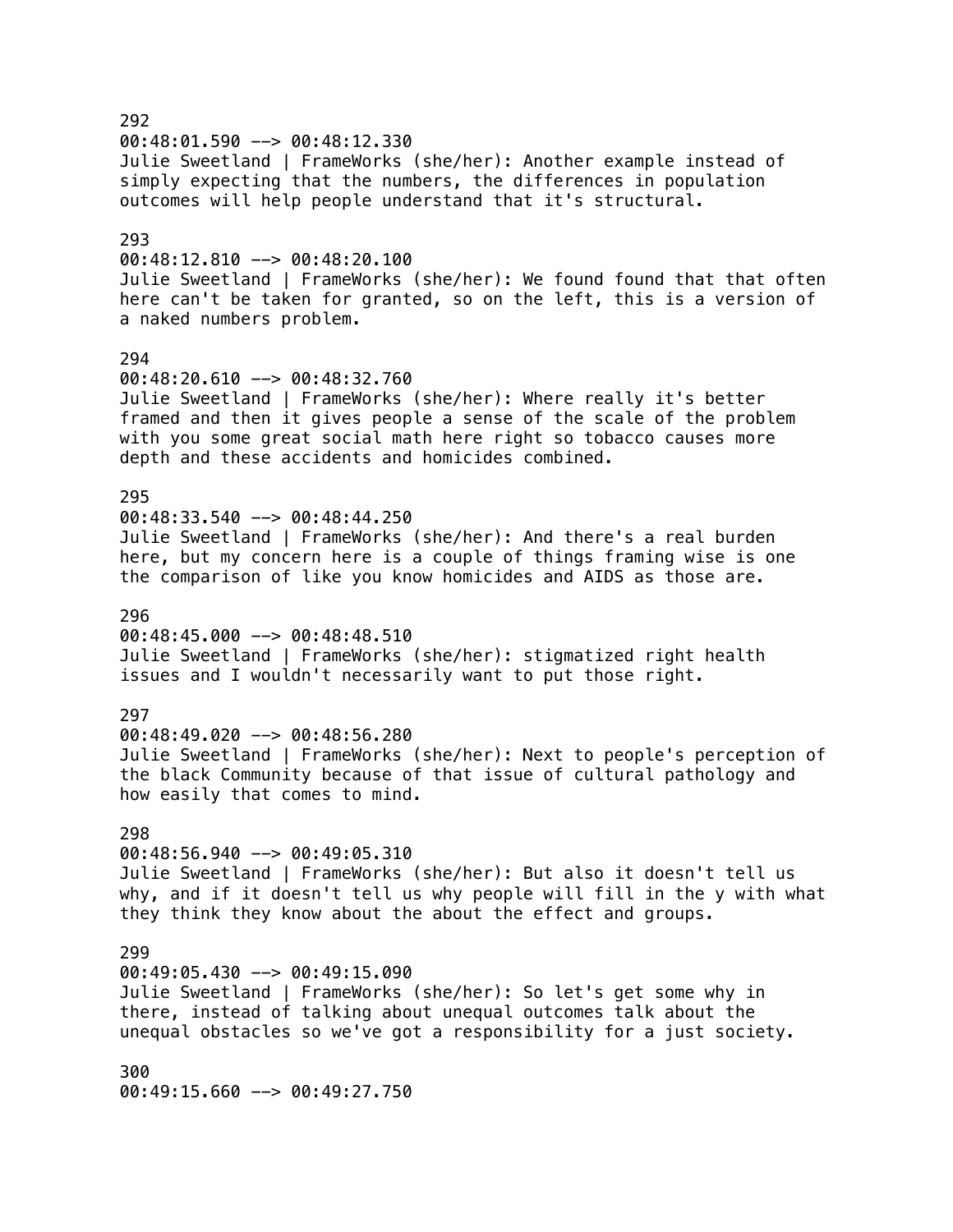Julie Sweetland | FrameWorks (she/her): To ensure that nobody's exposed again again to things that we know are harmful, yet our policies, let tobacco companies channel higher levels of advertising discounts and displays they're dangerous products into black communities. 301  $00:49:28.050$  -->  $00:49:33.840$ Julie Sweetland | FrameWorks (she/her): And that is what contributes to the health problems and live up to that ideal of fairness, we must change these practices. 302 00:49:34.230 --> 00:49:44.850 Julie Sweetland | FrameWorks (she/her): So I talk first about attribution of responsibility, and you can see here that this is really talking about who's responsible for pausing and fixing the problem right a little bit less about who's affected by the problem. 303 00:49:45.750 --> 00:49:53.730 Julie Sweetland | FrameWorks (she/her): We needed we affected party doesn't go away, but it's not the whole story right it's it's about us and our responsibility to. 304  $00:49:54.420$  -->  $00:50:11.400$ Julie Sweetland | FrameWorks (she/her): Be fair and to be just and so, but then also appealing to that idea of justice with an explicit appeal when are we going forward going for adjust society and then giving you an example of how we're not living up to that and I think at the level of something that we can change. 305 00:50:12.780 --> 00:50:23.070 Julie Sweetland | FrameWorks (she/her): So here are two kind of restatements of these or i've mentioned the first one, a couple of times the second one, this is a way that I might advise you to kind of. 306 00:50:24.210 --> 00:50:33.450 Julie Sweetland | FrameWorks (she/her): express the idea of health equity So if you have committed already as a department or organization to talking about her equity a first of all, a plus awesome go for you. 307 00:50:33.750 --> 00:50:37.110 Julie Sweetland | FrameWorks (she/her): good for you, and please keep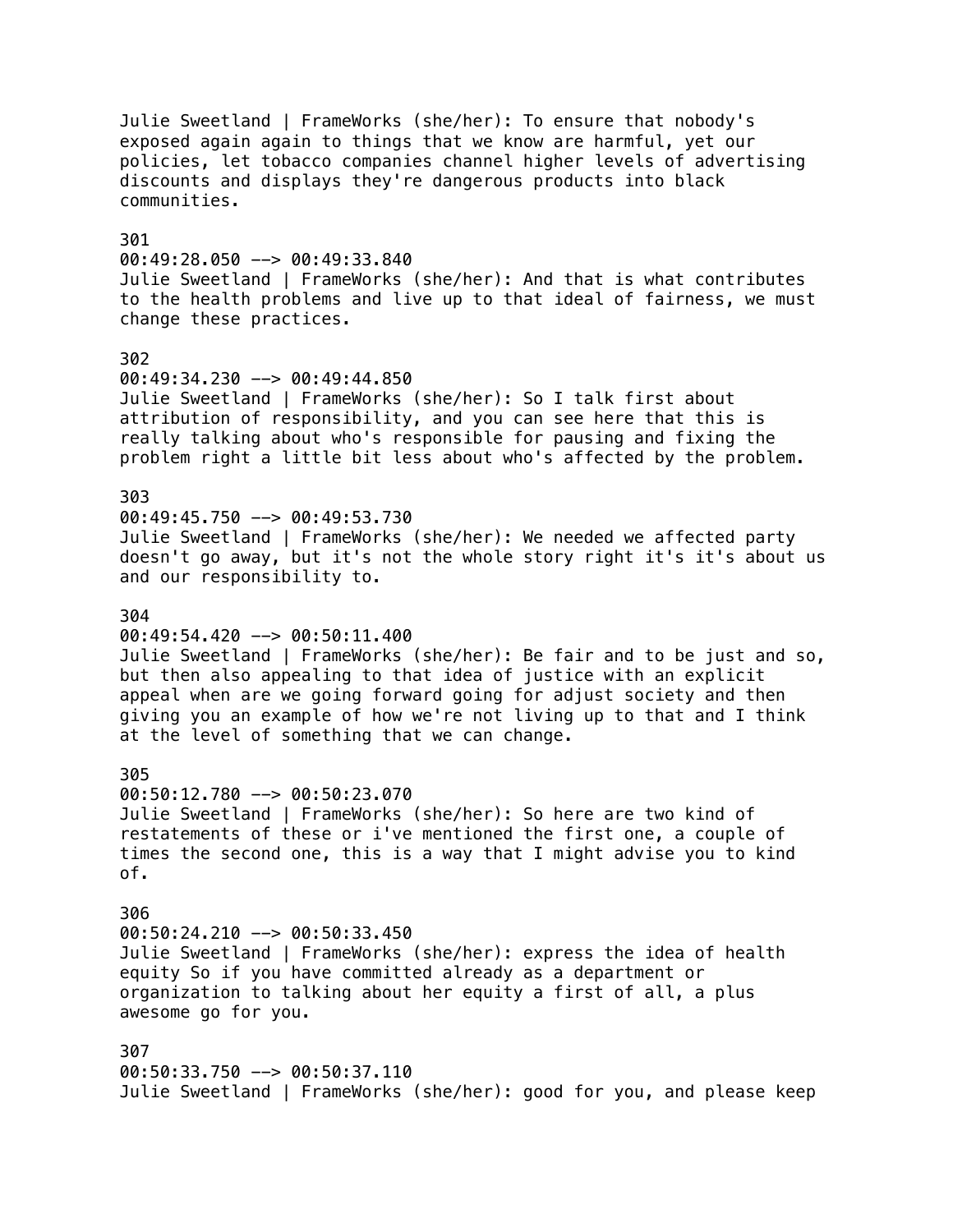leading us in that direction and be. 308 00:50:37.500 --> 00:50:47.250 Julie Sweetland | FrameWorks (she/her): Looking at your language and how you're doing, and if you haven't defined what you mean by it please understand that that that language may not be resonating and may not be helping you as much as you would hope. 309 00:50:48.060 --> 00:50:57.690 Julie Sweetland | FrameWorks (she/her): All right, i'm going to pause there, who I see lots of Q and a's hopefully they're not all your notes over the screen Carmen anything juicy in there and we could stop and talk about for a second. 310 00:50:58.350 --> 00:51:02.520 Carmen Nevarez: So really juicy stuff lots of stuff has come up in the last. 311 00:51:03.180 --> 00:51:19.170 Carmen Nevarez: In the last 15 minutes, so let me just I tried to group them so that we didn't have to go one by one, and let me start with some research related questions, how can, how can you use mental models in research number one and then number two is. 312 00:51:20.970 --> 00:51:24.210 Carmen Nevarez: Talk for a minute about why. 313 00:51:25.410 --> 00:51:42.900 Carmen Nevarez: What is the hypothesis about why justice is a useful frame and then finally point how how frames been tested and do they change is there evidence that they show change in mental models over time. 314 00:51:45.720 --> 00:51:48.030 Julie Sweetland | FrameWorks (she/her): So mental models are. 315 00:51:49.470 --> 00:51:59.970 Julie Sweetland | FrameWorks (she/her): they're fascinating but from a change makers point of view they're only worth understanding, because they can be changed, and so they are durable, they are slow to change.

316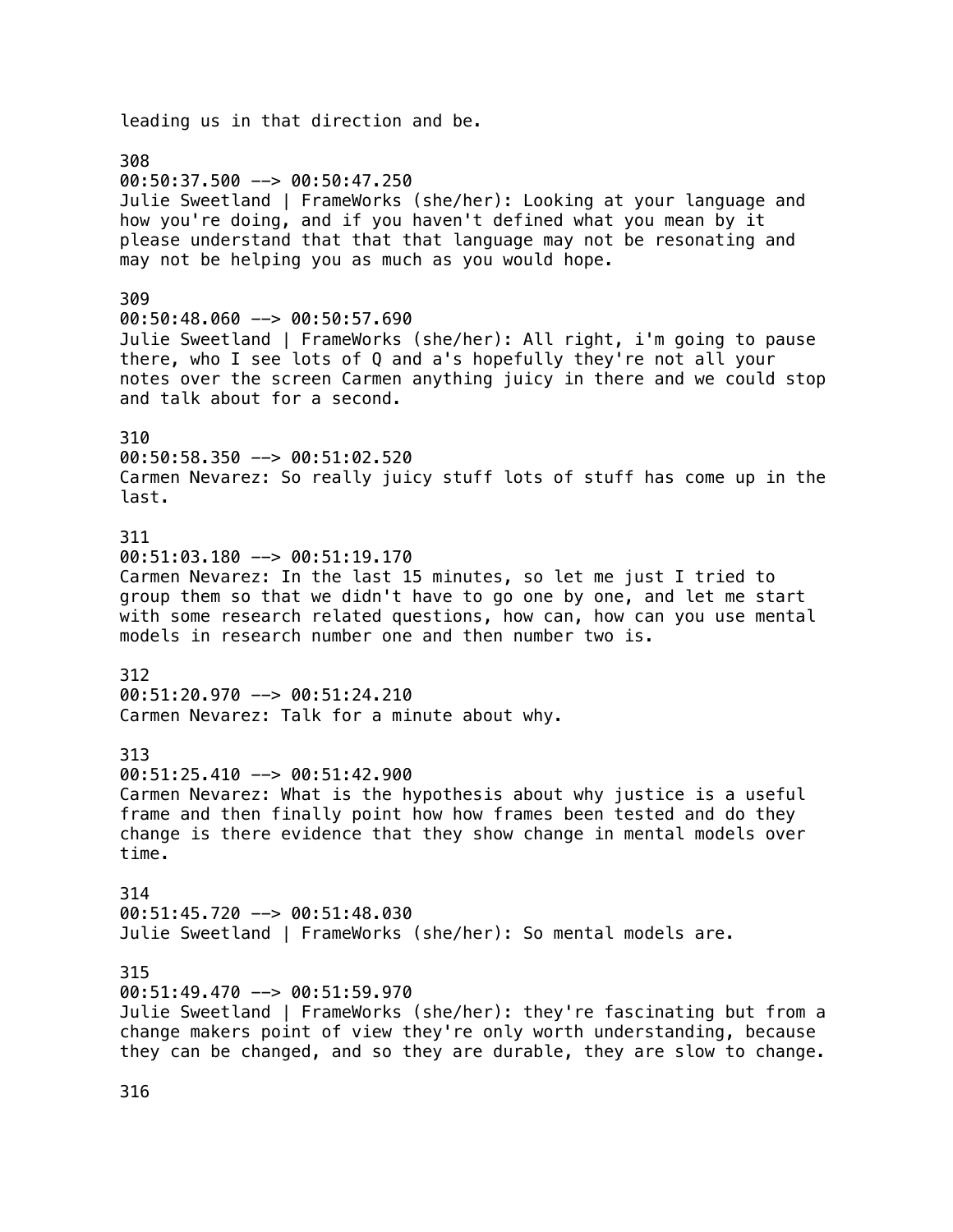00:52:00.540 --> 00:52:10.470 Julie Sweetland | FrameWorks (she/her): But they It is absolutely possible to introduce right new ideas to expand the boundaries of a mental model, so we saw that i'm saying marriage equity right we didn't change the definition of. 317  $00:52:10.740$  -->  $00:52:12.960$ Julie Sweetland | FrameWorks (she/her): Marriage advocates didn't change the definition of. 318 00:52:13.200 --> 00:52:25.410 Julie Sweetland | FrameWorks (she/her): A marriage so much you know that as a committed relationship between two people, but they just expanded the boundaries of that include same sex couples, as well as opposite sex couples so So yes, they can be changed and that is why we. 319  $00:52:25.620$  -->  $00:52:34.050$ Julie Sweetland | FrameWorks (she/her): conduct them why we conduct interviews and other analyses to kind of be precise about that what those mental models are. 320  $00:52:35.520$  -->  $00:52:42.060$ Julie Sweetland | FrameWorks (she/her): In terms of why our hypothesis, as to why justice or fairness has ended up being an effective. 321 00:52:44.520 --> 00:52:51.960 Julie Sweetland | FrameWorks (she/her): and effective framing strategy on health topics I mean so first of all, it is better than leading with health right so kind of. 322 00:52:52.410 --> 00:53:07.710 Julie Sweetland | FrameWorks (she/her): That but its collective right is necessarily the way we expressed it explained it is, it is a collective society level issue, which has a powerful kind of inoculating effect against the strong individualism that comes across on health. 323 00:53:10.080 --> 00:53:17.820 Julie Sweetland | FrameWorks (she/her): And I think that that's that's that's one of the main issues The other thing I think that makes it work in the way that we advise it is that is not.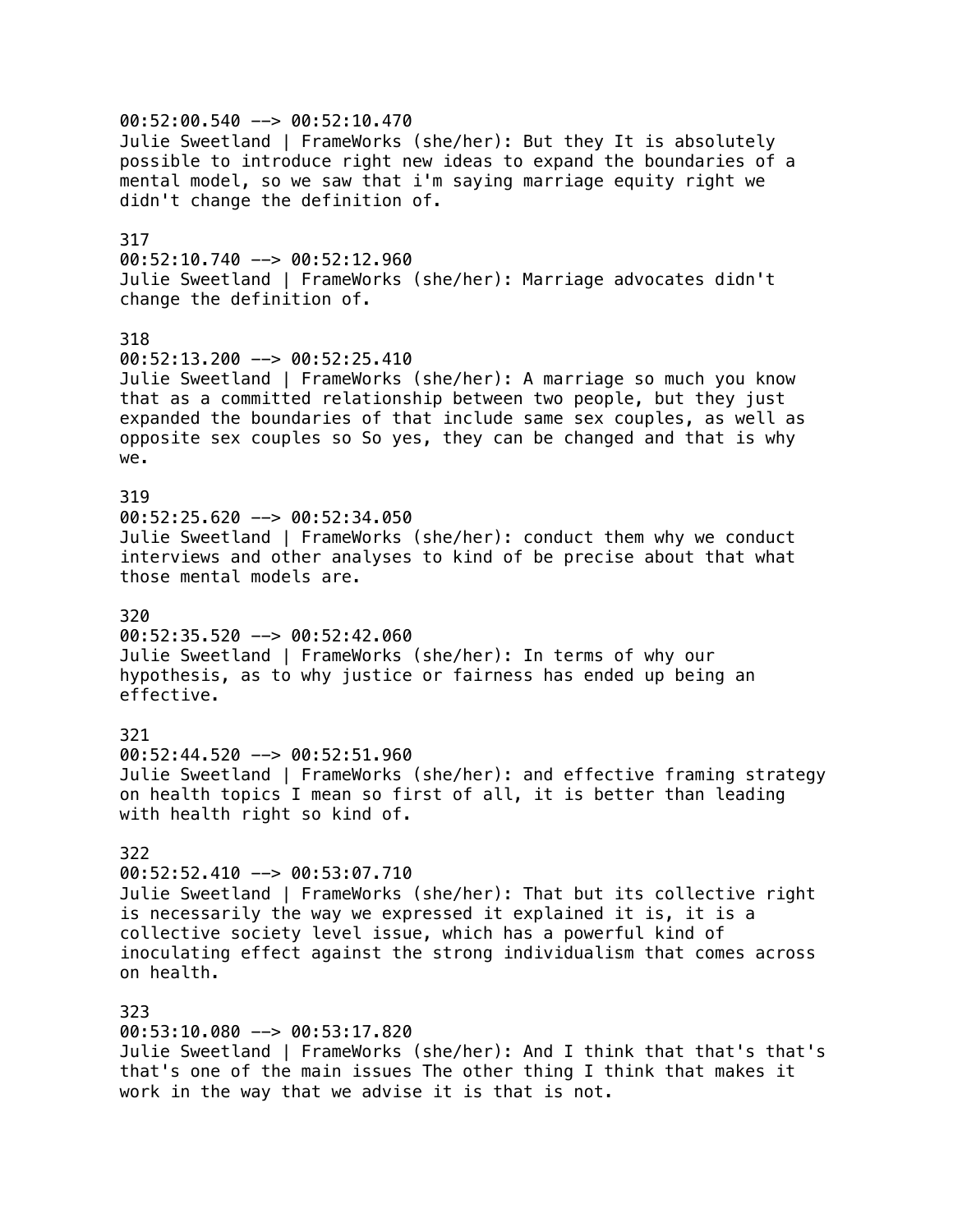324 00:53:19.800 --> 00:53:25.170 Julie Sweetland | FrameWorks (she/her): it's elevating it's expressing an aspiration it's not. 325  $00:53:26.430 \rightarrow 00:53:35.220$ Julie Sweetland | FrameWorks (she/her): it's not done in a really rhetorical or arguments of tone again it's pointing to the aspiration, not to our failure to achieve it. 326 00:53:36.120 --> 00:53:51.780 Julie Sweetland | FrameWorks (she/her): Right off the BAT and that opening right brings in more people, we need to talk about the problems absolutely, but if we lead with problem problem problem there's a lot of research that suggests that there is passionate fatigue right and people just get overwhelmed and now. 327 00:53:54.000 --> 00:54:01.740 Carmen Nevarez: Well, really good we've gotten we've gotten some more questions haven't a chance to read it, but let me give you a couple of really practical issues. 328 00:54:01.740 --> 00:54:03.600 Carmen Nevarez: That come up over and over and over again. 329 00:54:03.810 --> 00:54:14.190 Carmen Nevarez: So how do you use framing and red states and particularly if you're part of red state government, how do you use the framing concept without. 330 00:54:15.360 --> 00:54:18.510 Carmen Nevarez: alienating the the Community that you're trying to. 331 00:54:19.380 --> 00:54:20.550 Carmen Nevarez: Find to operate within. 332 00:54:21.030 --> 00:54:30.150 Julie Sweetland | FrameWorks (she/her): Absolutely Well, first of all I want to plug that we're going to do a webinar, particularly on that topic and just to meet and so i'm holding some of our coolest graphs back.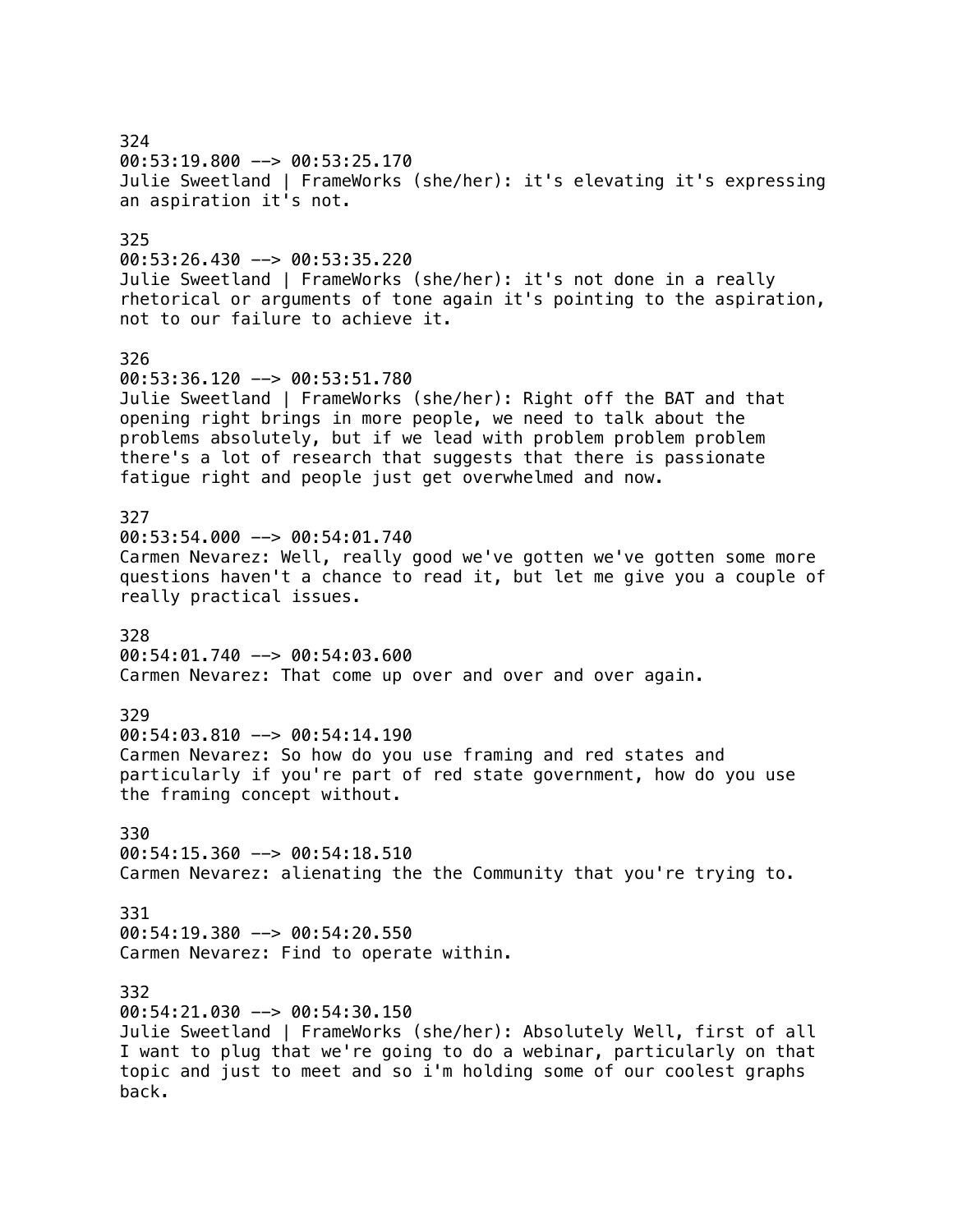333 00:54:30.600 --> 00:54:33.990 Julie Sweetland | FrameWorks (she/her): To really show how these things can work across partisan divides. 334 00:54:34.860 --> 00:54:40.380 Julie Sweetland | FrameWorks (she/her): But I will say that you know if any of these bar graphs that I flipped up there to say look this frameworks breach. 335  $00:54:40.650$  -->  $00:54:48.150$ Julie Sweetland | FrameWorks (she/her): or any results that those are from nationally representative survey experiments, and so we are seeing that those frames, are working. 336  $00:54:48.810$  -->  $00:54:53.910$ Julie Sweetland | FrameWorks (she/her): You know they don't necessarily work, the same across across the divide, but they do work to some extent. 337 00:54:54.480 --> 00:54:58.830 Julie Sweetland | FrameWorks (she/her): With more conservative audiences and I think the explanation. 338 00:54:59.220 --> 00:55:12.000 Julie Sweetland | FrameWorks (she/her): That i'm going to get to toward the end is really the the framing superpower when it comes to one of the training superpowers when it comes to reaching out to conservatives so maybe i'll ask that that listener keep listening and see how that works. 339 00:55:13.710 --> 00:55:22.710 Carmen Nevarez: Okay, well, let me go back a little bit to something that got brought up by several people when looking at the videos would you go into a little bit more clarity. 340 00:55:23.190 --> 00:55:41.760 Carmen Nevarez: Clarification around equity versus equality and framing differences there and then maybe touch on in equity and is there anything that you can say about the differences between communities of color and their their understanding on equity.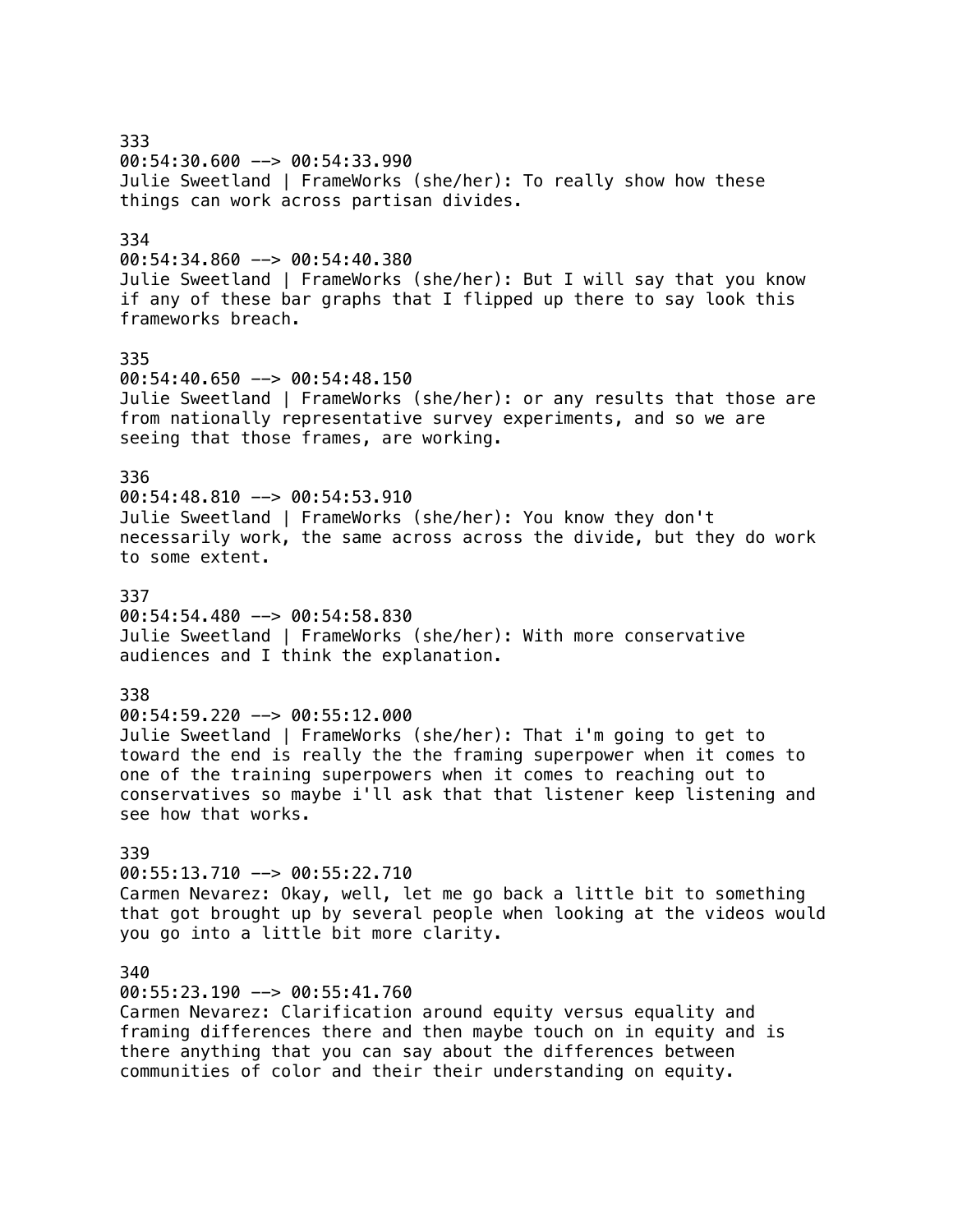### 341 00:55:43.170 --> 00:55:59.550 Julie Sweetland | FrameWorks (she/her): Okay, so what we found is that the term equity is not widely understood by non experts by people who aren't working and kind of some sort of social change profession right, the primary association, both among white people and black people. 342 00:56:00.690 --> 00:56:08.130 Julie Sweetland | FrameWorks (she/her): We did not read this this research was only conducted in English and did not include all kinds of flavors of Americans, but those two focus groups. 343 00:56:08.730 --> 00:56:21.870 Julie Sweetland | FrameWorks (she/her): The primary association was financial when pressed to connect it to race people the language that people naturally kind of gravitated to was that of equality and equality of opportunity. 344 00:56:22.920 --> 00:56:26.400 Julie Sweetland | FrameWorks (she/her): I have seen that we have spent a lot of time in. 345  $00:56:27.600$  -->  $00:56:39.780$ Julie Sweetland | FrameWorks (she/her): In fairness, related social justice work distinguishing between equality and equity and I think that thinking is valuable because it's pushing us to define what we mean by fairness. 346 00:56:40.770 --> 00:56:52.920 Julie Sweetland | FrameWorks (she/her): But I don't think it'd be very useful for us to go out into the public and say no, no don't don't talk about the quality talk about equity, because that would be kind of heard as too easy for that to be heard political correctness or. 347 00:56:55.020 --> 00:57:01.890 Julie Sweetland | FrameWorks (she/her): But so is more helpful rather than kind of kind of correcting rather than correcting the vocabulary people have. 348 00:57:02.310 --> 00:57:13.470 Julie Sweetland | FrameWorks (she/her): And gets more helpful for us to define the vocabulary that we're using right, and so, if you looked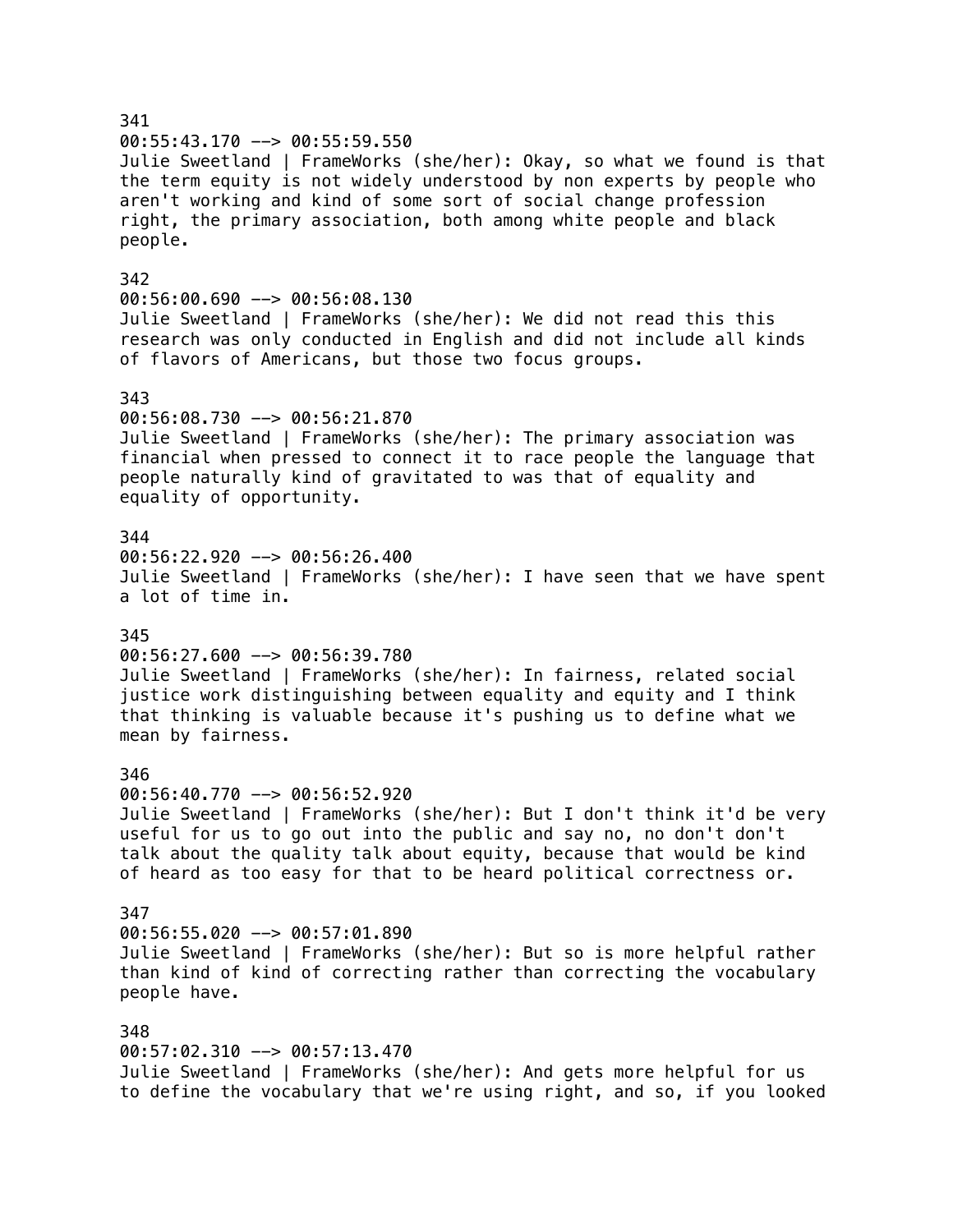at where it's an example see if I can go back without ruining anything and. 349 00:57:14.880 --> 00:57:24.960 Julie Sweetland | FrameWorks (she/her): Everyone should have an equitable parentheses, fair and just opportunity to be as healthy as possible alright, so there i've used the the language that people have. 350 00:57:25.830 --> 00:57:38.460 Julie Sweetland | FrameWorks (she/her): Around fairness, if people said yeah we shall be equal I wouldn't go in and say no, no, it shouldn't be equal to be equitable like that's not going to be helpful in Community but really building in this idea that it's about ensuring. 351  $00:57:39.510$  -->  $00:57:44.910$ Julie Sweetland | FrameWorks (she/her): fair outcomes right, not just fear opportunities all those sorts of ideas we're trying to build into that concept of equity. 352 00:57:46.680 --> 00:57:53.760 Carmen Nevarez: Okay i'm just a couple of points to everybody, this whole thing is being recorded and you will be able to listen to this at your. 353 00:57:54.870 --> 00:57:59.550 Carmen Nevarez: As much as you like going into the future we'll have as much as we can. 354  $00:58:00.030$  -->  $00:58:10.170$ Carmen Nevarez: Whatever opportunities we can take to answer the questions that are unanswered now i'm going to throw two more comments in before you go on to the last part one is, what do you do when good public health. 355 00:58:10.980 --> 00:58:20.940 Carmen Nevarez: policy becomes politicized and just take the facemask issues and example So how do you manage that, is there any way that framing can help us to do this better. 356 00:58:21.840 --> 00:58:24.420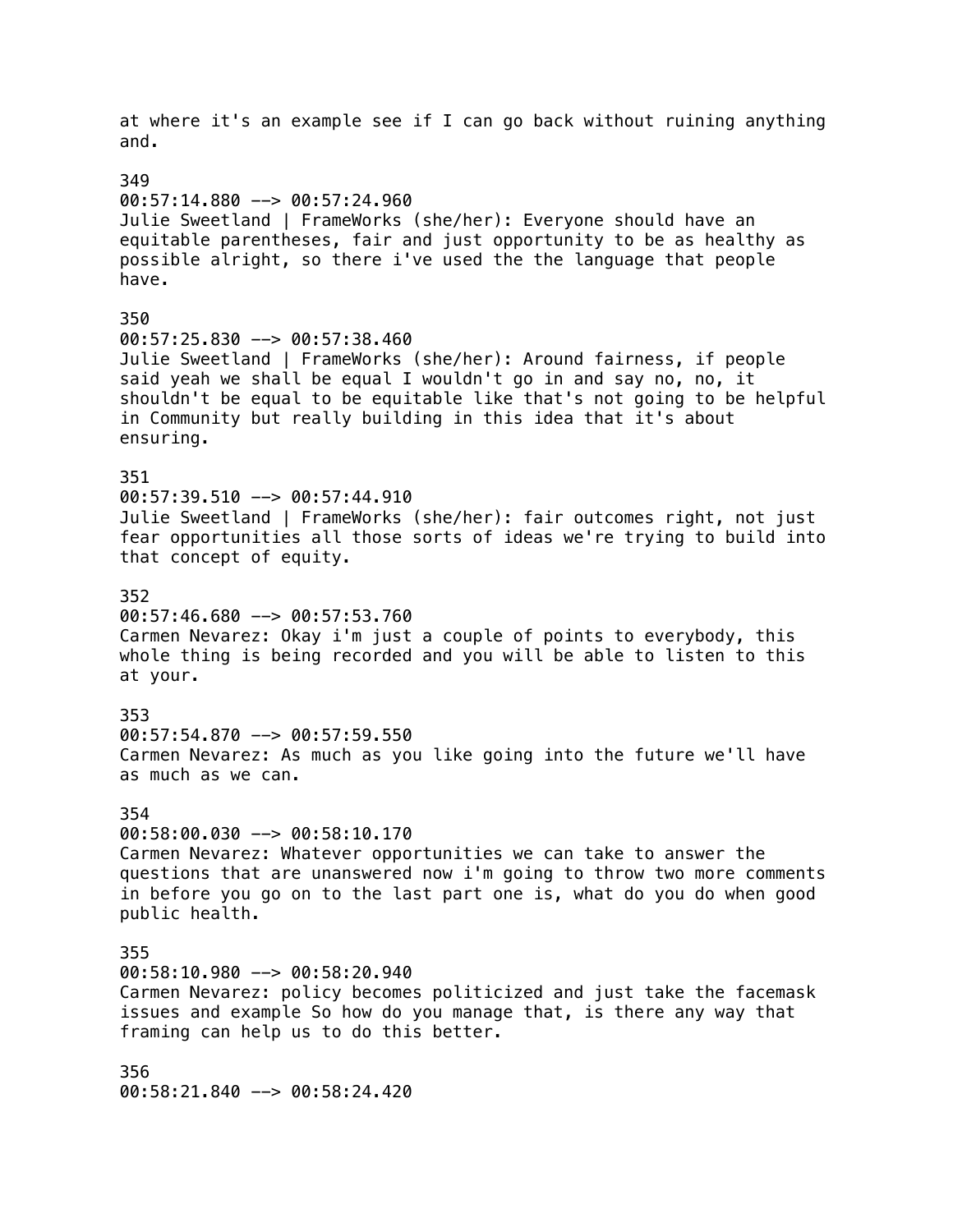Julie Sweetland | FrameWorks (she/her): Absolutely framing can help us do that better. 357 00:58:25.350 --> 00:58:44.010 Julie Sweetland | FrameWorks (she/her): And there are there's so much good work happening in this area of masks a particularly so I don't know that i've got the depth to speak on that extensively, but what I will say is that making the affirmative case right what is true what do you want to have happen, what is evidence based. 358 00:58:45.210 --> 00:58:50.250 Julie Sweetland | FrameWorks (she/her): elaborating on that make putting it in very clear and simple terms. 359 00:58:51.360 --> 00:58:54.420 Julie Sweetland | FrameWorks (she/her): That Those are some of the most important strategies for. 360  $00:58:55.770$  -->  $00:59:15.630$ Julie Sweetland | FrameWorks (she/her): For inoculating the vast persuadable middle against little politicization and then, when it comes to countering this information right when you do need to directly speak to misinformation or harmful understandings labeling that clear when he saying, therefore, it is a harmful myth that. 361  $00:59:17.460$  -->  $00:59:20.940$ Julie Sweetland | FrameWorks (she/her): masks don't make a difference and as a harmful myth that. 362 00:59:22.230 --> 00:59:28.980 Julie Sweetland | FrameWorks (she/her): People are safer with guns in the home right, you know those sorts of things really saying that it's it's. 363 00:59:29.910 --> 00:59:45.000 Julie Sweetland | FrameWorks (she/her): it's a misunderstanding and labeling it as such, there are other strategies that can be used in different contexts it's a whole nother conversation but good good question and certainly part of what were the context for anytime we're talking about public health issues, these days. 364 00:59:45.570 --> 00:59:50.040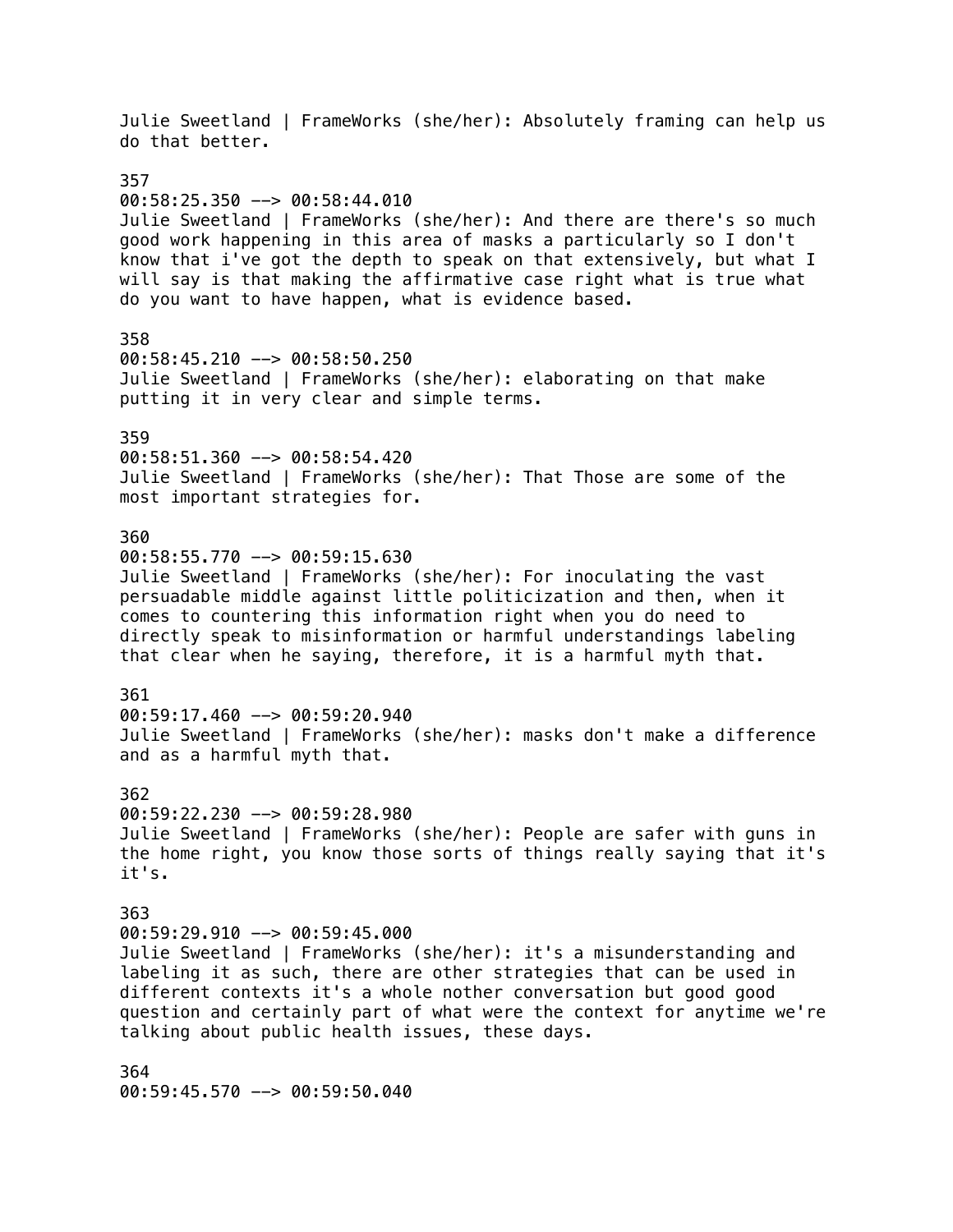Carmen Nevarez: Okay, so just one last one and i'm sorry i'm not getting to everybody's issues you've really. 365 00:59:50.040 --> 00:59:50.520 Carmen Nevarez: Really, some. 366  $00:59:50.550$  -->  $00:59:53.550$ Julie Sweetland | FrameWorks (she/her): Great great great you've got so many questions. 367 00:59:54.090 --> 01:00:02.610 Carmen Nevarez: Yes, it sure is so talk a little bit if you can about the race class narrative is developed by shanker so do and henny Lopez. 368  $01:00:03.090$  -->  $01:00:12.270$ Julie Sweetland | FrameWorks (she/her): Oh yes, i'm okay there's a thing, called the race class narrative developed by not check rosario and in handy Lopez. 369  $01:00:13.380$  -->  $01:00:17.670$ Julie Sweetland | FrameWorks (she/her): I think it's it's at that level of narrative meaning. 370 01:00:19.590 --> 01:00:29.130 Julie Sweetland | FrameWorks (she/her): At the level of big ideas and patterns right kind of a template a pattern for how we can talk about issues, it can be very effective. 371  $01:00:29.820$  -->  $01:00:34.110$ Julie Sweetland | FrameWorks (she/her): it's it, but the devils in the details and the turning it into stories right. 372 01:00:34.350 --> 01:00:47.820 Julie Sweetland | FrameWorks (she/her): So if you are familiar, that narrative you kind of gotten the memo on that literally the memo on that and see it that narrative itself is not meant to be just kind of use verbatim right it's kind of a theme that people are supposed to elaborate on. 373 01:00:48.690 --> 01:00:53.400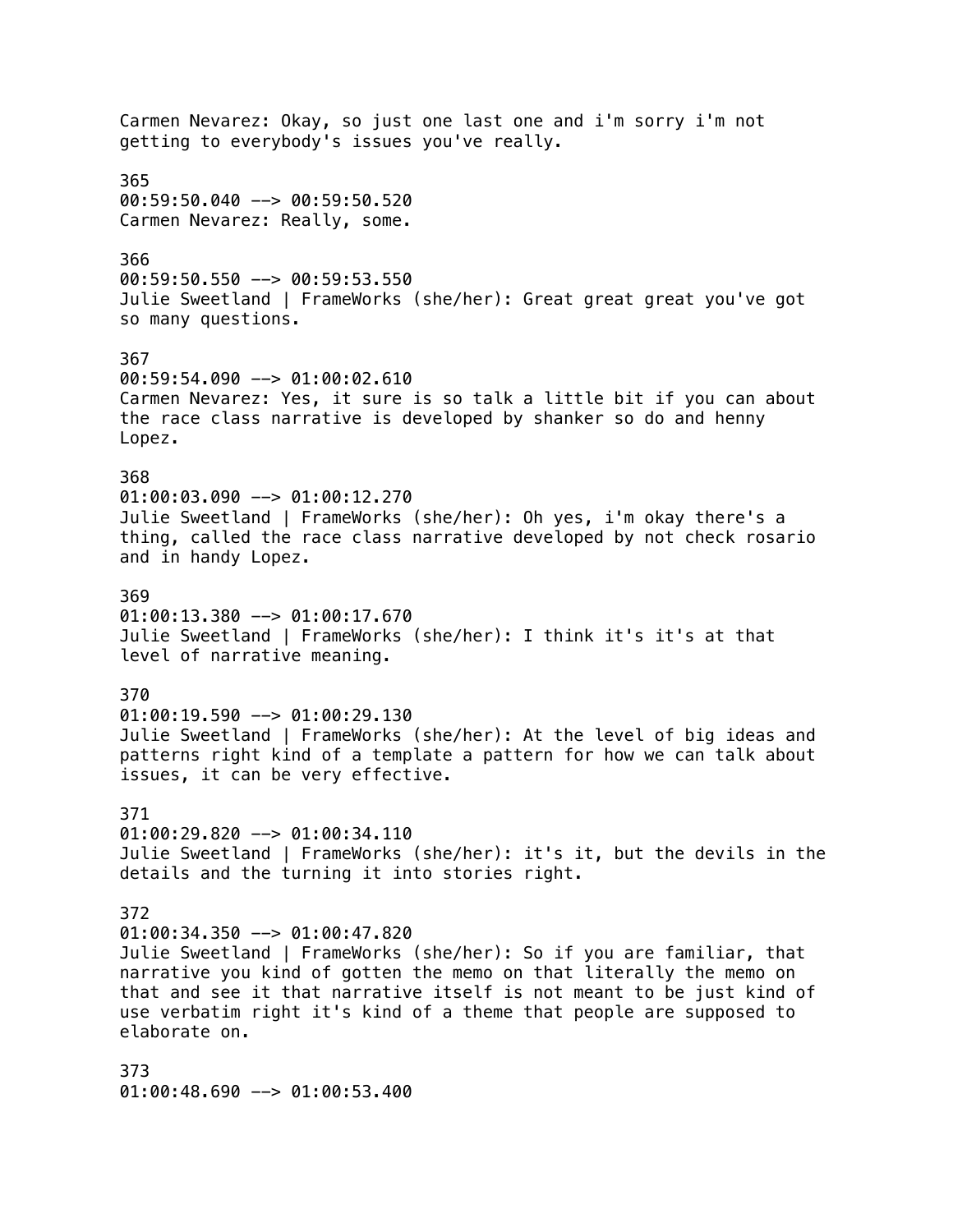Julie Sweetland | FrameWorks (she/her): And I think the work there is as well done and I would point people to it. 374 01:00:54.600 --> 01:00:56.340 Carmen Nevarez: Okay well you go on and i'll. 375  $01:00:56.700$  -->  $01:00:56.940$ Julie Sweetland | FrameWorks (she/her): Keep. 376 01:00:57.210 --> 01:01:00.210 Carmen Nevarez: i'll keep right questions keep them coming they're really good. 377 01:01:00.300 --> 01:01:03.840 Julie Sweetland | FrameWorks (she/her): yeah yeah these are These are tough ones you guys are putting me through my paces all right. 378  $01:01:04.500$  -->  $01:01:15.510$ Julie Sweetland | FrameWorks (she/her): framing fix three i'm sorry, so we are going to attribute responsibility carefully, we are going to lead with what we want, not with what we are fighting and then. 379 01:01:16.200 --> 01:01:29.280 Julie Sweetland | FrameWorks (she/her): We really it's important that we are clear, not just that problems exist, but that solutions exist and are within our reach, not that they're easy or simple or they're going to you know come out. 380  $01:01:31.140$  -->  $01:01:41.250$ Julie Sweetland | FrameWorks (she/her): come out of nowhere, but that they are feasible so over, and the reason this matters is because we have seen time and time again in our own research, but also in. 381  $01:01:41.670$  -->  $01:01:45.330$ Julie Sweetland | FrameWorks (she/her): The scholarship that people who investigate and have studied crisis framing. 382  $01:01:46.140$  -->  $01:01:49.200$ Julie Sweetland | FrameWorks (she/her): That over emphasizing the problem doesn't work.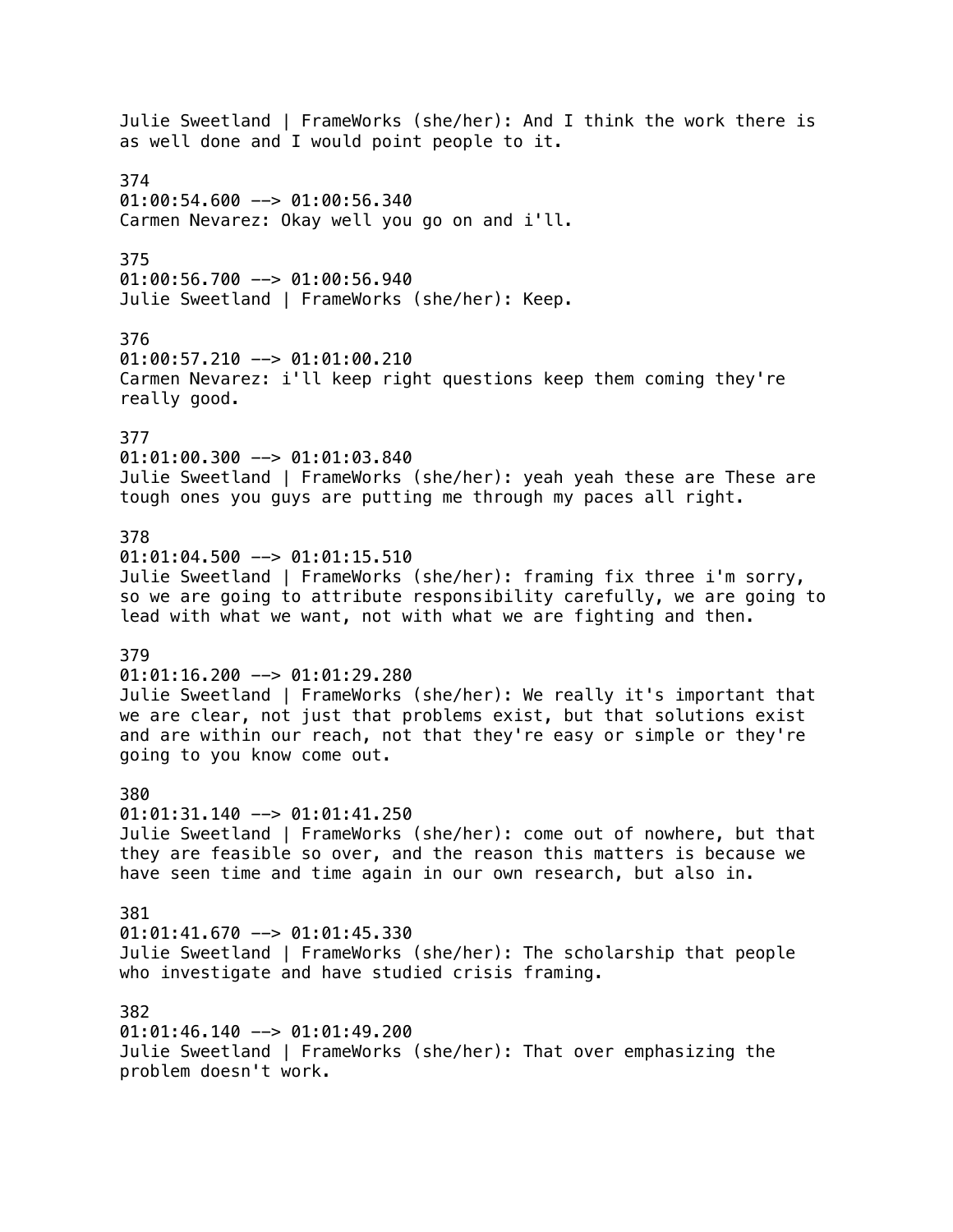383  $01:01:49.500$  -->  $01:02:00.900$ Julie Sweetland | FrameWorks (she/her): We need the public out of the conversation we don't dwell on the problem that fail to offer a sense of solutions often we do this, out of a desire get people to care to motivate them to take action before it's late. 384  $01:02:01.140$  -->  $01:02:15.960$ Julie Sweetland | FrameWorks (she/her): But, as it turns out crisis framing doesn't work that way for the most part it causes apathy, the public has a finite pool of worry and a constant atmosphere of crisis evaporates it bit by bit, it can also ignite. 385 01:02:16.740 --> 01:02:27.750 Julie Sweetland | FrameWorks (she/her): garner a click on a headline but it doesn't translate into support for longer term bigger picture solutions which are exactly the solutions we need to advance health equity. 386  $01:02:28.350$  -->  $01:02:31.110$ Julie Sweetland | FrameWorks (she/her): Right so that's the effect of doom and gloom framing for the public. 387  $01:02:31.890$  -->  $01:02:41.790$ Julie Sweetland | FrameWorks (she/her): When it comes to collaborating with other sectors, if we adopt an alarmist tone and only emphasize the urgency of the matter, it may actually turn. 388  $01:02:42.090$  -->  $01:02:57.450$ Julie Sweetland | FrameWorks (she/her): Potential collaborators away if you don't offer sufficient context or helpful explanation crisis messages have been shown to trigger suspicion degree, trust and feed fatalism, among other sectors like housing and education, all of which makes. 389 01:02:58.050 --> 01:03:06.180 Julie Sweetland | FrameWorks (she/her): successful collaboration far less likely another way to think about this is if your story is all empire and no rebellion then there's no. 390 01:03:06.690 --> 01:03:18.990 Julie Sweetland | FrameWorks (she/her): reason for the public to tune in if you came for the nerdy social science, I hope, you'll stay for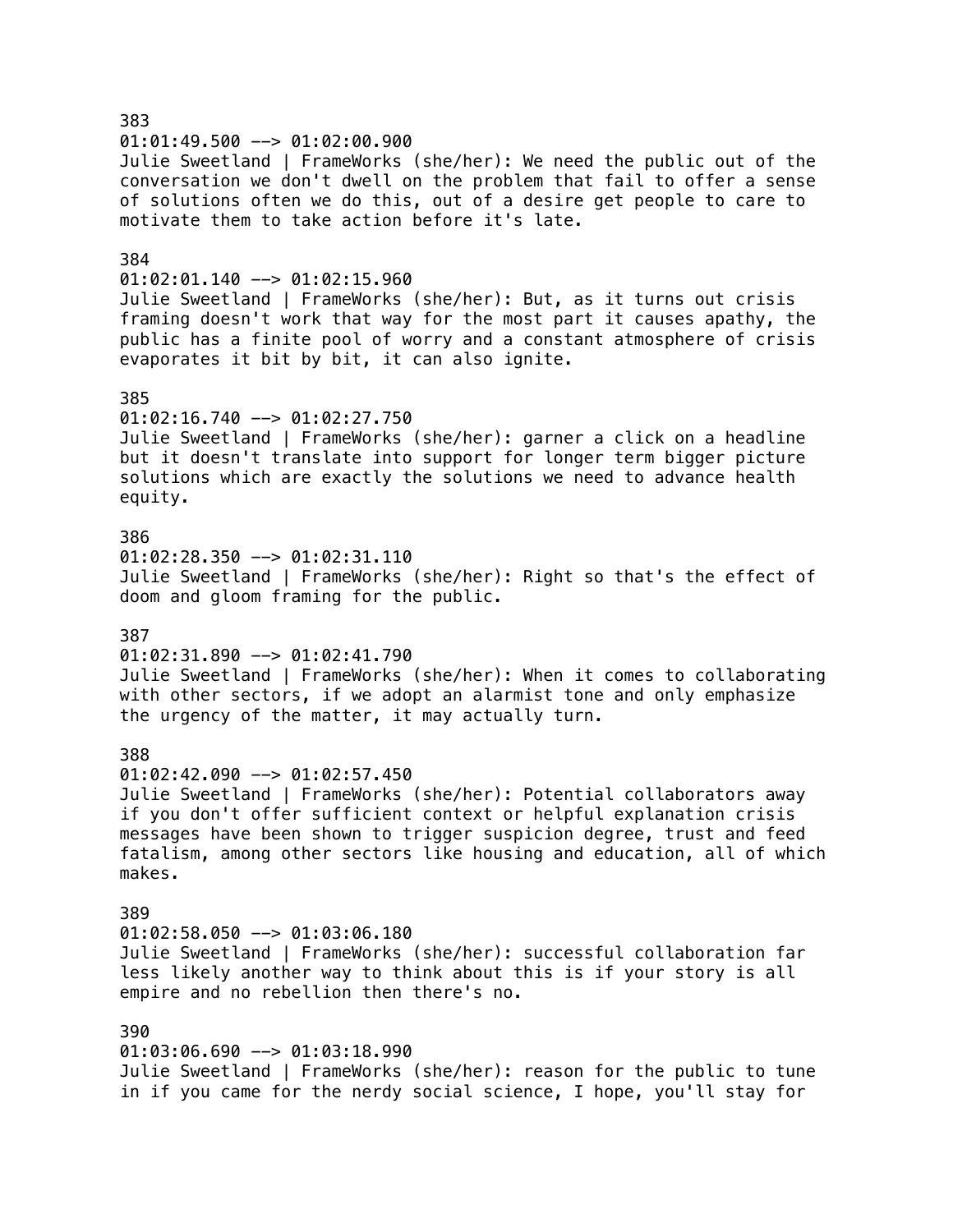the even know your science fiction references, so we want to to really avoid prices framing so. 391 01:03:20.190 --> 01:03:22.740 Julie Sweetland | FrameWorks (she/her): When we do this it's important that we. 392 01:03:24.240 --> 01:03:33.870 Julie Sweetland | FrameWorks (she/her): Have we're going to offer and always offer explanations of promising or proven approaches it's it's it's important that we think about doing those. 393 01:03:34.500 --> 01:03:44.730 Julie Sweetland | FrameWorks (she/her): approaches offering highlighting approaches that our collective so little picture individual focus solutions aren't the best frame forward when we're talking about health equity issues. 394  $01:03:45.030$  -->  $01:03:59.490$ Julie Sweetland | FrameWorks (she/her): When we use data to point out a big widespread problem but don't include the possibilities for improving situation we just said, we leave the public even fatalistic like it's two problems too big to fix and the other reason for us to. 395  $01:04:00.630$  -->  $01:04:09.390$ Julie Sweetland | FrameWorks (she/her): To focus on collective solution solutions that work at the Community state private or national level is that the public simply doesn't hear about them as often. 396  $01:04:10.020$  -->  $01:04:20.820$ Julie Sweetland | FrameWorks (she/her): We are as American society we get a steady diet of kind of do you fix you news, you can use kind of information and we get much less exposure to. 397  $01:04:21.810$  -->  $01:04:34.260$ Julie Sweetland | FrameWorks (she/her): ideas about how to make society go better at a specific level, and so, simply because the public the public cannot support them if they don't know about them and so Lifting these collective solutions up is really important. 398

01:04:34.620 --> 01:04:42.510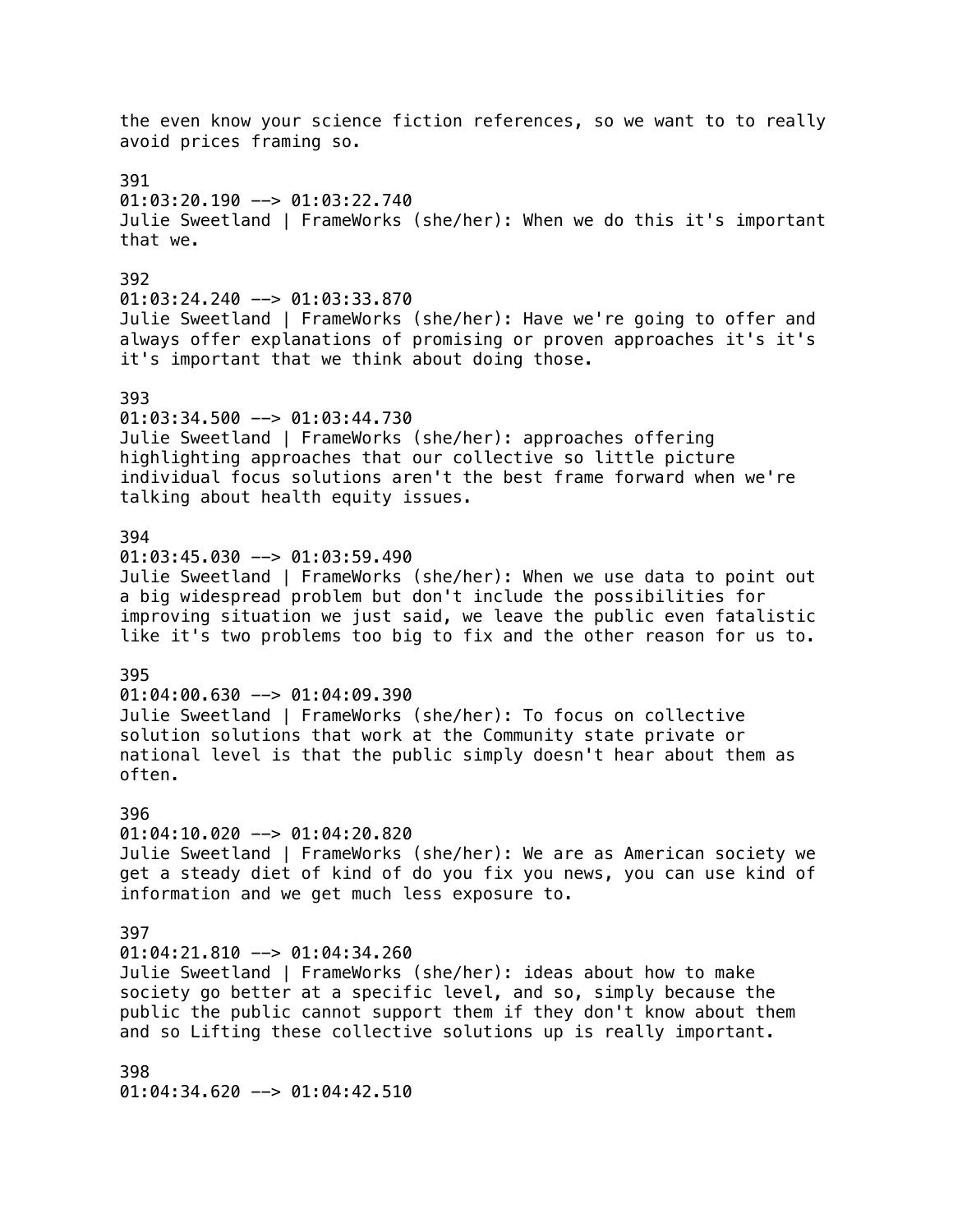Julie Sweetland | FrameWorks (she/her): And then, finally, we have seen that emphasizing collective solutions focuses people on the policy context. 399  $01:04:45.210$  -->  $01:04:45.810$ Julie Sweetland | FrameWorks (she/her): Pardon me. 400  $01:04:48.270$  -->  $01:04:52.140$ Julie Sweetland | FrameWorks (she/her): Which is part of part of. 401 01:04:53.640 --> 01:05:03.510 Julie Sweetland | FrameWorks (she/her): Pushing against stigma and blame and so that is obviously part of what we're trying to accomplish as we start to talk about the health problems that affect. 402  $01:05:03.780$  -->  $01:05:25.080$ Julie Sweetland | FrameWorks (she/her): marginalized communities so i'm going to show an example of messaging that really I think does an okay job of lifting up collective solutions, and this is something from our dear friends at the CDC that frameworks advised on this is about I don't know 75 seconds long, or so it is a. 403  $01:05:28.260$  -->  $01:05:42.780$ Julie Sweetland | FrameWorks (she/her): explainer about the impact on the health impacts of changing climate and I want you to listen watch it listen watch and listen to it look for the solutions and also think about how you would feel after watching this if the solutions weren't there. 404  $01:05:46.020$  -->  $01:05:50.610$ A changing climate also means more frequent and more severe storms and flooding. 405 01:05:51.180 --> 01:06:02.430 That puts people at immediate risk of being injured or killed by debris down power lines for floodwaters after a severe storm or flooding event possible health risks are contaminated food or drinking water. 406 01:06:02.910 --> 01:06:13.200 Bacteria viruses and toxic chemicals and floodwaters mold and difficulty accessing healthcare services like emergency help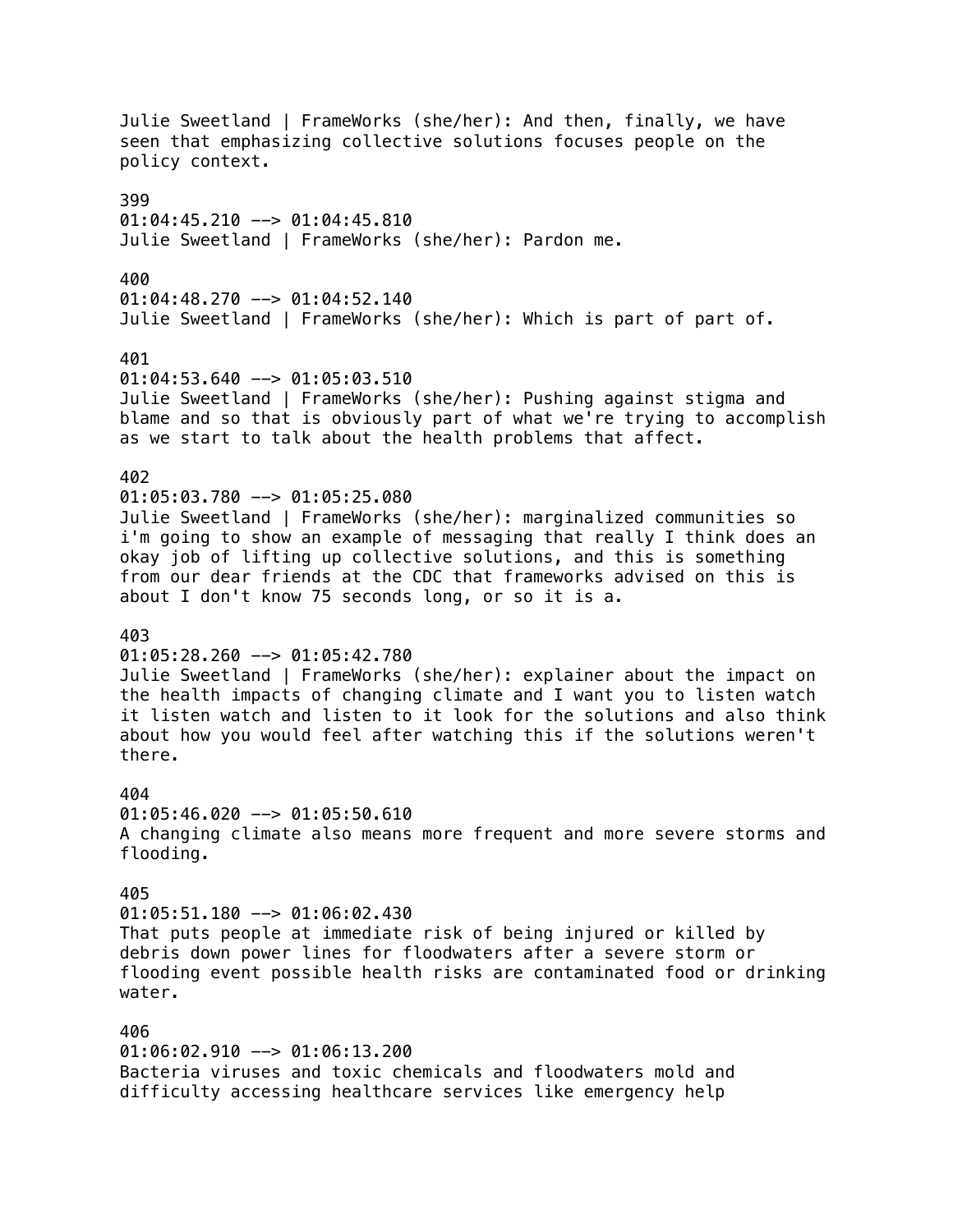prescribed medications and supplemental oxygen. 407  $01:06:13.620$  -->  $01:06:19.980$ In these events older residents, people with disabilities and lower income households are more at risk, they may. 408 01:06:20.850 --> 01:06:28.830 All have a harder time fleeing from a storm and may face more health risks if they can evacuated one thing we often miss the mental toll. 409  $01:06:29.250$  -->  $01:06:35.610$ first responders who witness countless tragedies and residents who are forced to flee are more vulnerable to anxiety and depression. 410 01:06:35.970 --> 01:06:44.010 Even those who have no history of mental illness, to prepare communities can find out which neighborhoods people and resources are most at risk. 411  $01:06:44.370$  -->  $01:06:54.660$ upgrade infrastructure such as roads and sanitary sewer systems and educate residents on how to stay safe during and after an extreme weather event, such as avoiding driving in flooded areas. 412 01:06:55.920 --> 01:06:57.090 Julie Sweetland | FrameWorks (she/her): Right so. 413  $01:06:58.380$  -->  $01:07:07.830$ Julie Sweetland | FrameWorks (she/her): Imagine right if we had just if they had just stopped with the oh my gosh and get electrocuted and I can have all of these, for you know health problems, happen to me after this. 414  $01:07:08.460$  -->  $01:07:18.240$ Julie Sweetland | FrameWorks (she/her): Without those collective solutions without some nod to solutions right, I think this would have been a highly ineffective and in fact counterproductive communication. 415  $01:07:18.780$  -->  $01:07:25.740$ Julie Sweetland | FrameWorks (she/her): But with the solutions that are lifted up that happened at the level of infrastructure right, we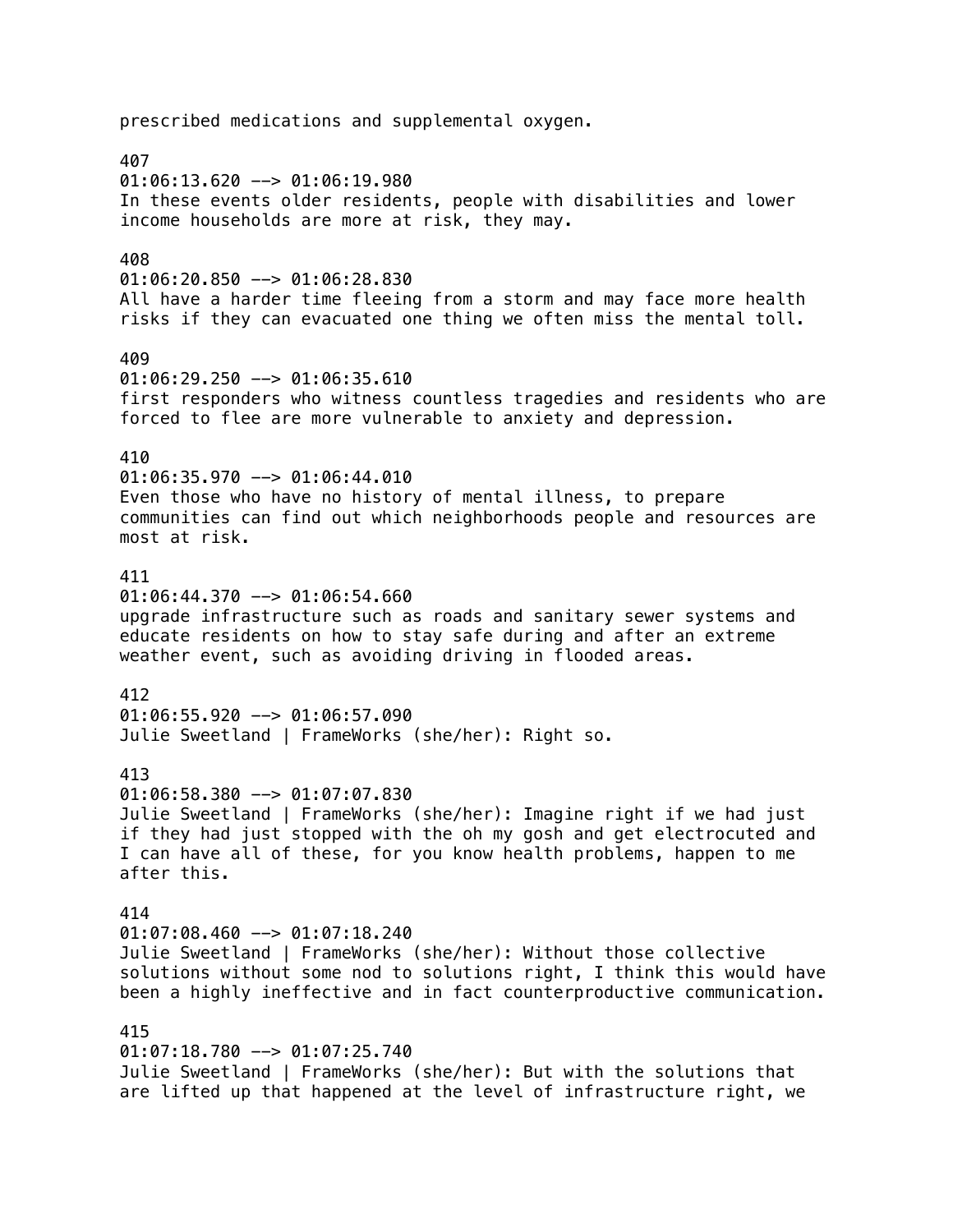need to upgrade infrastructure.

416

 $01:07:26.370$  -->  $01:07:35.400$ Julie Sweetland | FrameWorks (she/her): You know, monitor the situation and the society needs to take responsibility right for clear, effective public health communications in a crisis.

### 417

 $01:07:36.090$  -->  $01:07:43.230$ Julie Sweetland | FrameWorks (she/her): Those are at the those are commensurate there at the level right of kind of the scope of the problem that was articulated.

#### 418

01:07:43.500 --> 01:07:59.070 Julie Sweetland | FrameWorks (she/her): And because the issues of health equity are structural they are about racism and homophobia and ageism and able ISM right, those are big society heavy heavy really kind of structure that that shaped the way we experience the world.

### 419

 $01:07:59.850$  -->  $01:08:09.840$ Julie Sweetland | FrameWorks (she/her): We need to have solutions that are also Pasty weighty and at the level of the problem we've articulated so effective solutions frames.

### 420

01:08:10.890 --> 01:08:20.100

Julie Sweetland | FrameWorks (she/her): In general, but I think, even more so when it comes to topics touching on disparities, need to be collective right Community level amenable to policy.

### 421

01:08:20.550 --> 01:08:30.720 Julie Sweetland | FrameWorks (she/her): They should be concrete, specific descriptive possible to visualize and graph right so on that example I just showed, there was a image right that you could put together right to show what those were.

#### 422

 $01:08:31.290$  -->  $01:08:37.590$ Julie Sweetland | FrameWorks (she/her): They need to be seen as as within reach right, not necessarily easily within reach, but but not, you know, on the moon.

423 01:08:38.130 --> 01:08:44.520 Julie Sweetland | FrameWorks (she/her): These are, these are feasible realistic, a lot of that is as much of your tone right about being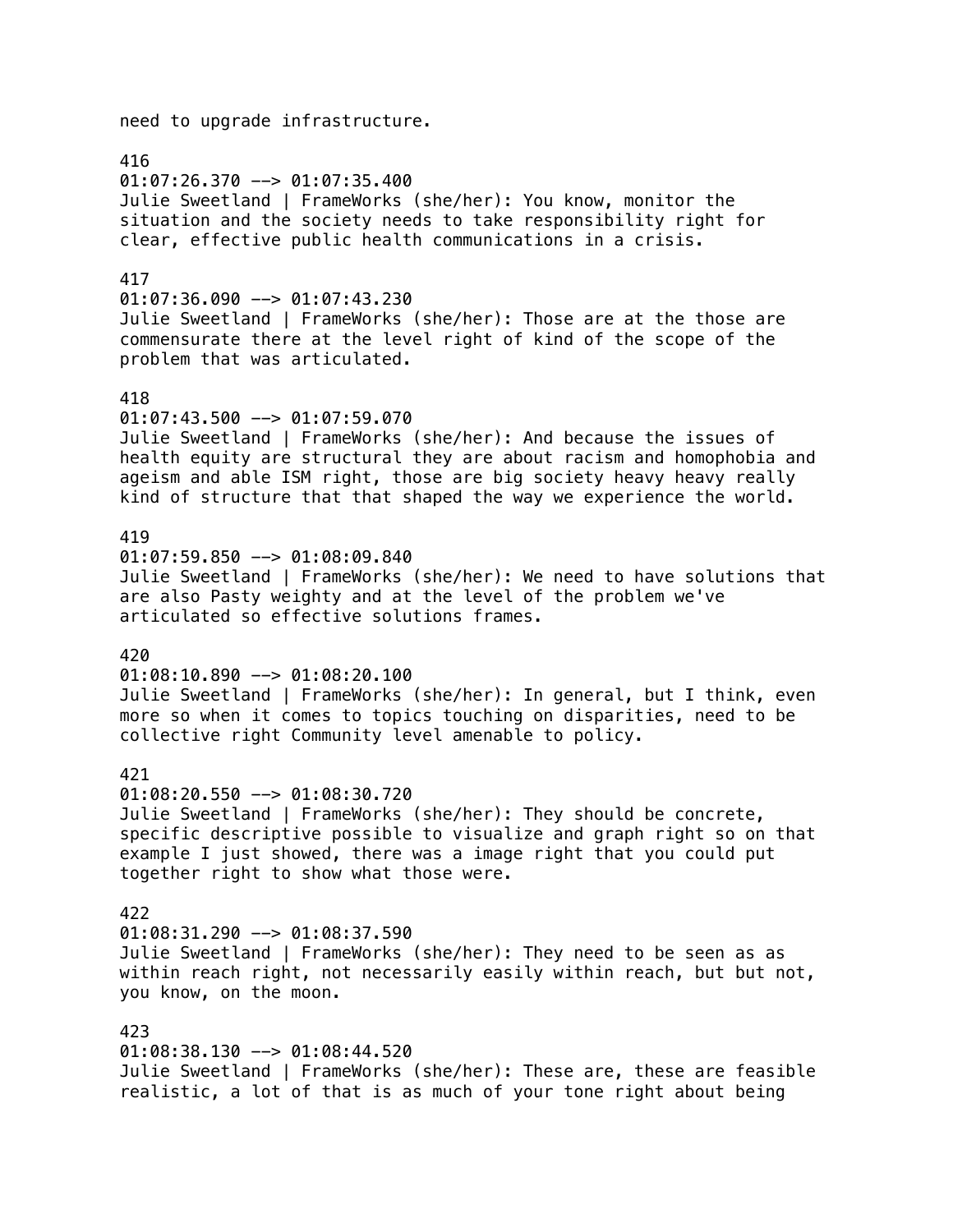very pragmatic about what we can do. 424  $01:08:45.000$  -->  $01:08:49.020$ Julie Sweetland | FrameWorks (she/her): That anything else but but describing them in a way that makes them seem doable. 425  $01:08:49.590$  -->  $01:09:02.730$ Julie Sweetland | FrameWorks (she/her): commensurate which i've already talked about, and then finally clear phrase and plain language that doesn't require public health expertise to understand, so this one, I will put in my daily plug for plain language, which is a. 426 01:09:03.810 --> 01:09:15.210 Julie Sweetland | FrameWorks (she/her): hard for me i'm a word nerd or just a nerd in general as i've already revealed and using i'm getting out of the academic or research language takes work it takes effort but it's absolutely possible and the next. 427  $01:09:16.260$  -->  $01:09:26.880$ Julie Sweetland | FrameWorks (she/her): slide i'll show you some examples that folks in the field of helps me with So these are different solutions of different health equity topics that. 428 01:09:27.270 --> 01:09:39.210 Julie Sweetland | FrameWorks (she/her): had been worked to be clear, they get at right, the issue of disparities, not just overall improvements are tailored in some way to to a specific. 429  $01:09:40.710$  -->  $01:09:56.160$ Julie Sweetland | FrameWorks (she/her): Eliminating a specific type of disparity or a source of disparity, but they are plain language, so this one started out with comprehensive smoke secondhand smoke workplace protections, but we can make all workplaces smoke free with no exceptions. 430  $01:09:57.210$  -->  $01:10:02.040$ Julie Sweetland | FrameWorks (she/her): Restrictions on retailer density and point of sale advertisements can be. 431 01:10:02.550 --> 01:10:10.110 Julie Sweetland | FrameWorks (she/her): limiting the number of stores that can sell tobacco and given neighborhood and that cuts down the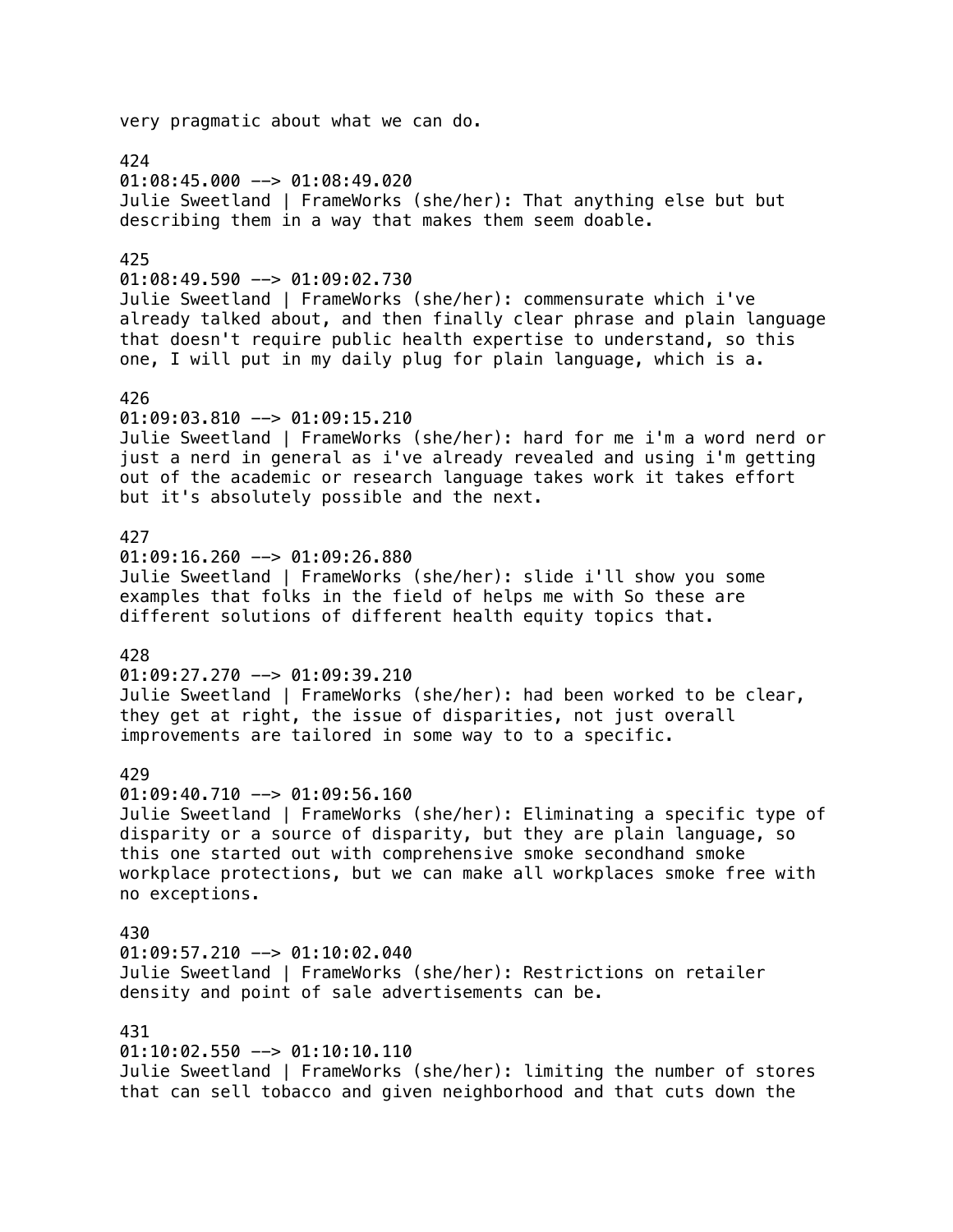# 432  $01:10:10.740$  -->  $01:10:18.360$ Julie Sweetland | FrameWorks (she/her): Instead of talking about medicaid including medicaid coverage expanding extending medicaid coverage to cover oral health. 433  $01:10:19.140$  -->  $01:10:24.150$ Julie Sweetland | FrameWorks (she/her): really talking about all types of health insurance, we can make sure they all treat oral health as part of overall health. 434 01:10:24.420 --> 01:10:37.050 Julie Sweetland | FrameWorks (she/her): And we can build incentives for preside providers to accept the plans, the lower income people use, and I think this one started off as reimbursement for universal clinical streaming. 435  $01:10:37.650$  -->  $01:10:51.930$ Julie Sweetland | FrameWorks (she/her): But let's let's let's get the issue of kind of input of implicit bias in there, so to prevent that from affecting the healthcare people get it, we can set up routines and remind doctors and nurses to ask every patient every visit about health issues that are important to catch early. 436 01:10:53.040 --> 01:11:00.660 Julie Sweetland | FrameWorks (she/her): And instead of talking about cohort based prenatal care for priority populations. 437 01:11:01.260 --> 01:11:13.170 Julie Sweetland | FrameWorks (she/her): We can talk about offering programs that appeal to different types of expecting moms to get the care that they need, and the way they need it and we all get the benefit of healthier pregnancies birth babies and bombs so just an example of. 438  $01:11:13.860$  -->  $01:11:25.980$ Julie Sweetland | FrameWorks (she/her): A thinking about being convincing in terms of size, the incommensurate in terms of i'm talking about this in terms of disparities and need to offer solutions that target health disparities, but being very clear, and doing so.

advertising people see for these harmful products.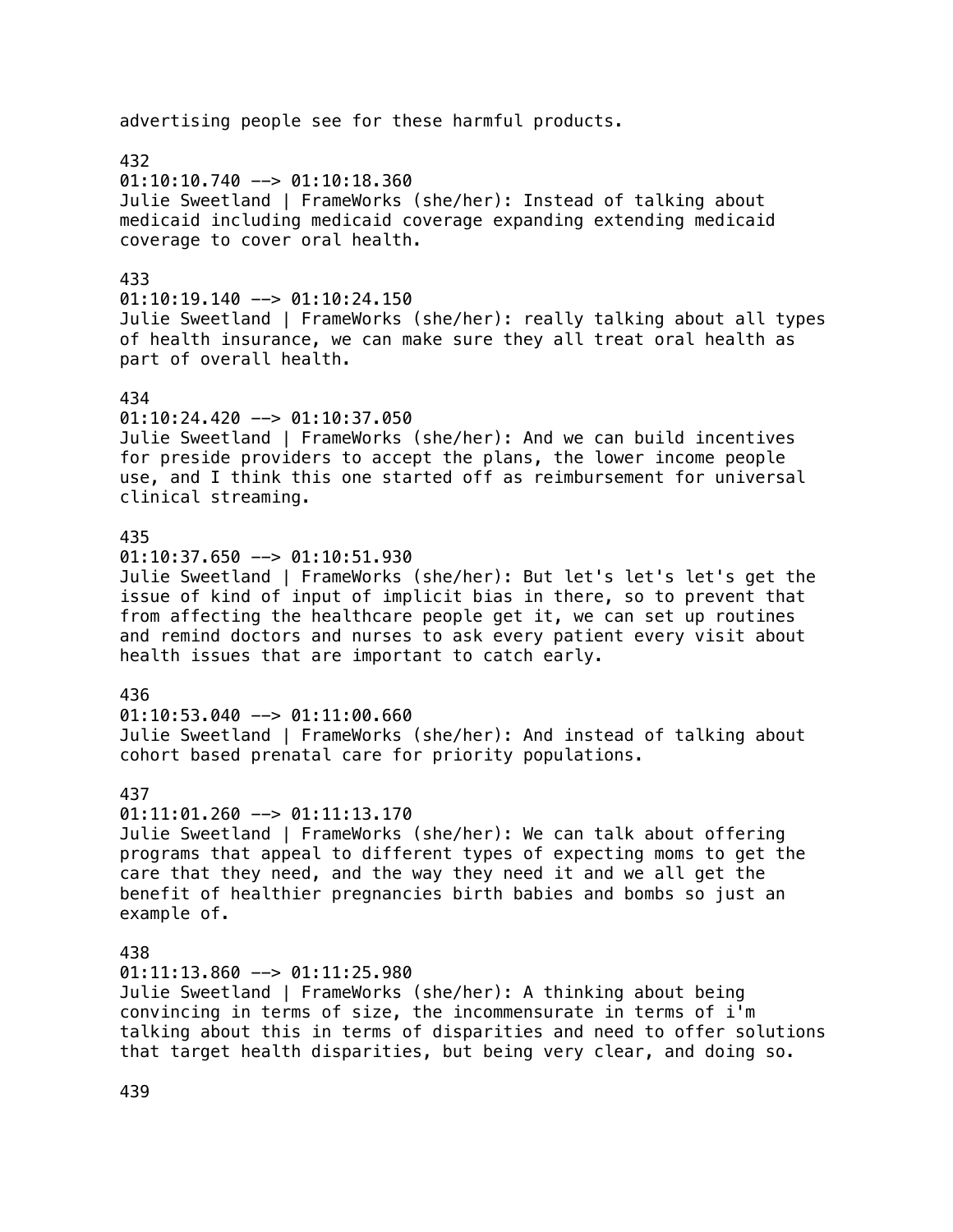01:11:27.270 --> 01:11:38.370 Julie Sweetland | FrameWorks (she/her): All right, i'm gonna skip past your into the the final point here, which is to Center explanation, so we often see communications that run into this type of problem. 440  $01:11:38.910$  -->  $01:11:52.080$ Julie Sweetland | FrameWorks (she/her): Where we are very good at pointing out are predictors are associated characteristics outcomes and they get outcomes, but we skip over step two and explaining how a population is connected to a problem. 441 01:11:52.560 --> 01:12:05.370 Julie Sweetland | FrameWorks (she/her): What is the mechanism that's making this happen, and that is important but that's the place where intervention makes a difference we don't want to fix the people who want to fix the process, the practice or the you know the problem of the connector there. 442  $01:12:06.030$  -->  $01:12:09.090$ Julie Sweetland | FrameWorks (she/her): So let me give you an example of what that might look like. 443  $01:12:09.630$  -->  $01:12:16.680$ Julie Sweetland | FrameWorks (she/her): So often, we will communicate like this, where we will search right that a disparity exists and then it's a problem. 444  $01:12:16.980$  -->  $01:12:29.940$ Julie Sweetland | FrameWorks (she/her): And it's true just very zoom exist and they are a problem, but if we just say you know the negative effects of problem that are particularly likely to affect groups y and Z, and this is because of. 445  $01:12:30.750$  -->  $01:12:39.450$ Julie Sweetland | FrameWorks (she/her): The result of discrimination which comes from our legacy in our history in this, we have seen there's not a lot of room for the public to see where we can change. 446 01:12:39.810 --> 01:12:50.460 Julie Sweetland | FrameWorks (she/her): An alternative is to explain a particular mechanism, a causal pathway at work so on this particular study that we did we tested it against something that was more like this.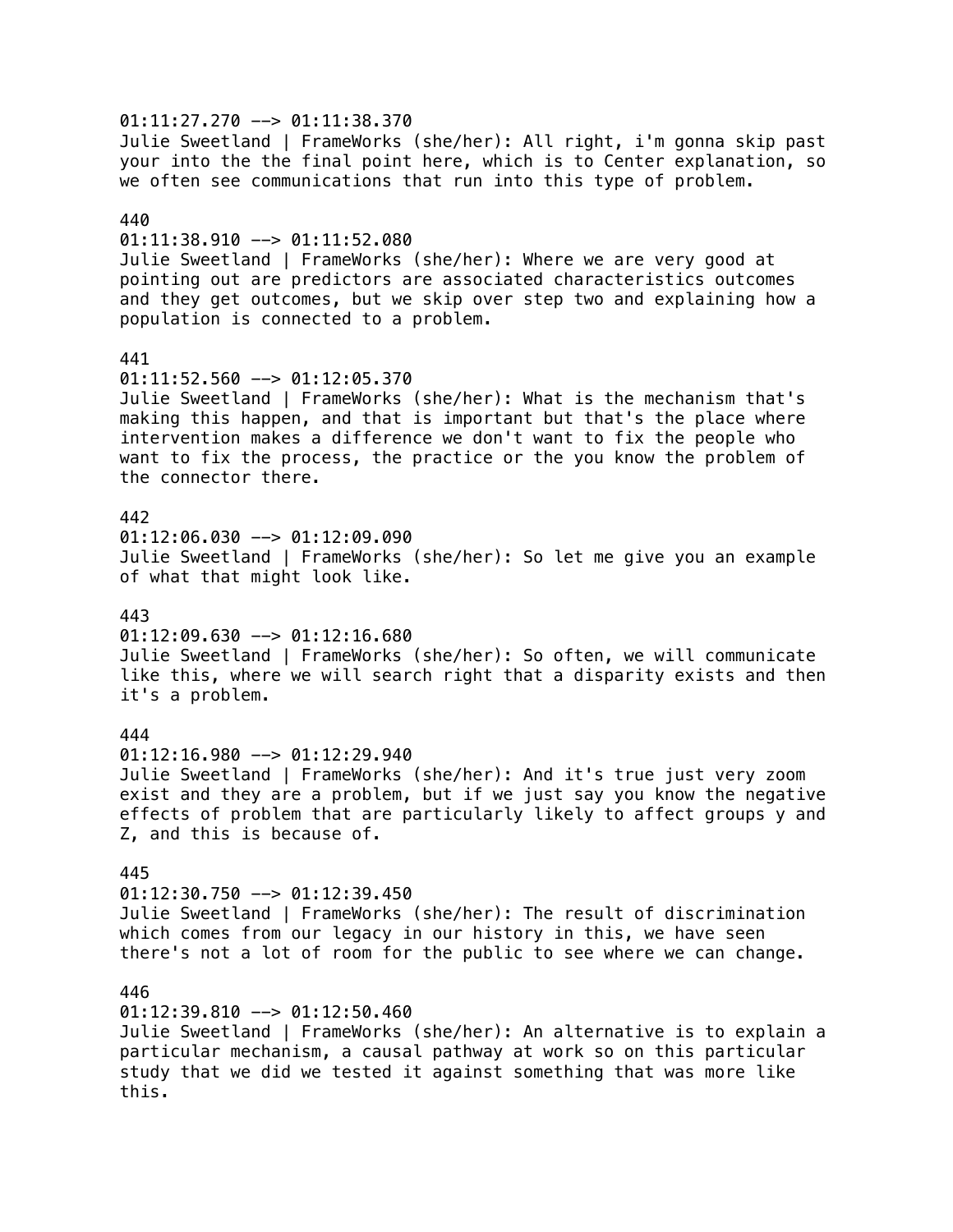447  $01:12:50.790$  -->  $01:12:57.090$ Julie Sweetland | FrameWorks (she/her): Banks are more likely to give subprime loans to black and Latino applicants and whites at the same credit score. 448  $01:12:57.420$  -->  $01:13:06.180$ Julie Sweetland | FrameWorks (she/her): unfavorable payment and interest terms, increase the risk of foreclosure which then brings down property values and makes it hard for people to sell or improve the home. 449  $01:13:06.420$  -->  $01:13:19.560$ Julie Sweetland | FrameWorks (she/her): And this helps to explain why people of color are more likely to live in neighborhoods where most people have low incomes right, so instead of saying that the this group is in this situation. 450  $01:13:19.920$  -->  $01:13:32.670$ Julie Sweetland | FrameWorks (she/her): which leaves a lot of room for people to blame that route or assume that we can't really change that situation, an explanation shines a light on the place where intervention would make a difference and we've seen that testing those two things head to head. 451  $01:13:34.620$  -->  $01:13:45.990$ Julie Sweetland | FrameWorks (she/her): Compared to assertion assertion just saying, the first thing has very little effect on people sense that concentrated poverty is a systemic issue, people said no it's just about people not working hard enough. 452  $01:13:46.260$  -->  $01:13:50.460$ Julie Sweetland | FrameWorks (she/her): They did not believe that policy change would make a difference, a very low efficacy. 453  $01:13:51.090$  -->  $01:13:58.620$ Julie Sweetland | FrameWorks (she/her): And they did not we're not agree with the idea that discrimination has a role in explaining contemporary racial disparities. 454 01:13:58.950 --> 01:14:04.710 Julie Sweetland | FrameWorks (she/her): But with that with that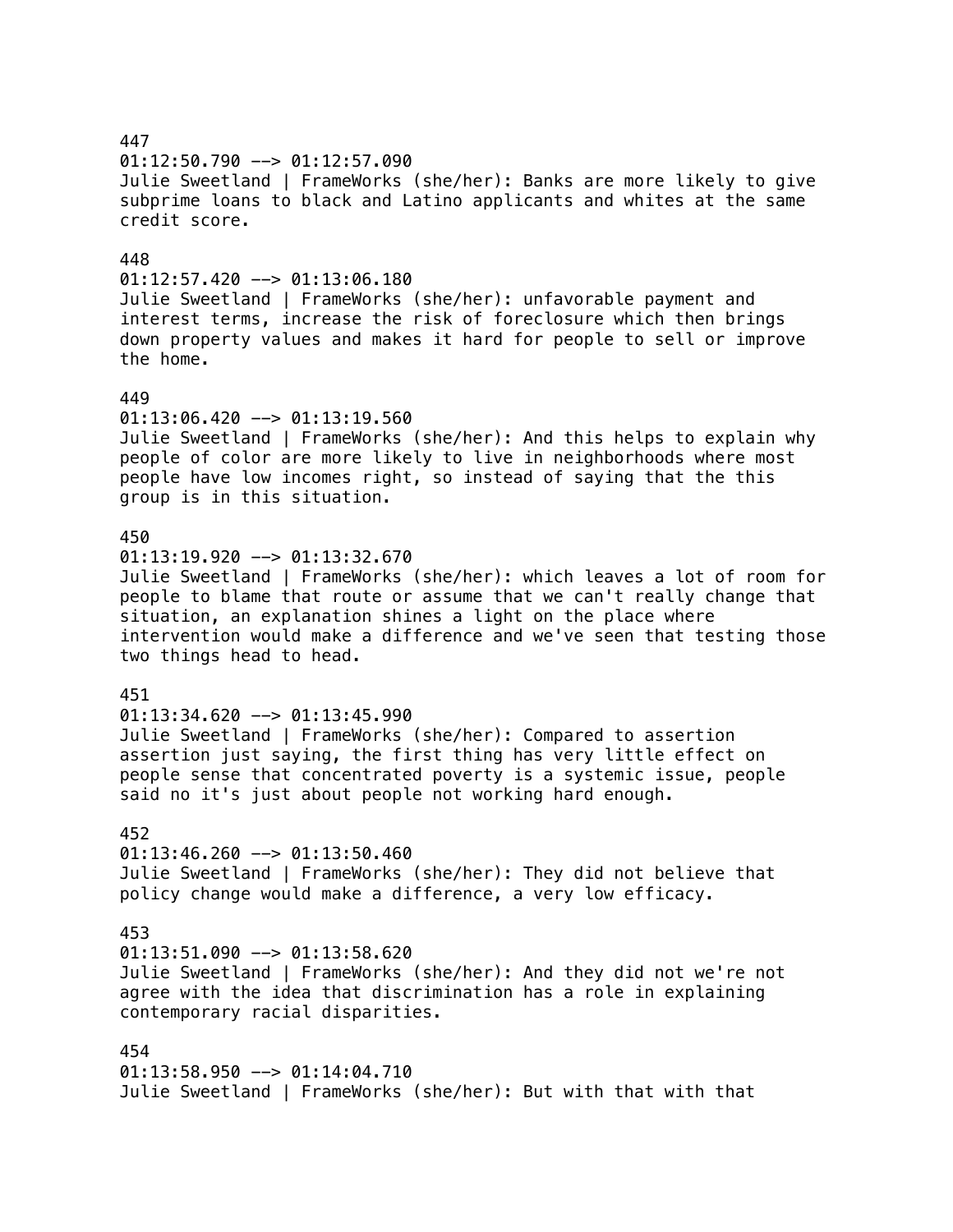explanation, we can see a very different type of response for the public. 455  $01:14:05.250$  -->  $01:14:10.290$ Julie Sweetland | FrameWorks (she/her): So that what this says to me is that the challenges in talking about health equity. 456  $01:14:10.650$  -->  $01:14:30.210$ Julie Sweetland | FrameWorks (she/her): are about how people think, but they are also about the how we talk about these issues and we have as change makers I think responsibility to explain more and explain these issues in a way that open up audiences to saying yes, this is a systemic issue, it is about you know the. 457 01:14:31.350 --> 01:14:35.070 Julie Sweetland | FrameWorks (she/her): biases that are built into our society, and we can do something about it. 458  $01:14:36.060$  -->  $01:14:43.590$ Julie Sweetland | FrameWorks (she/her): So to do that, that technique we call that an explanatory chain, and this is, you know the technique that's actually originated in public health. 459  $01:14:43.920$  -->  $01:14:49.650$ Julie Sweetland | FrameWorks (she/her): But you clearly lay out a cause and effect sequence, to make sure there's a real tight logical flow right it's not. 460  $01:14:49.890$  -->  $01:14:59.160$ Julie Sweetland | FrameWorks (she/her): A historical segregation, to concentrate in Poverty Day right there's a kind of a sense of what affects what lots of causal transition words this helps to explain why. 461  $01:14:59.430$  -->  $01:15:12.600$ Julie Sweetland | FrameWorks (she/her): What happens in that case is this leads to, and when we do that, we have seen in multiple studies that we've conducted a framework that can up to double the level of support for good policy when compared with near description. 462 01:15:12.990 --> 01:15:22.200 Julie Sweetland | FrameWorks (she/her): So let me show you this on a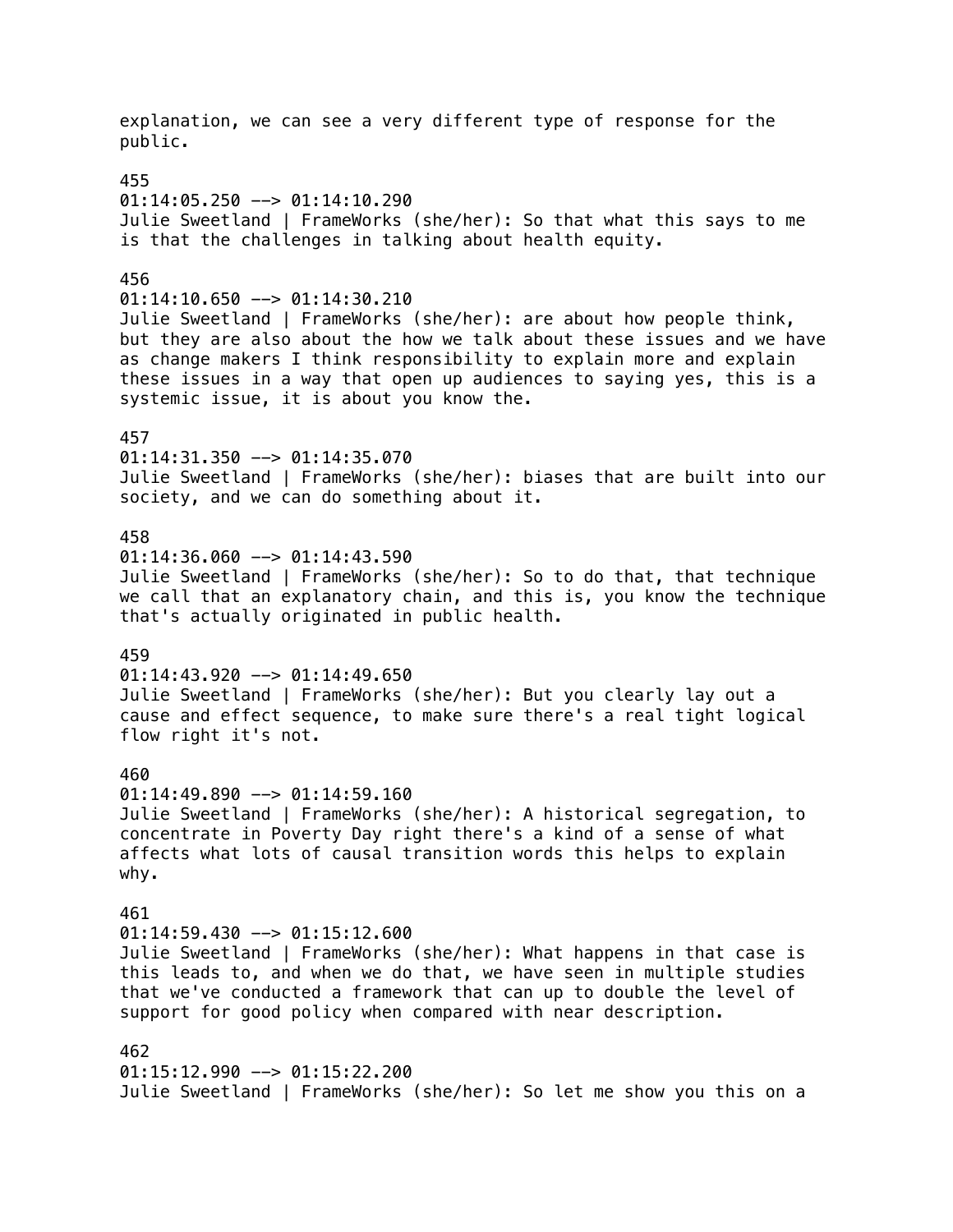particular health equity topics, so you saw this first sentence already, then you asked too many women are suffering from pregnancy complications. 463 01:15:22.590 --> 01:15:31.320 Julie Sweetland | FrameWorks (she/her): And then lots of statistics that really show and assert that this is a problem here, lower than all other developed countries, some women are more at risk than others. 464 01:15:31.500 --> 01:15:38.850 Julie Sweetland | FrameWorks (she/her): Black women are three to four times more likely to die from pregnancy related causes and women in southern States also have an issue. 465  $01:15:39.060$  -->  $01:15:49.620$ Julie Sweetland | FrameWorks (she/her): So this is showing that it proves it's raised approve this class and and and that, but it has not given us anything about why this is a whole lot of hoo hoo hoo. 466  $01:15:49.920$  -->  $01:16:03.390$ Julie Sweetland | FrameWorks (she/her): And zero how how how so when we explain we open people up to seeing where we could make a difference, so here's an explanation so we're failing to manage these complications One reason is implicit bias. 467 01:16:03.780 --> 01:16:15.390 Julie Sweetland | FrameWorks (she/her): I explained that, like all of us, health professionals absorbed stereotypes that affects their decisions, for instance, the stereotype of the strong black woman can be doctors to minimize black patients concerns about pain. 468  $01:16:15.630$  -->  $01:16:26.490$ Julie Sweetland | FrameWorks (she/her): And miss opportunities to address problems before they get too bad and that's one reason why black women are three to four times more likely, so now we have seen a place where people can intervene. 469  $01:16:27.300$  -->  $01:16:42.360$ Julie Sweetland | FrameWorks (she/her): And also just for I know implicit bias is not the only reason this happens, I do want to say that it's better to explain one thing, well then to list all the

factors that do contribute again because people have to when people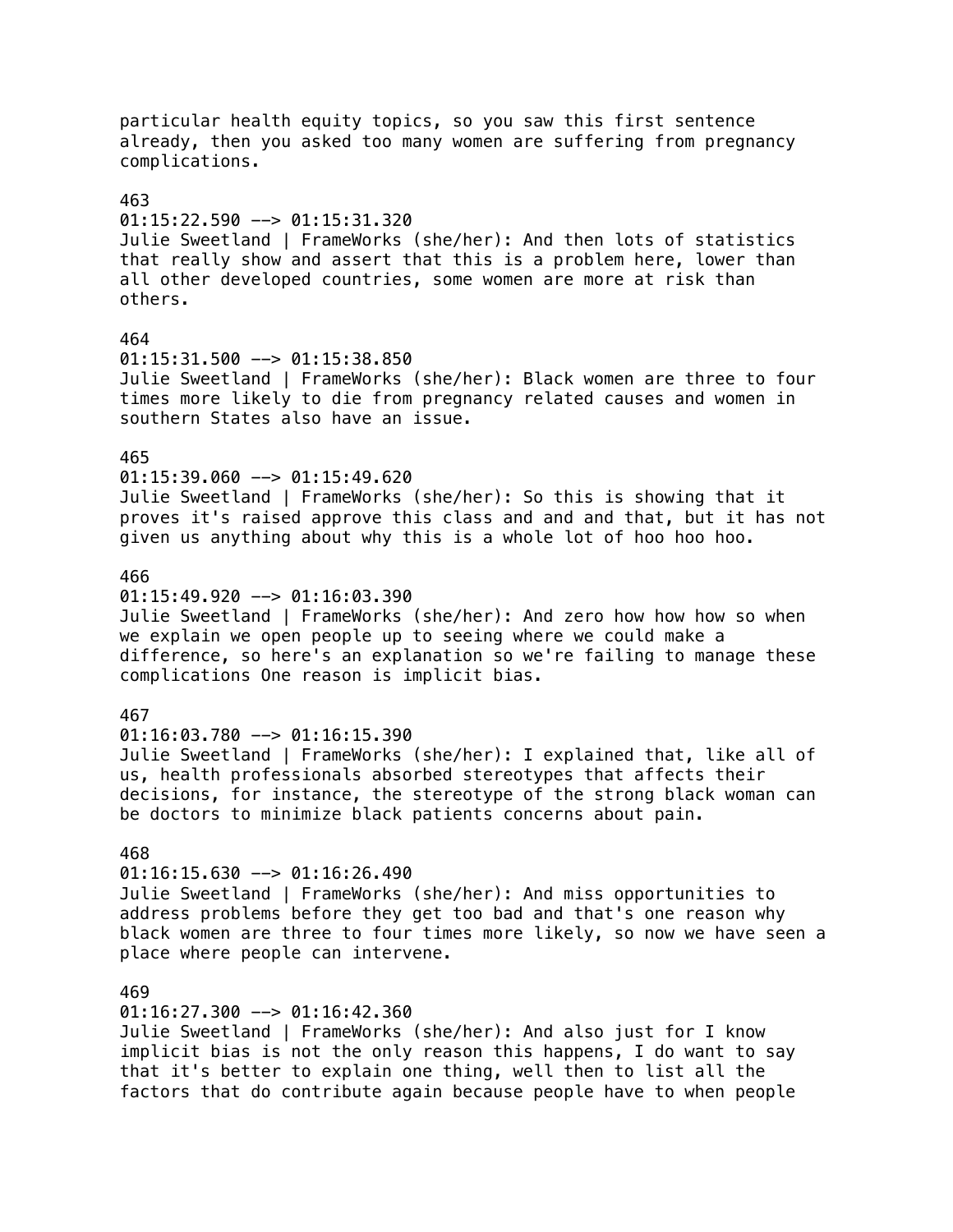understand the issue, they are more likely. 470  $01:16:42.870$  -->  $01:16:49.350$ Julie Sweetland | FrameWorks (she/her): To take action, the examples i've shown have been a little lengthy, but they don't have to be. 471  $01:16:49.770$  -->  $01:16:55.050$ Julie Sweetland | FrameWorks (she/her): here's a nice, I think this is maybe 30 words and it gets in a priority population. 472 01:16:55.350 --> 01:17:06.360 Julie Sweetland | FrameWorks (she/her): It gets in a causal chain So even if you don't lavatory chain, even if you don't smoke, you can still be exposed through your events doors and windows and even gets in a collective civic solution. 473  $01:17:06.570$  -->  $01:17:16.410$ Julie Sweetland | FrameWorks (she/her): Not just an individual solution but talk to your landlord about making your building entirely smoke free so just just know we could do this in short context. 474  $01:17:17.280$  -->  $01:17:26.760$ Julie Sweetland | FrameWorks (she/her): Right so in terms of the explanations that we have seen work well on equity issues, instead of just leaving out the responsibility or how things work. 475  $01:17:27.570$  -->  $01:17:30.420$ Julie Sweetland | FrameWorks (she/her): include one of these causal pathways right that. 476  $01:17:31.140$  -->  $01:17:41.820$ Julie Sweetland | FrameWorks (she/her): Some Americans are protected in some way from a health risk and others aren't so really pointing again at the gaps in the system, the vulnerabilities that systems are creating not the people who are vulnerable. 477  $01:17:42.600$  -->  $01:17:55.020$ Julie Sweetland | FrameWorks (she/her): really talking about the role of of bias and poverty, particularly in that it increases stress, which can both trigger health problems and exacerbate other health problems.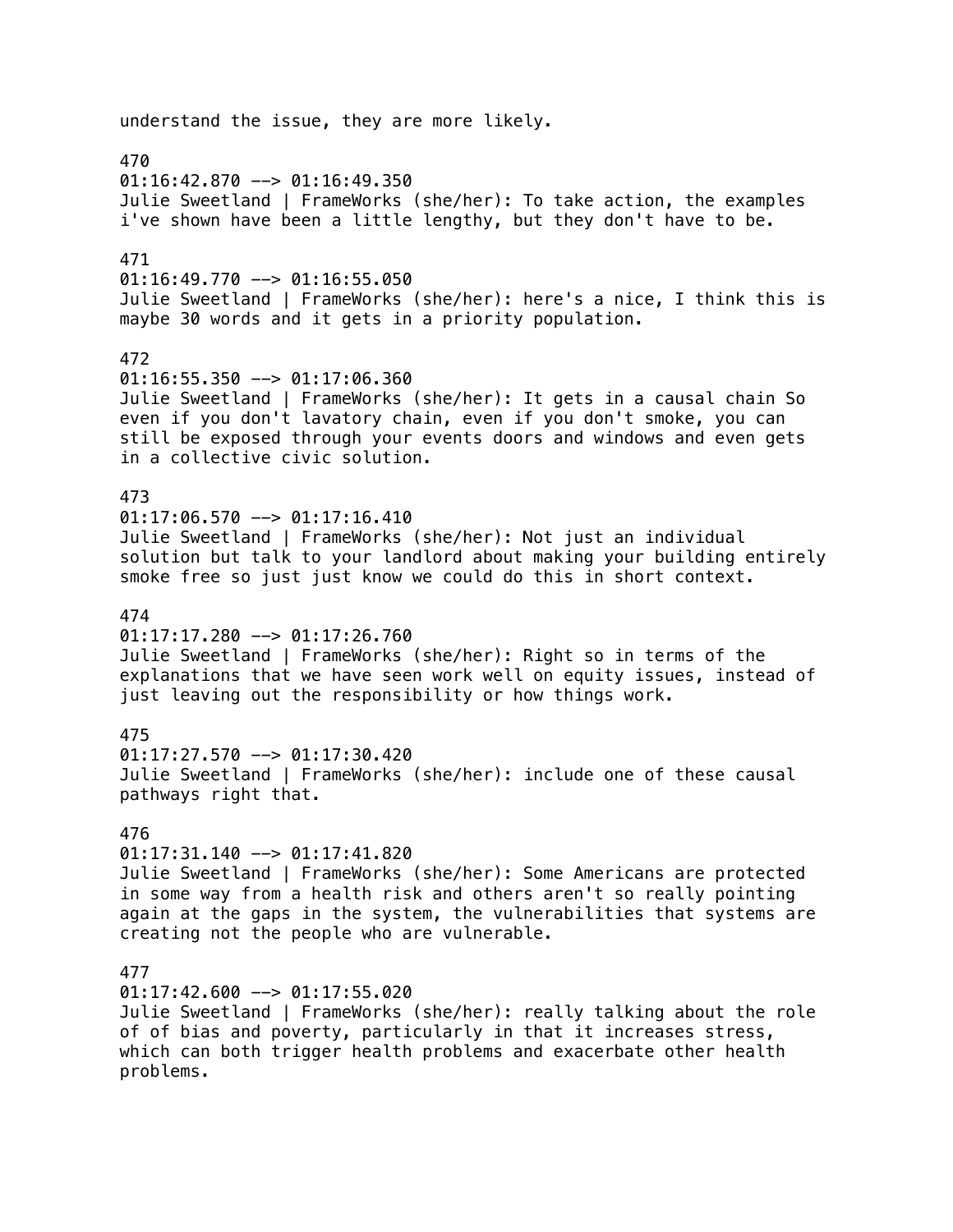478  $01:17:56.460$  -->  $01:17:57.720$ Julie Sweetland | FrameWorks (she/her): caused by other exposures. 479 01:17:58.290 --> 01:18:10.200 Julie Sweetland | FrameWorks (she/her): To talk about unjust and unfair practices if they've caused harm in the past it's really important to connect it tightly to what's happening today don't jump over history but also don't do a long jump on history from. 480  $01:18:10.470$  -->  $01:18:19.800$ Julie Sweetland | FrameWorks (she/her): From you know from a history of segregation to today, but really show how there's a continuity in redlining in the past and being discrimination in the present right so. 481  $01:18:20.160$  -->  $01:18:30.240$ Julie Sweetland | FrameWorks (she/her): spell it out for folks, and that is very effective and talking about how implicit and explicit biases built into systems that shape the experiences and some groups. 482  $01:18:30.570$  -->  $01:18:40.650$ Julie Sweetland | FrameWorks (she/her): And then really pointing to the role of industry, and particularly and how they sacrificed some neighborhoods for marketing with harmful products this proved to be very effective in the tobacco movement in general. 483  $01:18:41.220$  -->  $01:18:51.900$ Julie Sweetland | FrameWorks (she/her): Is been shown in our recent testing effective on tobacco related health disparities, but you can also extend it to to fast food junk food other other sorts of health. 484  $01:18:53.400$  -->  $01:19:03.330$ Julie Sweetland | FrameWorks (she/her): So to sum up explanation you've heard the phrase no taxation without representation as a as a resident of Washington DC I see that on our. 485  $01:19:03.960$  -->  $01:19:08.760$ Julie Sweetland | FrameWorks (she/her): license plates every day here's the framing version know associations, without explanations. 486 01:19:09.420 --> 01:19:18.990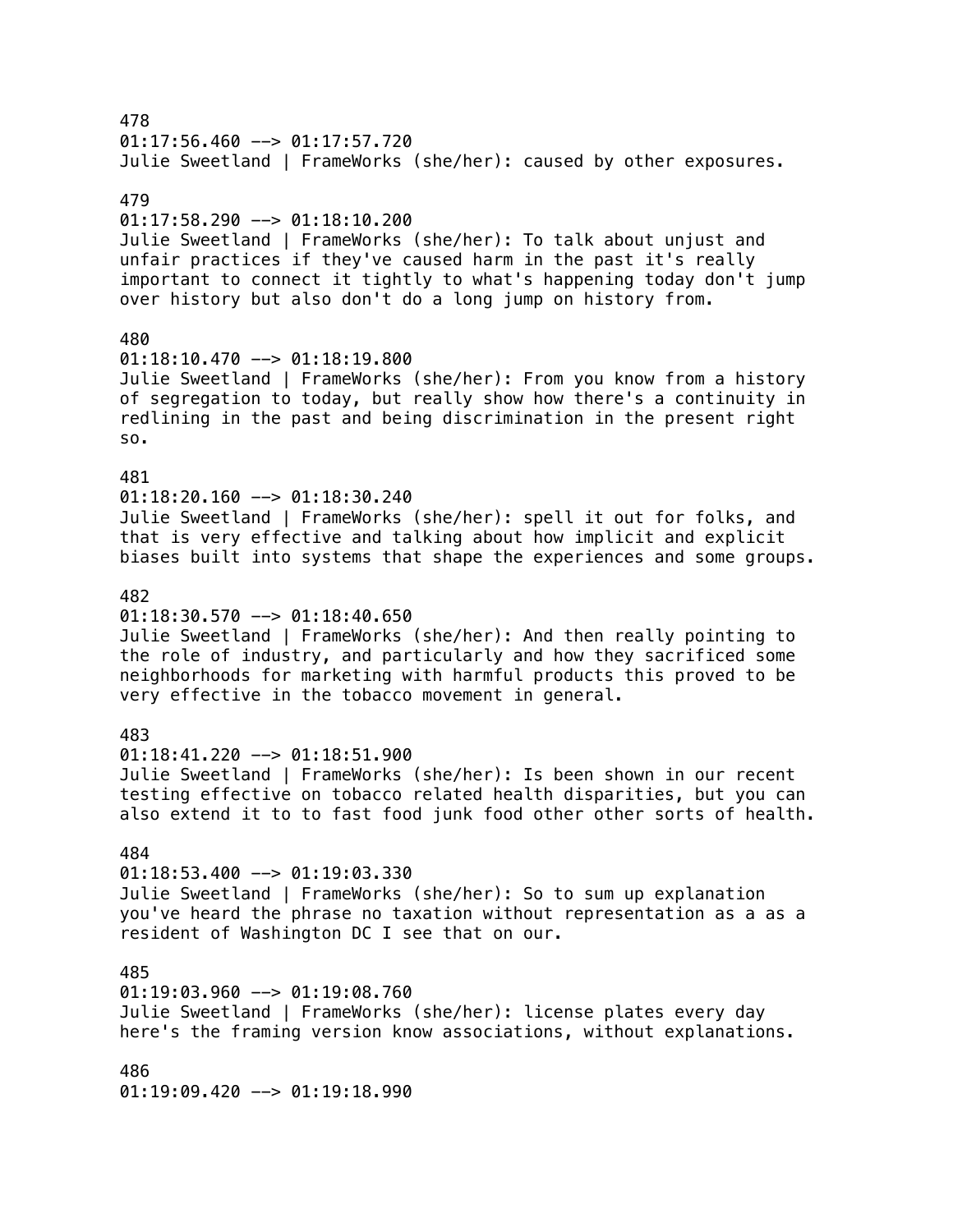Julie Sweetland | FrameWorks (she/her): You know notice no naked numbers but also know, associations, without explanations really again what affects what How does that happen not just doesn't happen to. 487 01:19:19.740 --> 01:19:32.700 Julie Sweetland | FrameWorks (she/her): don't just name drop the past it's important to show to point to history but show how it shows up today by giving contemporary examples of unfair or unjust practices and as the great Lin Manuel Miranda once said. 488 01:19:33.120 --> 01:19:41.340 Julie Sweetland | FrameWorks (she/her): list less explain more think that's how that went lists are not effective ways to get people to understand, again, where we would intervene. 489 01:19:41.550 --> 01:19:50.970 Julie Sweetland | FrameWorks (she/her): They can have the counter intuitive factor counterproductive effect of making field people feel like oh my gosh, the problem is so big if you're saying all the things that are contributing to a problem. 490  $01:19:51.870$  -->  $01:20:04.200$ Julie Sweetland | FrameWorks (she/her): But, but more importantly, that people just don't remember them people don't think unless they think and how does that work what affects what they think and stories about how the world works and so telling giving them those stories is really critical. 491  $01:20:05.610$  -->  $01:20:13.920$ Julie Sweetland | FrameWorks (she/her): Alright, Carmen I think I have packed in as much training into this 90 minutes as I can, I want to know what wasn't clear what people think, and then. 492  $01:20:14.940$  -->  $01:20:16.830$ Julie Sweetland | FrameWorks (she/her): So what's come up in the chat. 493  $01:20:17.610$  -->  $01:20:27.000$ Carmen Nevarez: Well, so many issues and i'm going to lead with two questions and then maybe do a scenario for you and then i'll get a chance to look at the last ones. 494 01:20:28.290 --> 01:20:44.670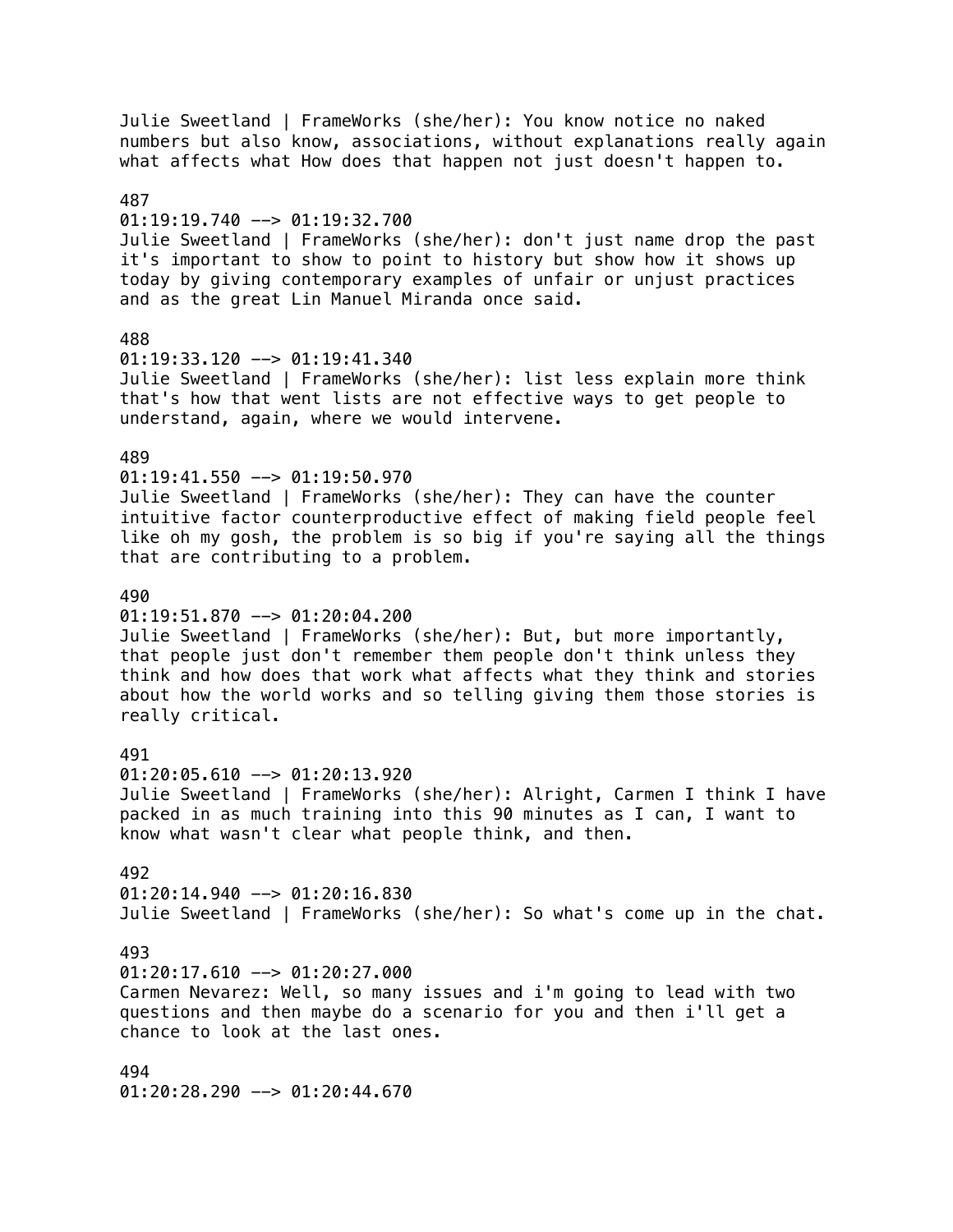Carmen Nevarez: there's on the issue of understanding equities, do you find that there's a variance between rural and urban communities and post pandemic do we see any change or any difference in our understanding of equity versus equity. 495  $01:20:45.240$  -->  $01:20:55.020$ Julie Sweetland | FrameWorks (she/her): Ah, good questions alright so i'm going to speak to the culture change on contextual change one first we are conducting research that. 496  $01:20:55.500$  -->  $01:21:03.660$ Julie Sweetland | FrameWorks (she/her): Using both qualitative and quantitative methods to look at how rapidly culture is changing right now there's a sense that you know kind of with there's. 497 01:21:04.380 --> 01:21:15.540 Julie Sweetland | FrameWorks (she/her): In moments of great disruption change can be accelerated right, and so, how can we take advantage of that is it, and is it happening and we have seen on the issue of. 498  $01:21:16.950$  -->  $01:21:24.990$ Julie Sweetland | FrameWorks (she/her): police violence and related issues, people are thinking much more structurally on that issue. 499  $01:21:25.800$  -->  $01:21:37.110$ Julie Sweetland | FrameWorks (she/her): We also look at how people are thinking about health, in particular, we have not seen a lot of movement on how people are thinking about health as structural, in fact, we saw that post pandemic. 500  $01:21:37.710$  -->  $01:21:45.750$ Julie Sweetland | FrameWorks (she/her): 75 in a forced choice question, this is one piece of a larger study in a forced choice question between. 501  $01:21:46.380$  -->  $01:21:54.210$ Julie Sweetland | FrameWorks (she/her): Health is primarily determined by an individual's lifestyle like diet exercise or health is primarily determined by. 502  $01:21:54.600$  -->  $01:22:02.640$ Julie Sweetland | FrameWorks (she/her): where a person lives, the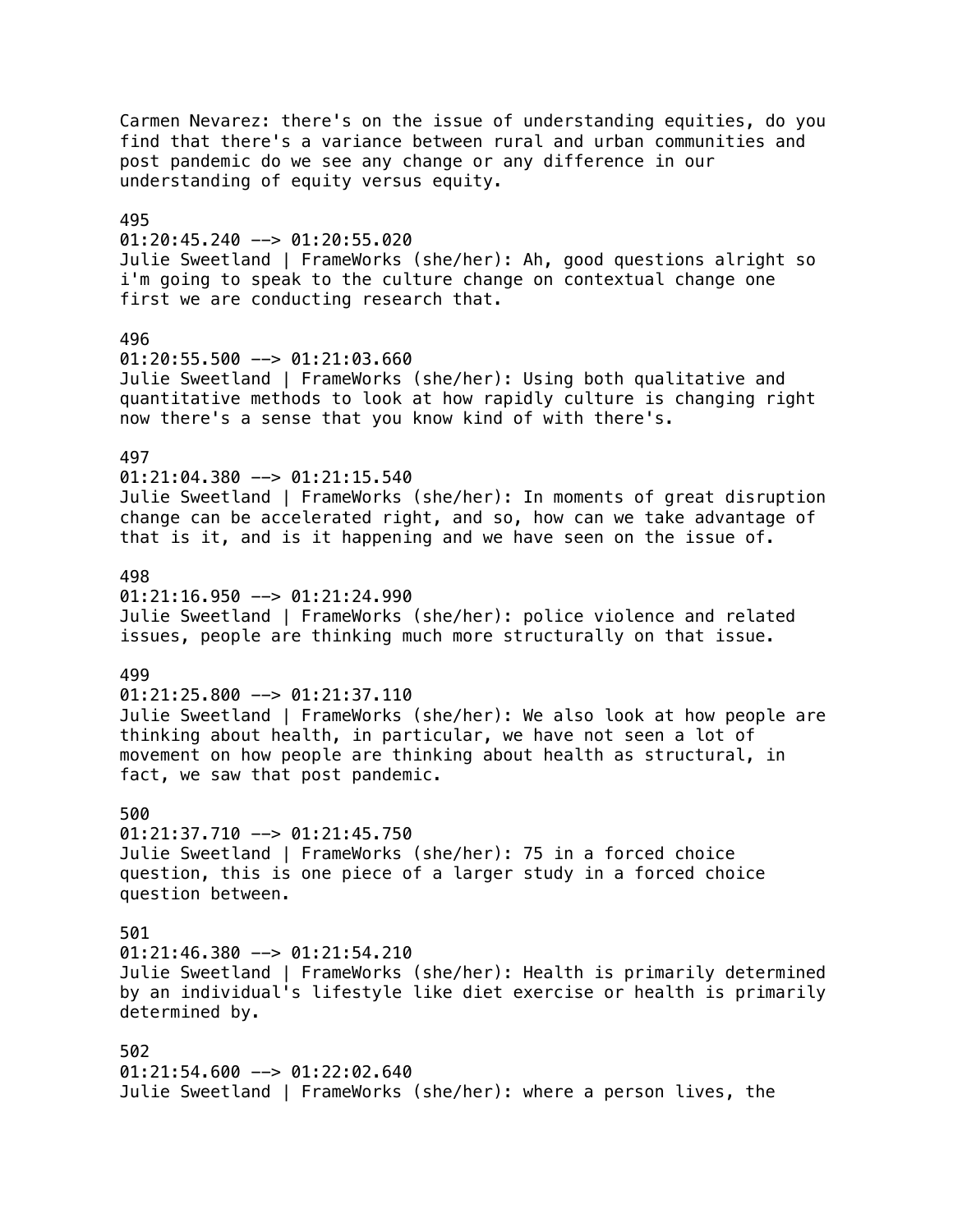neighborhood where people live 75% of Americans post pandemic still pick the health individualism and that was. 503  $01:22:03.480$  -->  $01:22:17.430$ Julie Sweetland | FrameWorks (she/her): Strong in groups, you might think, strong and group that think structurally another issue, so that was in the high 60s for democrats it wasn't about that health individualism was in the high 60s for African Americans in the high 60s for. 504 01:22:18.960 --> 01:22:32.040 Julie Sweetland | FrameWorks (she/her): People ages 18 to 34 I think was the demographic there so black lives matter is a relatively you know the relatively better job of getting people to think structurally than public health. 505  $01:22:32.520$  -->  $01:22:41.070$ Julie Sweetland | FrameWorks (she/her): Is one takeaway from that in recent and in this in this moment, so I don't think we can take it for granted that people are thinking structurally we've gotten. 506  $01:22:41.490$  -->  $01:22:54.510$ Julie Sweetland | FrameWorks (she/her): Throughout this you know session a lot of questions about does this hold true for everyone right or where are we seeing differences, and those are important and meaningful questions and at frameworks, we take a. 507  $01:22:54.930$  -->  $01:23:05.490$ Julie Sweetland | FrameWorks (she/her): slightly different approach, so we are our value that we try to add to a field of practice is the ability for. 508 01:23:05.760 --> 01:23:12.780 Julie Sweetland | FrameWorks (she/her): A lots of folks across the field working in different contexts, to be able to some extent use some shared framing. 509  $01:23:13.050$  -->  $01:23:22.530$ Julie Sweetland | FrameWorks (she/her): Because it is only when a large movement common use the shared framing that they see that kind of traction and consistent, you know shaping of public discourse.

510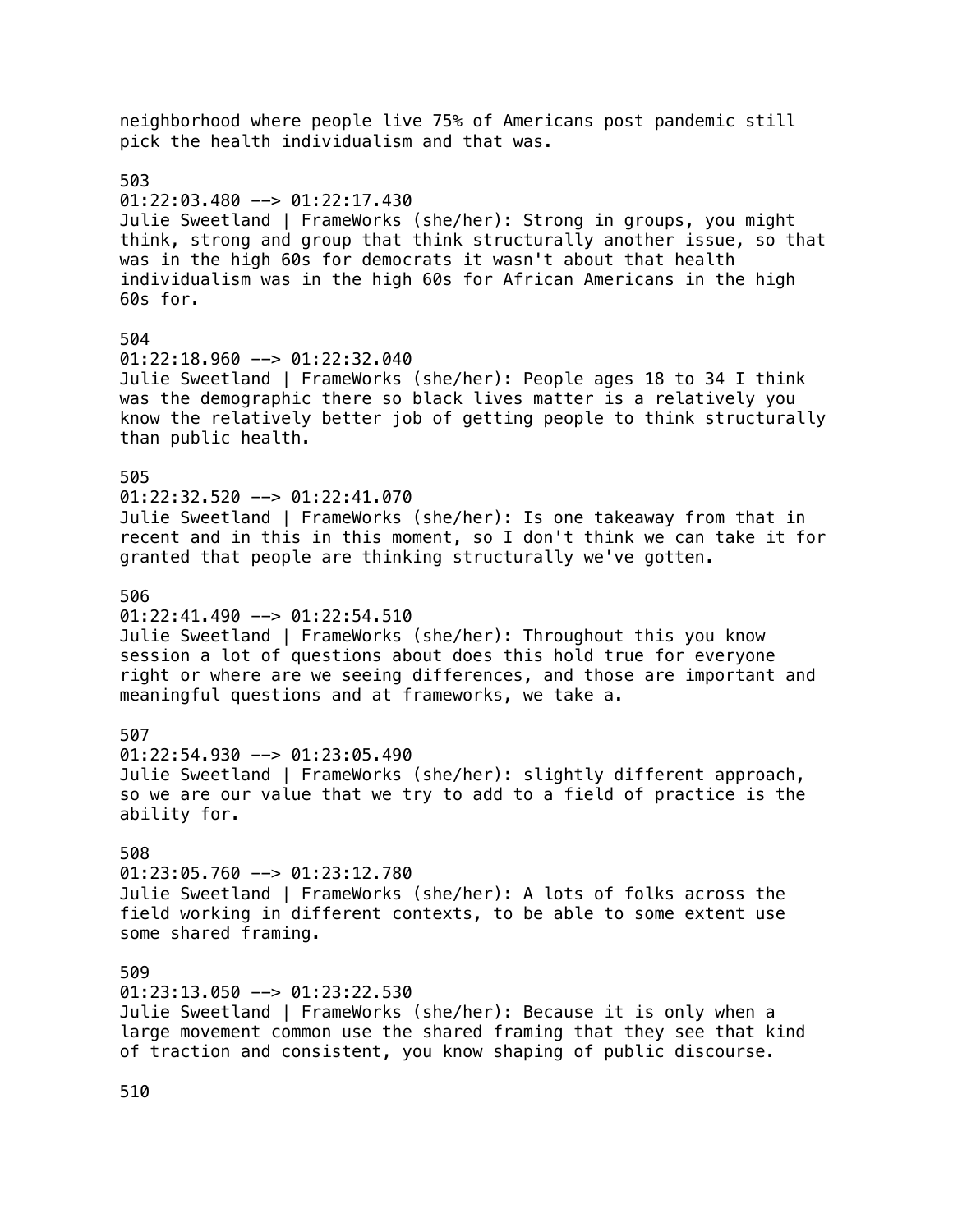$01:23:22.830$  -->  $01:23:33.690$ Julie Sweetland | FrameWorks (she/her): So we want to offer insights that have relevance, regardless of your audience doesn't mean the audience doesn't matter, it means it's not the research that we offer so i'm not. 511  $01:23:35.520$  -->  $01:23:39.540$ Julie Sweetland | FrameWorks (she/her): I would encourage people to take what i'm offering and sharing. 512 01:23:39.810 --> 01:23:47.070 Julie Sweetland | FrameWorks (she/her): that's kind of a baseline and then things that they need to go a little deeper right into where those differences might be among audiences. 513 01:23:47.220 --> 01:23:54.870 Julie Sweetland | FrameWorks (she/her): For a particular issue and how they might activate them differently, therefore, so I can't really speak to is it different where is it different we're in the. 514  $01:23:55.200$  -->  $01:24:09.270$ Julie Sweetland | FrameWorks (she/her): We offer kind of what can you assume will happen, no matter which audience you're walking into, and I think a lot of the ideas that I share, we found, these are highly present across audiences that we sometimes assume will be different and they're not. 515  $01:24:10.620$  -->  $01:24:20.190$ Carmen Nevarez: Okay, so let me do a quick scenario with you this, I think this is a situation that many have found themselves in this comes from our colleague big alarm vasquez. 516  $01:24:21.510$  -->  $01:24:31.710$ Carmen Nevarez: Yesterday I brought up a local to local group of transportation planners engineers and public sector staff who are members of the active transportation network. 517  $01:24:32.040$  -->  $01:24:41.820$ Carmen Nevarez: The existence of new racism as a public health crisis resolution with the intent of this of addressing racial disparities injury and premature deaths.

518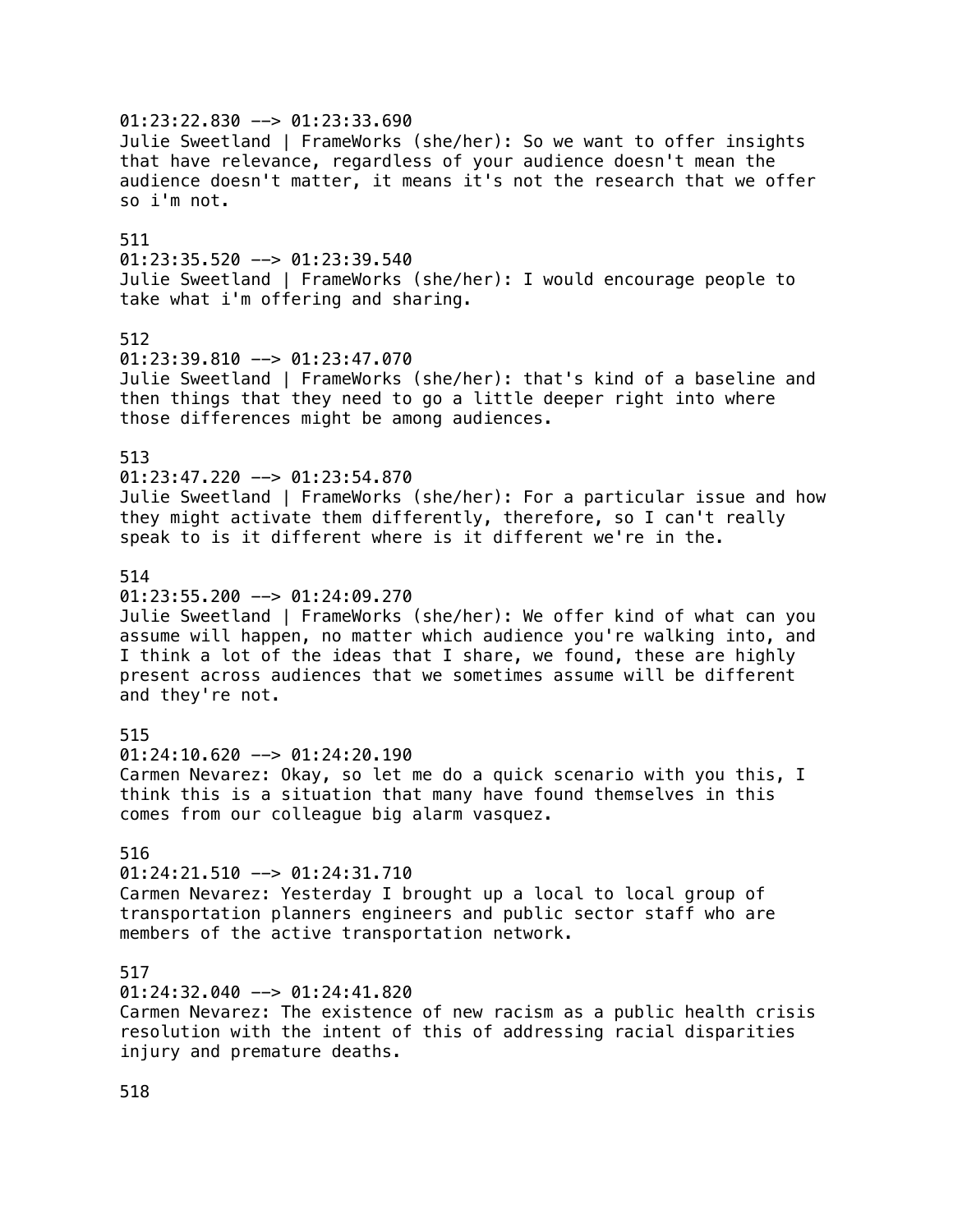01:24:42.210 --> 01:24:52.620 Carmen Nevarez: In our communities after my brief presentation I open the floor for having initial conversation as what does that resolution mean for us in our ATM in our active transportation network. 519  $01:24:52.950$  -->  $01:24:59.130$ Carmen Nevarez: I was not surprised that no one from the 26 attendees took the opportunity to provide a reaction. 520 01:24:59.640 --> 01:25:09.840 Carmen Nevarez: I guess, my question is how do I move forward with a group clearly they were uncomfortable with the topic, but I think many of them do recognize the issue, so there you go it's happens to all of us. 521 01:25:11.250 --> 01:25:13.800 Julie Sweetland | FrameWorks (she/her): Ah, I wonder if. 522  $01:25:14.970$  -->  $01:25:17.340$ Julie Sweetland | FrameWorks (she/her): If you had asked how can we. 523  $01:25:18.420$  -->  $01:25:27.300$ Julie Sweetland | FrameWorks (she/her): do some do take some specific actions to make transportation, a little more fair right or more fair and a little more fair right but. 524  $01:25:28.110$  -->  $01:25:33.270$ Julie Sweetland | FrameWorks (she/her): If you ask people to talk about what they thought about creating fairness and justice. 525 01:25:33.930 --> 01:25:49.380 Julie Sweetland | FrameWorks (she/her): Rather than what does this mean for us, I wonder if that would have gotten a more response right more robust response I think when sometimes we ask people if the question is heard of hey how are we going to solve racism. 526  $01:25:50.670$  -->  $01:26:03.450$ Julie Sweetland | FrameWorks (she/her): That can feel very daunting but how can we contribute to greater fairness, I think that that can be a little more easier, you know it's more conceivable to make a difference, and so I.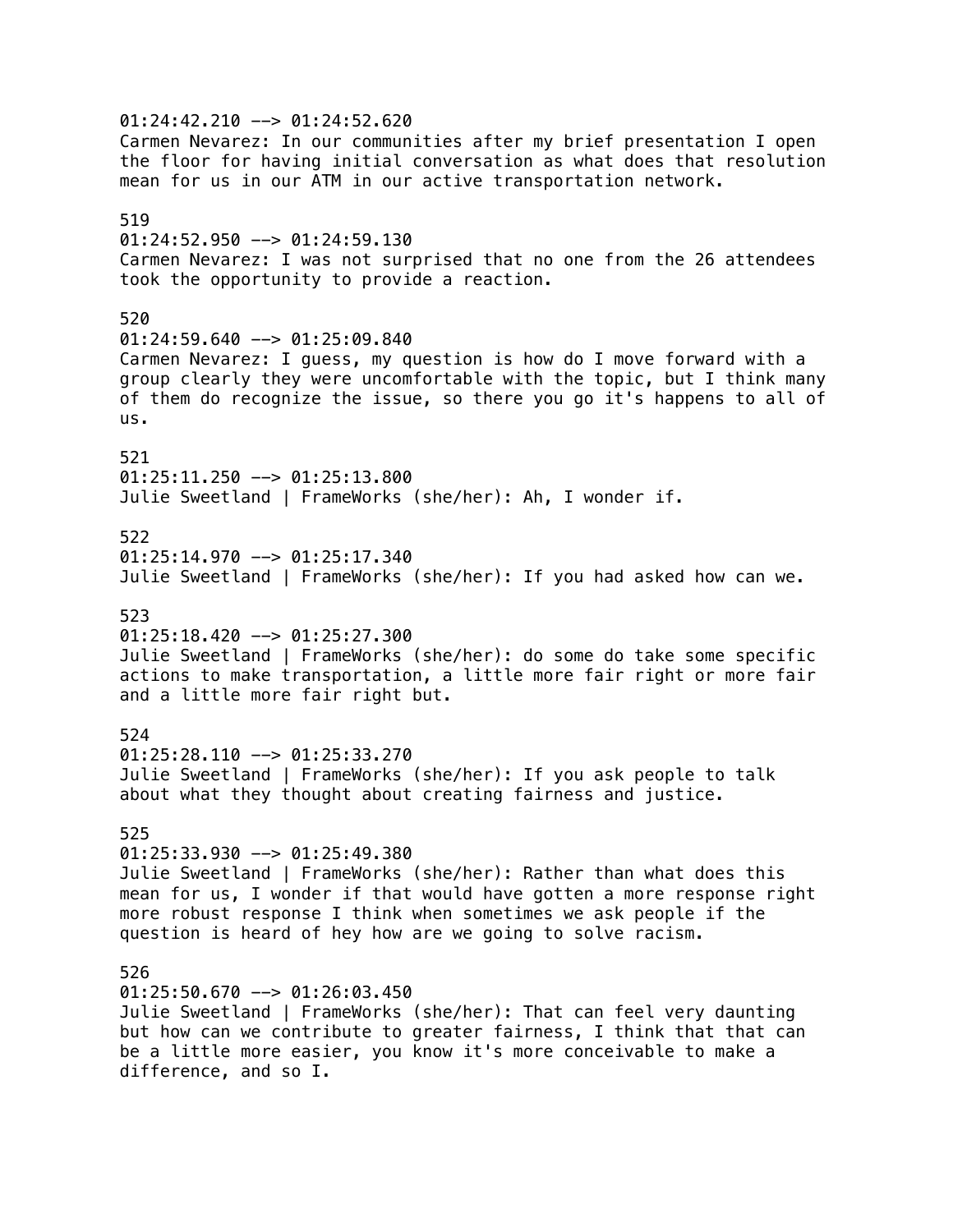527 01:26:03.990 --> 01:26:16.920 Julie Sweetland | FrameWorks (she/her): don't want to suggest that we hide or avoid saying this is about racism or, this is about homophobia or, this is about ageism or able ISM whatever it is, whatever topic we're tackling and the health equity space. 528  $01:26:17.280$  -->  $01:26:28.320$ Julie Sweetland | FrameWorks (she/her): And, but often leading right with that can lead people to a sense of overwhelm and so leading with an aspiration with a value. 529  $01:26:29.550$  -->  $01:26:44.970$ Julie Sweetland | FrameWorks (she/her): and asking people to think about specific conceivable solutions they could contribute to because right we don't believe why we're not in the business of supporting perpetuating these these forms of exclusion, I wonder if that would have helped. 530 01:26:46.980 --> 01:26:53.850 Carmen Nevarez: So thank you for that and I just want to apologize to the audience, that of the 67 questions that we didn't get a chance to answer. 531 01:26:55.710 --> 01:27:04.620 Carmen Nevarez: individually that so many of these issues were raised and we tried to get we tried to touch, at least at a light level. 532  $01:27:05.670$  -->  $01:27:15.240$ Carmen Nevarez: I want to just ask if we could go ahead and do the wrap up slides and and then we'll we'll offer some opportunities for how you can get more. 533  $01:27:15.720$  -->  $01:27:34.590$ Julie Sweetland | FrameWorks (she/her): yeah absolutely, so I would love it if our behind the scenes colleagues could share the link to the feedback survey in the chat and I would really ask and encourage people to fill it out, and I take I take my responsibility to to my fellow nonprofit workers very seriously and if. 534  $01:27:35.760$  -->  $01:27:40.380$ Julie Sweetland | FrameWorks (she/her): If you if you offer feedback, it will show up in the next presentation.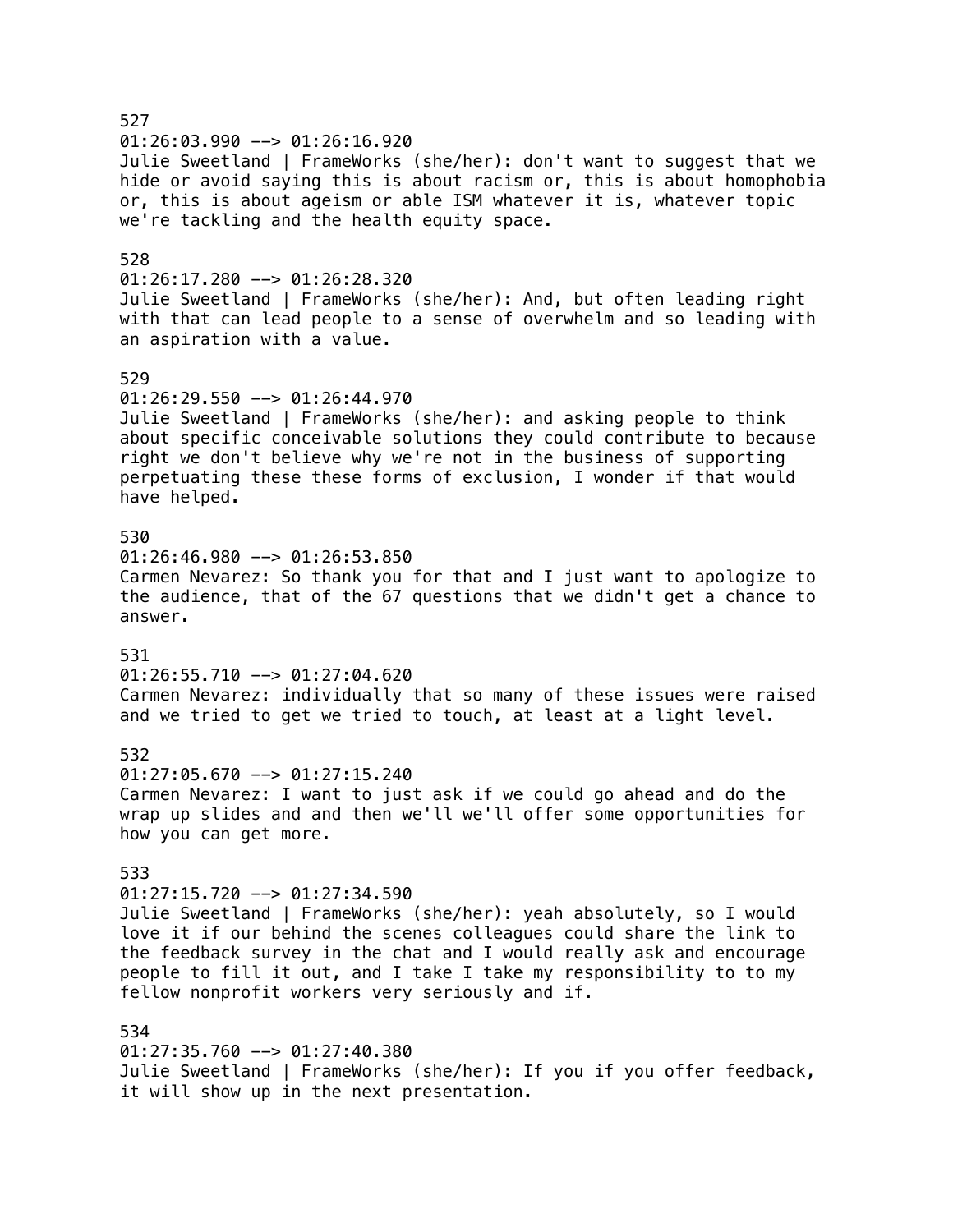### 535  $01:27:41.790$  -->  $01:27:44.580$ Julie Sweetland | FrameWorks (she/her): And then over to you, Carmen Thank you so much for having me. 536  $01:27:45.570$  -->  $01:28:02.580$ Carmen Nevarez: Okay, thank you Julie, this was just so good, and clearly this is a topic we're going to have to revisit many, many times really practical and hits on them it's a space that people need a lot of luck for the conversation on so we'll announce to everybody that the national. 537 01:28:03.870 --> 01:28:10.440 Carmen Nevarez: Leadership Academy for the public's health 11th cohort application process is about to open. 538  $01:28:10.800$  -->  $01:28:19.320$ Carmen Nevarez: So, if you would visit the end left program page of our website, you can learn more about this we're talking about early August, will be one will put the. 539  $01:28:19.890$  -->  $01:28:29.220$ Carmen Nevarez: The application out there, this presentation is brought to you by and laugh, and many of the people I went through all the names that I could. 540  $01:28:29.760$  -->  $01:28:40.470$ Carmen Nevarez: Many of you are already familiar with and laugh, we encourage you to to bring others to this table and to try to see how we can build a much larger Community that is working. 541  $01:28:40.800$  -->  $01:28:51.570$ Carmen Nevarez: On the very many pressing issues that you have already defined as your issues in and helping to build the skills that you need in order to get where you need to go as a Community, the next slide. 542 01:28:54.090 --> 01:29:12.120 Carmen Nevarez: Okay, so thank you, on Tuesday July 13 we will be talking about communicating in conservative contexts strategies for raising health equity issues effectively, so we hope see you there and I think that is our last slide.